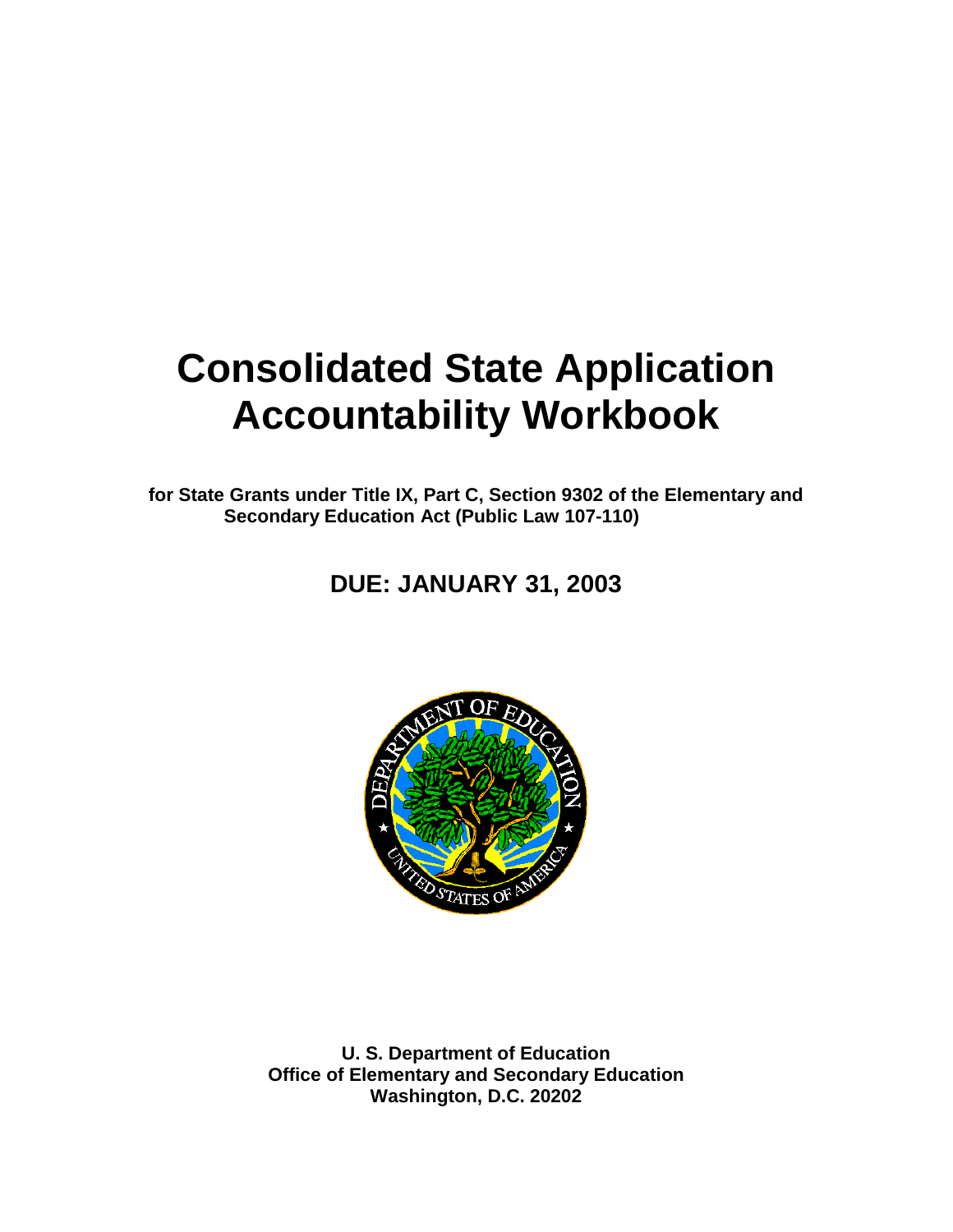# **Instructions for Completing Consolidated State Application Accountability Workbook**

By January 31, 2003, States must complete and submit to the Department this Consolidated State Application Accountability Workbook. We understand that some of the critical elements for the key principles may still be under consideration and may not yet be final State policy by the January 31 due date. States that do not have final approval for some of these elements or that have not finalized a decision on these elements by January 31 should, when completing the Workbook, indicate the status of each element which is not yet official State policy and provide the anticipated date by which the proposed policy will become effective. In each of these cases, States must include a timeline of steps to complete to ensure that such elements are in place by May 1, 2003, and implemented during the 2002-2003 school year. By no later than May 1, 2003, States must submit to the Department final information for all sections of the Consolidated State Application Accountability Workbook.

# **Transmittal Instructions**

To expedite the receipt of this Consolidated State Application Accountability Workbook, please send your submission via the Internet as a .doc file, pdf file, rtf or .txt file or provide the URL for the site where your submission is posted on the Internet. Send electronic submissions to conapp@ed.gov.

A State that submits only a paper submission should mail the submission by express courier to:

Celia Sims U.S. Department of Education 400 Maryland Ave., SW Room 3W300 Washington, D.C. 20202-6400 (202) 401-0113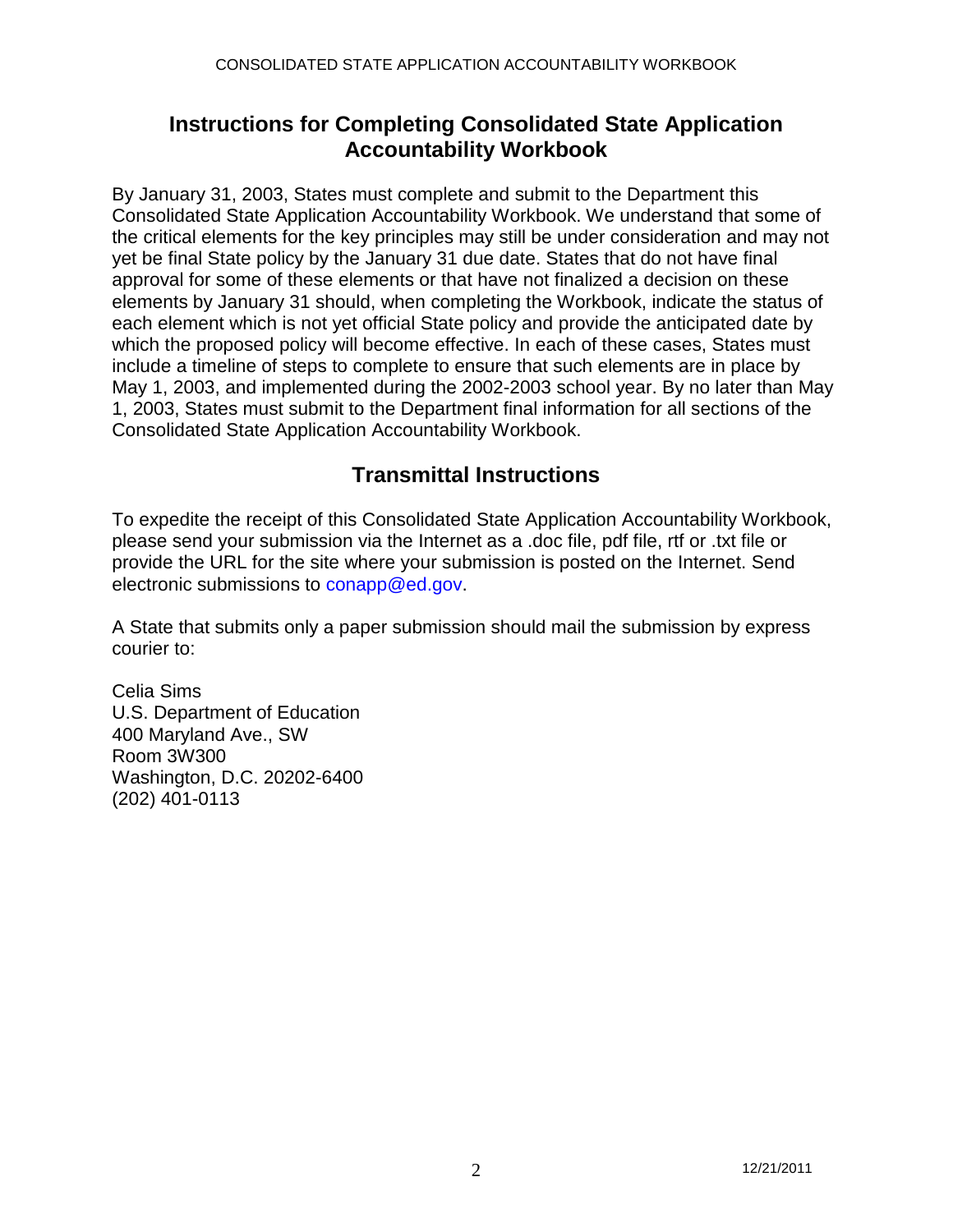# **PART I: Summary of Required Elements for State Accountability Systems**

# **Instructions**

The following chart is an overview of States' implementation of the critical elements required for approval of their State accountability systems. States must provide detailed implementation information for each of these elements in Part II of this Consolidated State Application Accountability Workbook.

For each of the elements listed in the following chart, States should indicate the current implementation status in their State using the following legend:

- **F:** State has a final policy, approved by all the required entities in the State (e.g., State Board of Education, State Legislature), for implementing this element in its accountability system.
- **P:** State has a proposed policy for implementing this element in its accountability system, but must still receive approval by required entities in the State (e.g., State Board of Education, State Legislature).
- **W:** State is still working on formulating a policy to implement this element in its accountability system.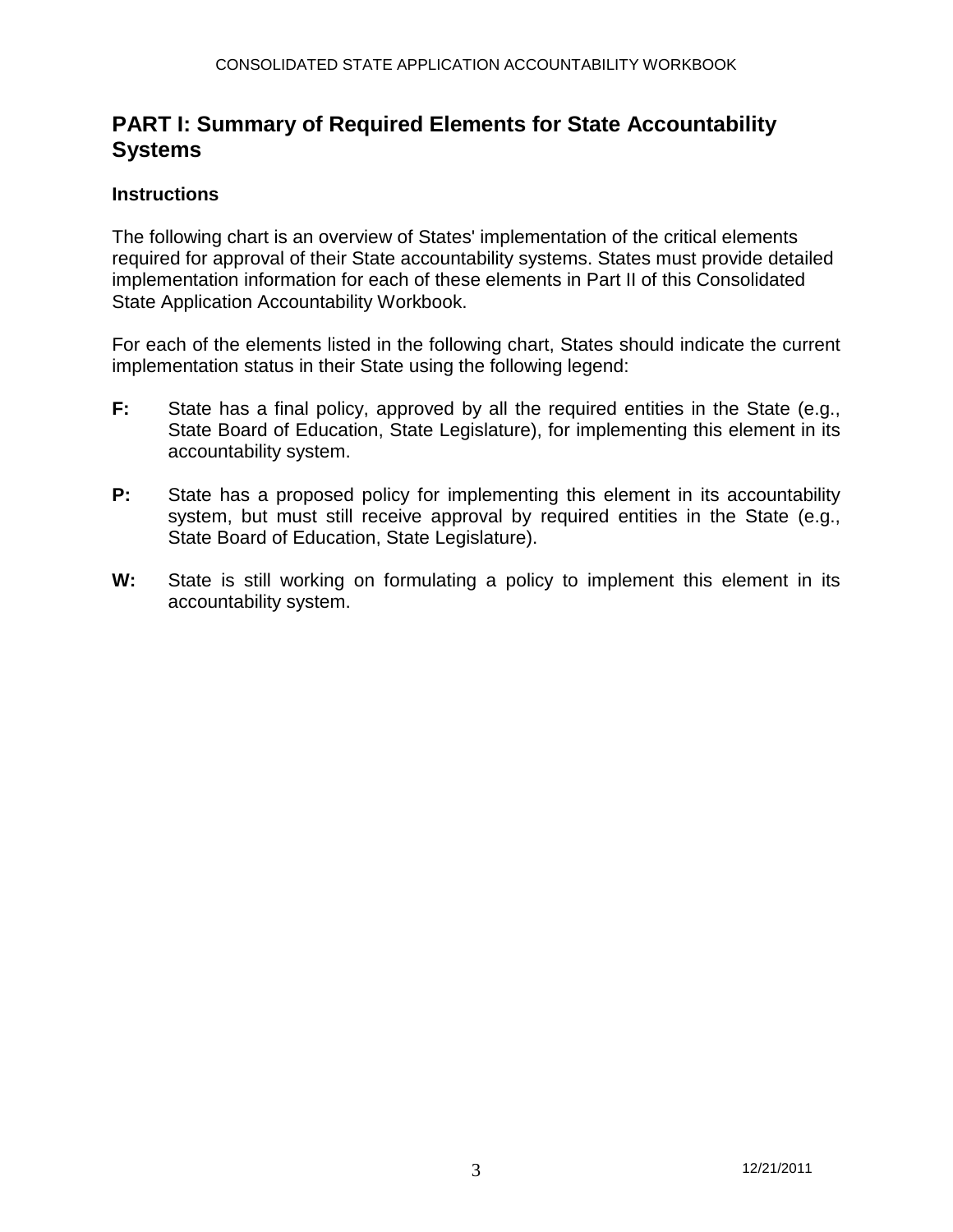#### CONSOLIDATED STATE APPLICATION ACCOUNTABILITY WORKBOOK

# **Status State Accountability System Element Principle 1: All Schools** F 1.1 Accountability system includes *all schools and districts in the state*. F 1.2 Accountability system holds *all schools to the same criteria*. F 1.3 Accountability system incorporates the *academic achievement standards*. F 1.4 Accountability system provides *information in a timely manner*. F 1.5 Accountability system includes *report cards*. F 1.6 Accountability system includes *rewards and sanctions*. **Principle 2: All Students** F 2.1 The accountability system includes *all students* F 2.2 The accountability system has a consistent definition of *full academic year*. F 2.3 The accountability system properly includes *mobile students*. **Principle 3: Method of AYP Determinations** F 3.1 Accountability system expects *all student subgroups, public schools, and LEAs to reach proficiency by 2013-14*. F 3.2 Accountability system has a method for determining whether *student subgroups, public schools, and LEAs made adequate yearly progress.* F 3.2a Accountability system establishes a *starting point*. F 3.2b Accountability system establishes *statewide annual measurable objectives*. F 3.2c Accountability system establishes *intermediate goals*. **Principle 4: Annual Decisions** F 4.1 The accountability system *determines annually the progress* of schools and districts.

#### **Summary of Implementation Status for Required Elements of State Accountability Systems**

#### **STATUS Legend:**

**F** – Final state policy **P** – Proposed policy, awaiting State approval **W** – Working to formulate policy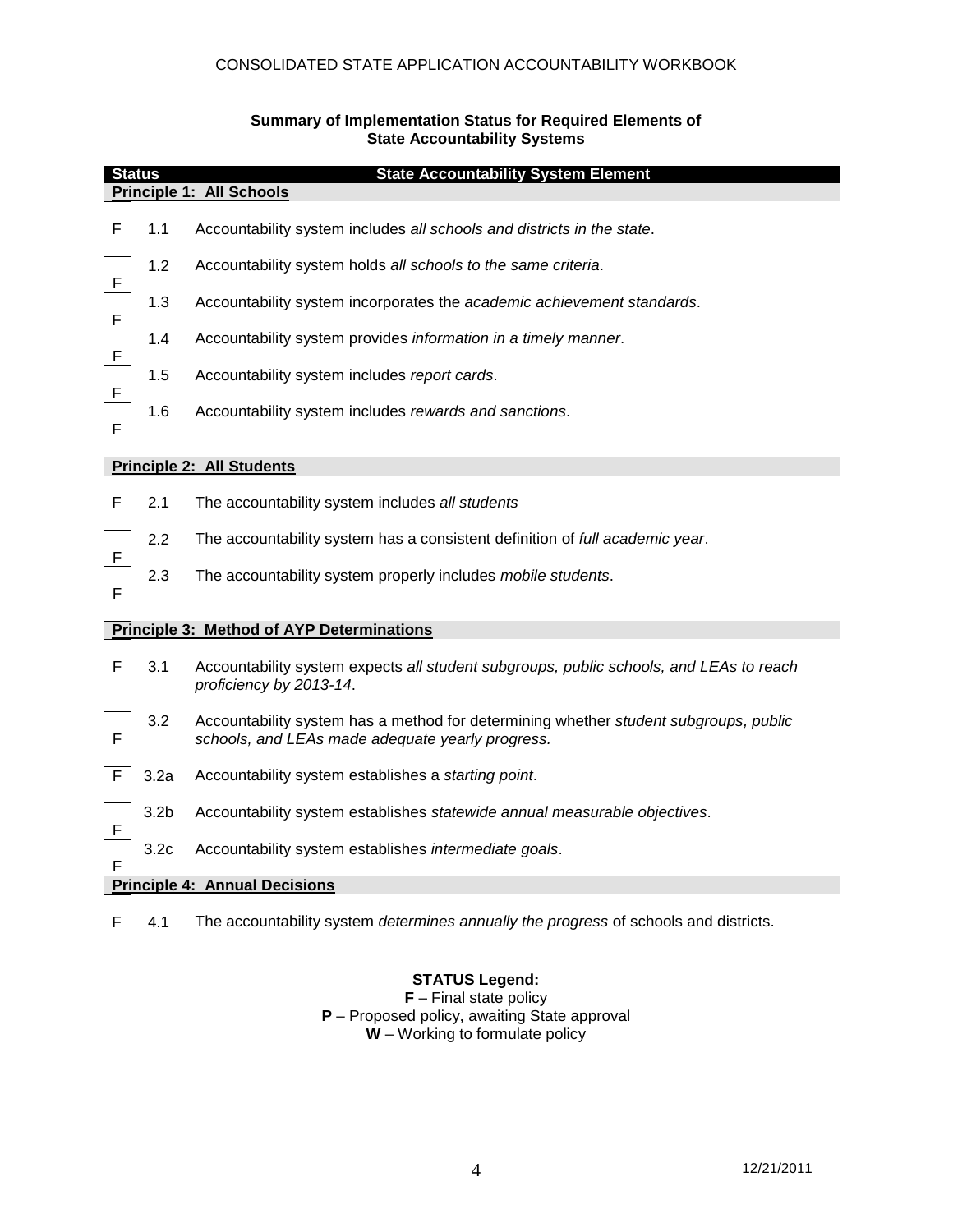# CONSOLIDATED STATE APPLICATION ACCOUNTABILITY WORKBOOK

|   | <b>Principle 5: Subgroup Accountability</b> |                                                                                                                                                                                                                                        |  |  |  |
|---|---------------------------------------------|----------------------------------------------------------------------------------------------------------------------------------------------------------------------------------------------------------------------------------------|--|--|--|
| F | 5.1                                         | The accountability system includes all the required student subgroups.                                                                                                                                                                 |  |  |  |
| F | 5.2                                         | The accountability system holds schools and LEAs accountable for the progress of student<br>subgroups.                                                                                                                                 |  |  |  |
| F | 5.3                                         | The accountability system includes students with disabilities.                                                                                                                                                                         |  |  |  |
| F | 5.4                                         | The accountability system includes limited English proficient students.                                                                                                                                                                |  |  |  |
| F | 5.5                                         | The State has determined the minimum number of students sufficient to yield statistically<br>reliable information for each purpose for which disaggregated data are used.                                                              |  |  |  |
| F | 5.6                                         | The State has strategies to protect the privacy of individual students in reporting<br>achievement results and in determining whether schools and LEAs are making adequate<br>yearly progress on the basis of disaggregated subgroups. |  |  |  |
|   |                                             | <b>Principle 6: Based on Academic Assessments</b>                                                                                                                                                                                      |  |  |  |
| F | 6.1                                         | Accountability system is based primarily on academic assessments.                                                                                                                                                                      |  |  |  |
|   |                                             | <b>Principle 7: Additional Indicators</b>                                                                                                                                                                                              |  |  |  |
| F | 7.1                                         | Accountability system includes graduation rate for high schools.                                                                                                                                                                       |  |  |  |
| F | 7.2                                         | Accountability system includes an additional academic indicator for elementary and middle<br>schools.                                                                                                                                  |  |  |  |
| F | 7.3                                         | Additional indicators are valid and reliable.                                                                                                                                                                                          |  |  |  |
|   |                                             | <b>Principle 8: Separate Decisions for Reading/Language Arts and Mathematics</b>                                                                                                                                                       |  |  |  |
| F | 8.1                                         | Accountability system holds students, schools and districts separately accountable for<br>reading/language arts and mathematics.                                                                                                       |  |  |  |
|   |                                             | <b>Principle 9: System Validity and Reliability</b>                                                                                                                                                                                    |  |  |  |
| F | 9.1                                         | Accountability system produces reliable decisions.                                                                                                                                                                                     |  |  |  |
| F | 9.2                                         | Accountability system produces valid decisions.                                                                                                                                                                                        |  |  |  |
| F | 9.3                                         | State has a plan for addressing changes in assessment and student population.                                                                                                                                                          |  |  |  |
|   | <b>Principle 10: Participation Rate</b>     |                                                                                                                                                                                                                                        |  |  |  |
| F | 10.1                                        | Accountability system has a means for calculating the rate of participation in the statewide<br>assessment.                                                                                                                            |  |  |  |
| F | 10.2                                        | Accountability system has a means for applying the 95% assessment criteria to student<br>subgroups and small schools.                                                                                                                  |  |  |  |
|   |                                             | <b>STATUS Legend:</b><br>$F$ – Final policy                                                                                                                                                                                            |  |  |  |
|   |                                             | P - Proposed Policy, awaiting State approval                                                                                                                                                                                           |  |  |  |

W– Working to formulate policy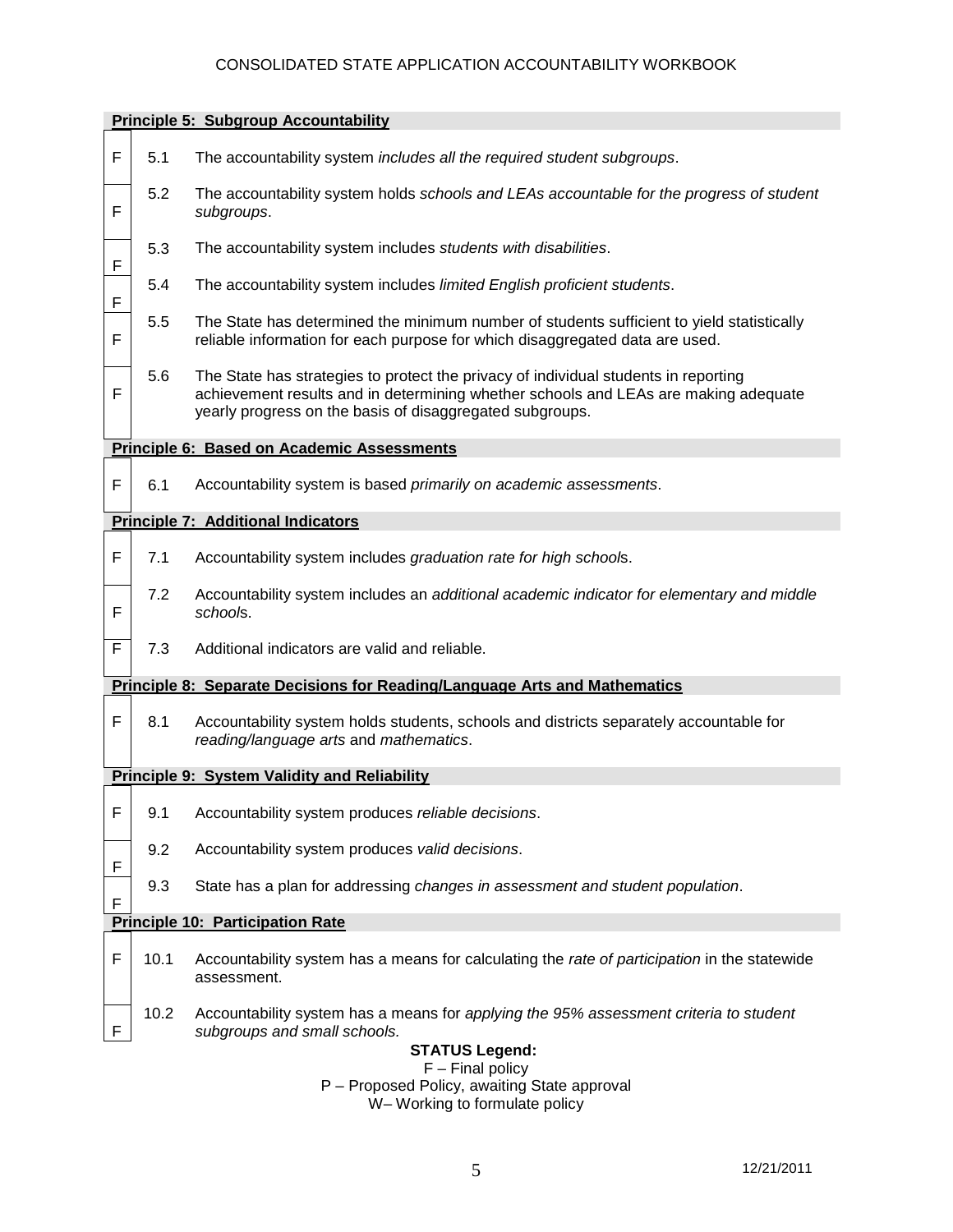# **PART II: State Response and Activities for Meeting State Accountability System Requirements**

# **Instructions**

In Part II of this Workbook, States are to provide detailed information for each of the critical elements required for State accountability systems. States should answer the questions asked about each of the critical elements in the State's accountability system. States that do not have final approval for any of these elements or that have not finalized a decision on these elements by January 31, 2003, should, when completing this section of the Workbook, indicate the status of each element that is not yet official State policy and provide the anticipated date by which the proposed policy will become effective. In each of these cases, States must include a timeline of steps to complete to ensure that such elements are in place by May 1, 2003, and implemented during the 2002-2003 school year. By no later than May 1, 2003, States must submit to the Department final information for all sections of the Consolidated State Application Accountability Workbook.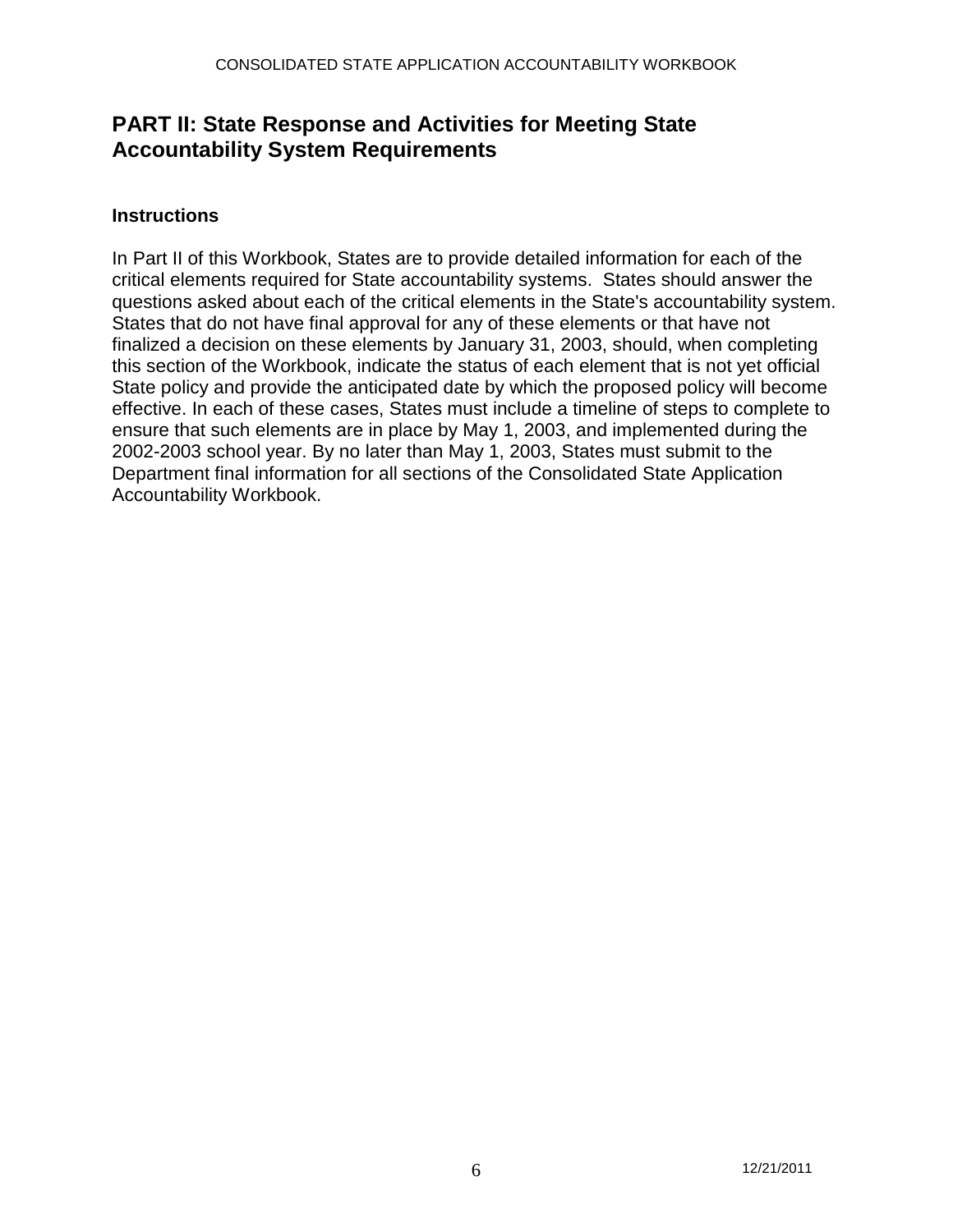| <b>CRITICAL ELEMENT</b>                                                                                        | <b>EXAMPLES FOR</b><br><b>MEETING STATUTORY</b><br><b>REQUIREMENTS</b>                                                                                                                                                                                                                                                                                                                                                                                                                                                                                                                                                                                                                               | <b>EXAMPLES OF</b><br><b>NOT MEETING</b><br><b>REQUIREMENTS</b>                                                                                                                                                               |
|----------------------------------------------------------------------------------------------------------------|------------------------------------------------------------------------------------------------------------------------------------------------------------------------------------------------------------------------------------------------------------------------------------------------------------------------------------------------------------------------------------------------------------------------------------------------------------------------------------------------------------------------------------------------------------------------------------------------------------------------------------------------------------------------------------------------------|-------------------------------------------------------------------------------------------------------------------------------------------------------------------------------------------------------------------------------|
| 1.1 How does the State<br><b>Accountability System</b><br>include every public school<br>and LEA in the State? | Every public school and LEA is<br>required to make adequate<br>yearly progress and is included in<br>the State Accountability System.<br>State has a definition of "public<br>school" and "LEA" for AYP<br>accountability purposes.<br>• The State Accountability<br>System produces AYP<br>decisions for all public<br>schools, including public<br>schools with variant grade<br>configurations (e.g., K-12),<br>public schools that serve<br>special populations (e.g.,<br>alternative public schools,<br>juvenile institutions, state<br>public schools for the blind)<br>and public charter schools.<br>It also holds accountable<br>public schools with no<br>grades assessed (e.g., K-<br>2). | A public school or LEA is not<br>required to make adequate<br>yearly progress and is not<br>included in the State<br>Accountability System.<br>State policy systematically<br>excludes certain public schools<br>and/or LEAs. |

# **PRINCIPLE 1. A single statewide Accountability System applied to all public schools and LEAs.**

# **STATE RESPONSE AND STATE ACTIVITIES FOR MEETING REQUIREMENTS**

The Accountability and Reporting policy (revised for the February 2003 State Board meeting) includes all<br>public schools in accordance with Nebraska law (Rev. Stat. 79-760 at public schools in accordance with Nebraska law (Rev. Stat. 79-760 at [http://statutes.unicam.state.ne.us/corpus/statutes/chap79/r7907060.html\)](http://statutes.unicam.state.ne.us/corpus/statutes/chap79/r7907060.html). In April, the State Board approved the School Performance Policy that defines accountability for student performance for all schools and districts.

Schools without grades included in the assessment system (i.e., K-2) will be given the same status and held to the requirements of the school to which the majority of their graduates attend. This also applies to districts or schools with no students in the grades assessed. There are no charter or State operated schools in Nebraska. The juvenile justice schools are under the Department of Corrections. Students in detention and treatment centers who are wards of the court or the State are considered by law to be residents of the district where they resided at the time of wardship.( Rev. Stat. 79-215)

Schools designed to serve only contracted Special Education school-age students will not be included since the students who are contracted for Special Education services will be included with the student's resident district. Prekindergarten only schools will not be included since preschool services are not required by the State.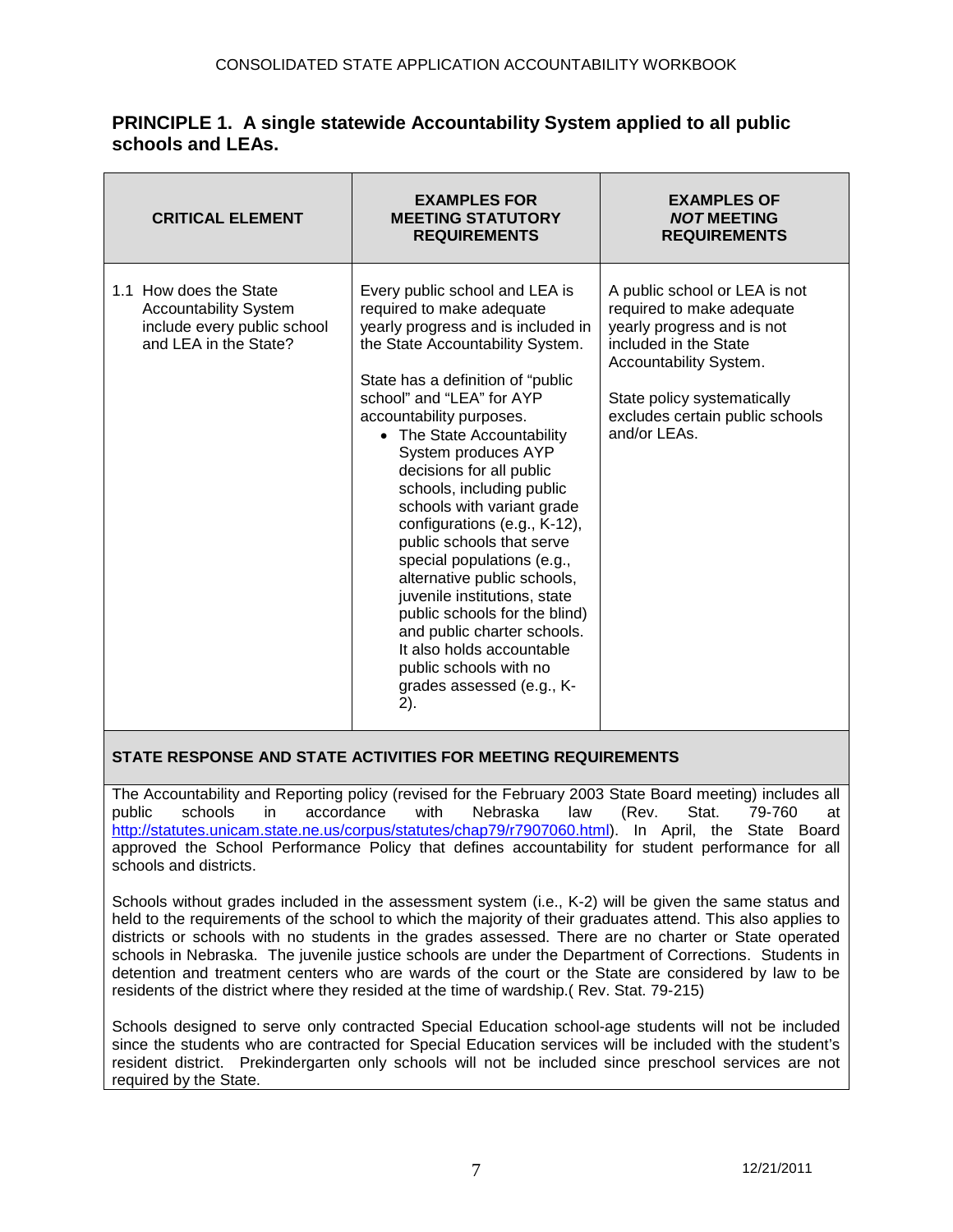| <b>CRITICAL ELEMENT</b>                                                                                      | <b>EXAMPLES FOR</b><br><b>MEETING STATUTORY</b><br><b>REQUIREMENTS</b>                                                             | <b>EXAMPLES OF</b><br><b>NOT MEETING</b><br><b>REQUIREMENTS</b>                                                                      |
|--------------------------------------------------------------------------------------------------------------|------------------------------------------------------------------------------------------------------------------------------------|--------------------------------------------------------------------------------------------------------------------------------------|
| 1.2 How are all public schools<br>and LEAs held to the same<br>criteria when making an AYP<br>determination? | All public schools and LEAs are<br>systematically judged on the<br>basis of the same criteria when<br>making an AYP determination. | Some public schools and LEAs<br>are systematically judged on the<br>basis of alternate criteria when<br>making an AYP determination. |
|                                                                                                              | If applicable, the AYP definition is<br>integrated into the State<br>Accountability System.                                        |                                                                                                                                      |

All schools and districts in the State are held to the same criteria when making AYP determinations. The STARS assessment results are used for determining AYP status. All schools and districts submit data specifically for AYP determinations. The AYP definition is integrated into the State accountability system but the nature of Nebraska's schools present a unique challenge.

Update 2008:

Major district reorganization occurred in June 2006 with the number of districts decreasing from about 460 to 254. Nebraska continues to have small rural districts that have no groups meeting the minimum number for AYP determinations.

However, all schools and districts in Nebraska are included in the State's policies on Accountability and Reporting and School Performance. Starting with the results of the 2002-03 school year, a rating of Unacceptable or Acceptable, Needs Improvement for student performance or for the quality of assessments (portfolio rating) triggers consequences and penalties related to accreditation for all schools regardless of the number of students included in the assessments. Appendix A provides details on the State's accountability policy for STARS including how it applies to small schools.

With the consolidation of districts in 2006, all the previously small elementary only districts are now part of K-12 school systems. Each K-12 system receives a STARS student performance and a quality of assessment rating. Any building reporting fewer than 10 students will be held to AYP Continuous Progress Status (school improvement) based on the district's ratings.

#### Update 2009 Transition to NeSA

All public schools will use the new statewide tests (Nebraska State Accountability – NeSA) starting with Reading (NeSA-R) and Reading Alternate Assessment (NeSA-AAR) in 2009-10 and Math tests in 2010- 11. AYP determinations will use the NeSA results for calculating the percent of students at the proficient level.

| <b>CRITICAL ELEMENT</b>       | <b>EXAMPLES FOR</b><br><b>MEETING STATUTORY</b><br><b>REQUIREMENTS</b> | <b>EXAMPLES OF</b><br><b>NOT MEETING</b><br><b>REQUIREMENTS</b> |
|-------------------------------|------------------------------------------------------------------------|-----------------------------------------------------------------|
| 1.3 Does the State have, at a | State has defined three levels of                                      | Standards do not meet the                                       |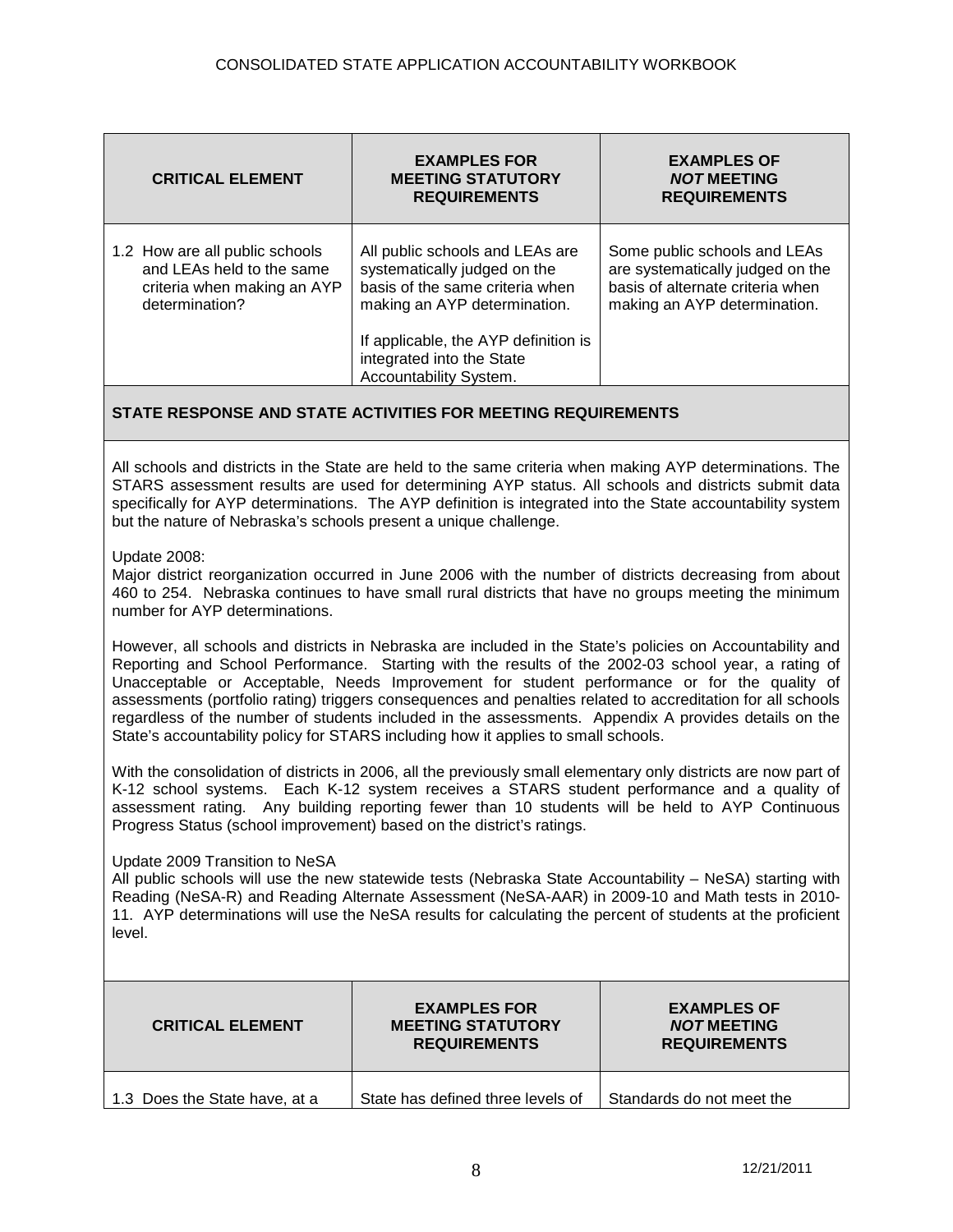| minimum, a definition of<br>basic, proficient and<br>advanced student<br>achievement levels in<br>reading/language arts and<br>mathematics? | student achievement: basic,<br>proficient and advanced. <sup>1</sup><br>Student achievement levels of<br>proficient and advanced<br>determine how well students are<br>mastering the materials in the<br>State's academic content | legislated requirements. |
|---------------------------------------------------------------------------------------------------------------------------------------------|-----------------------------------------------------------------------------------------------------------------------------------------------------------------------------------------------------------------------------------|--------------------------|
|                                                                                                                                             | standards; and the <i>basic</i> level of<br>achievement provides complete<br>information about the progress of<br>lower-achieving students toward<br>mastering the <i>proficient</i> and<br>advanced levels.                      |                          |
|                                                                                                                                             |                                                                                                                                                                                                                                   |                          |

<span id="page-8-0"></span><sup>1</sup> System of State achievement standards will be reviewed by the Standards and Assessments Peer Review. The Accountability Peer Review will determine that achievement levels are used in determining AYP.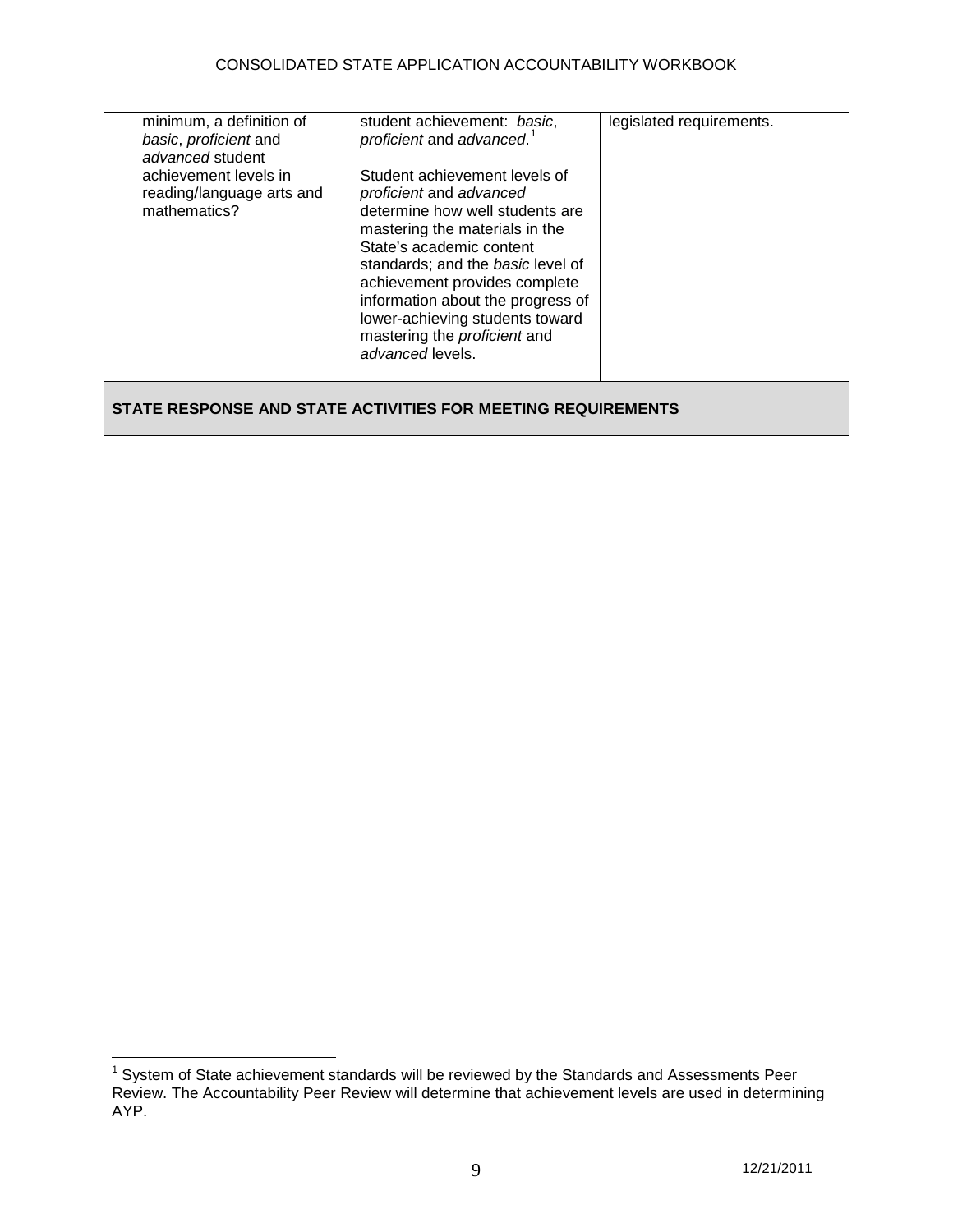In the STARS (School-based Teacher-led Assessment and Reporting System) assessment system, student performance achievement levels are determined for each classroom assessment according to criteria established under the Quality Indicators. This process must be conducted in a technically appropriate manner, i.e., the Angoff method. (Appendix D provides detailed information on the review of student performance levels in the assessment portfolios.) To assist schools in applying the technical requirements of assessment development under STARS, the State has initiated assessment training for veteran teachers, administrators and staff developers from throughout the State. Each district annually submits an assessment portfolio for external review by assessment experts who evaluate sample assessments and the process established by the district for determining student achievement levels. Student performance on Reading and Math standards is reported in four levels – basic, progressing, proficient and advanced.

The STARS system establishes a rating for the percent of students performing at mastery (proficient and advanced) level for each Reading and Math. Each grade level in each school receives a rating on the Report Card on one of five levels of performance: Unacceptable; Acceptable, Needs Improvement; Good; Very Good; or Exemplary. These ratings levels are determined in a standards setting cut score process by The Buros Center for Testing.

Update 2008

The Nebraska-Led Peer Review of STARS, initiated in 2006-07, conducted the same review of the performance levels during the on-site visits as would have been done prior to that in the submission of the assessment portfolios.

STARS information is provided at:<http://www.nde.state.ne.us/stars/index.html>

Update 2009 Transition to NeSA

NeSA information is found at: <http://www.nde.state.ne.us/Assessment/index.html>

All NeSA tests (NeSA-R, NeSA-AAR, NeSA-M and NeSA-AAM) are being designed to provide three levels of student achievement. Basic, Proficient and Advanced. The performance level cut-scores will be established after the initial operational test in each subject area.

| <b>CRITICAL ELEMENT</b>                                                                                                              | <b>EXAMPLES FOR</b><br><b>MEETING STATUTORY</b><br><b>REQUIREMENTS</b>                                                                                                                                                                                         | <b>EXAMPLES OF</b><br><b>NOT MEETING</b><br><b>REQUIREMENTS</b>                                                                                  |
|--------------------------------------------------------------------------------------------------------------------------------------|----------------------------------------------------------------------------------------------------------------------------------------------------------------------------------------------------------------------------------------------------------------|--------------------------------------------------------------------------------------------------------------------------------------------------|
| 1.4 How does the State provide<br>accountability and adequate<br>yearly progress decisions<br>and information in a timely<br>manner? | State provides decisions about<br>adequate yearly progress in time<br>for LEAs to implement the<br>required provisions before the<br>beginning of the next academic<br>year.                                                                                   | Timeline does not provide<br>sufficient time for LEAs to fulfill<br>their responsibilities before the<br>beginning of the next academic<br>year. |
|                                                                                                                                      | State allows enough time to<br>notify parents about public school<br>choice or supplemental<br>educational service options, time<br>for parents to make an informed<br>decision, and time to implement<br>public school choice and<br>supplemental educational |                                                                                                                                                  |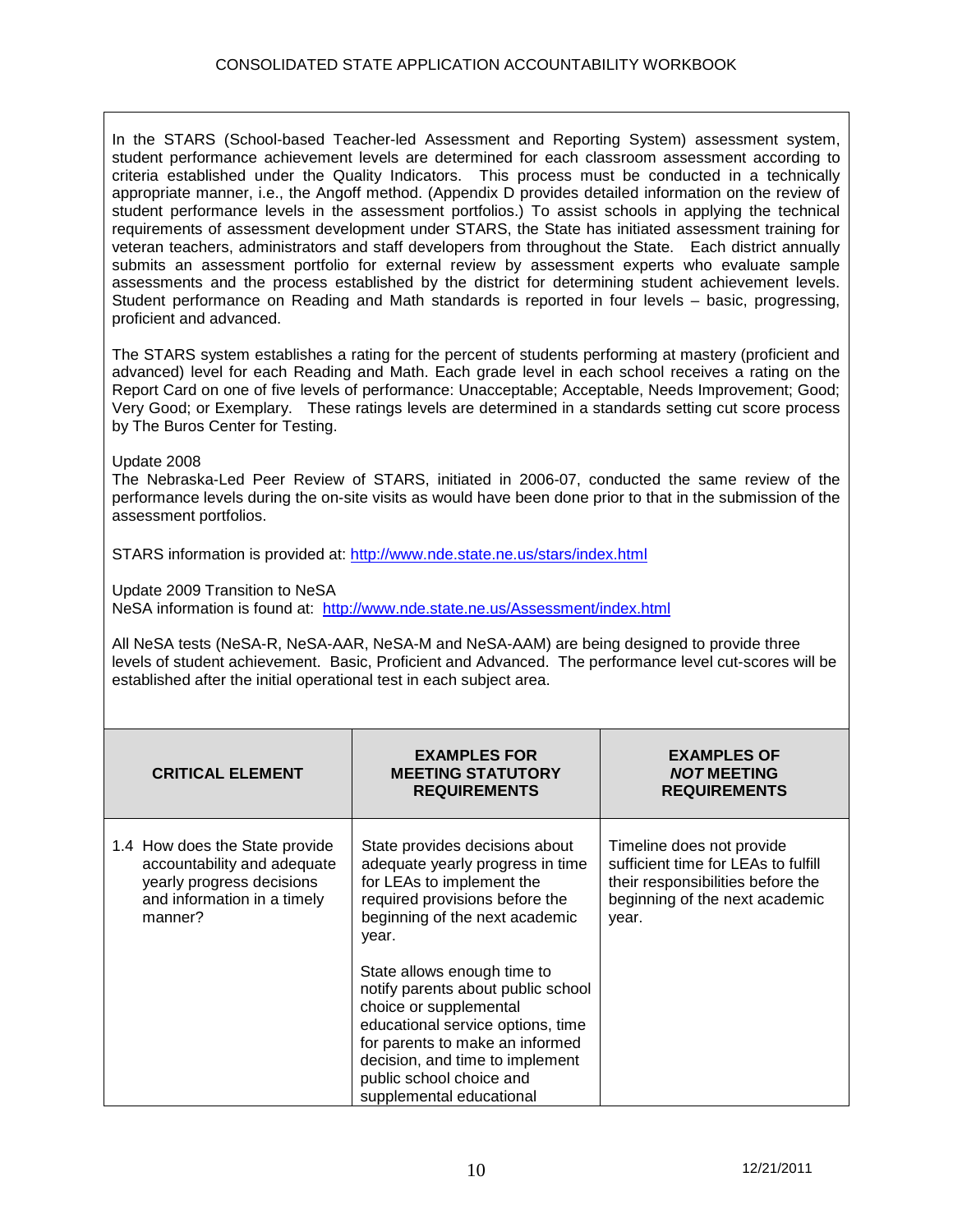#### CONSOLIDATED STATE APPLICATION ACCOUNTABILITY WORKBOOK

| ™ ∪ |  |
|-----|--|
|-----|--|

#### **STATE RESPONSE AND STATE ACTIVITIES FOR MEETING REQUIREMENTS**

Until the Nebraska Student Staff Record System (NSSRS) is fully implemented, districts will continue to be responsible for reporting to the State their student performance on STARS assessments, normreferenced test results, and data needed to make AYP decisions by June 30 of each year. Starting with the 2005-06 reporting, the State will make these results, including the AYP status decisions, available to each district on August 1 through what is known as the "10-day window". During the 10-day window, districts review all data submitted and the AYP status decisions, including whether a school or district has been identified as being in need of improvement. This timeline change is possible now that almost all districts have received a Good, Very Good, or Exemplary rating on the Assessment Portfolios – a rating that is required in the calculation of adequate yearly progress. Districts will know by August 1 whether any Title I school is identified to be in need of improvement and will have sufficient time before the start of the school year, to notify parents, budget Title I funds appropriately, and meet any other applicable Title I requirement. Districts will have 30 days from August 1 to submit appeals from schools to the State as required in NCLB.

#### Update 2008

The NSSRS is being implemented in the 2007-08 school year. A validation report has been designed to allow districts to check their AYP status after June 30 and before the 10-day window in August. The validation report will calculate the AYP decisions based on the data submitted thus providing districts with this information even earlier than the 10-day window.

STARS information is provided at:<http://www.nde.state.ne.us/stars/index.html>

Update 2009 Transition to NeSA NeSA information is found at: <http://www.nde.state.ne.us/Assessment/index.html>

The initial operational test of NeSA-R and NeSA-AAR in Spring 2010 will have achievement level cut scores set in June 2010. AYP decisions will be provided to districts as soon as possible but not later than August 1. Districts will know their AYP status prior to the start of the school year. In subsequent years, AYP decisions for Reading will again be available by July 1 and districts will have until July 30 to submit AYP appeals. The same process and timeline will apply to the initial operational tests of NeSA-M and NeSA-AAM in 2011.

| <b>CRITICAL ELEMENT</b>                                                                              | <b>EXAMPLES FOR</b><br><b>MEETING STATUTORY</b><br><b>REQUIREMENTS</b>                                                          | <b>EXAMPLES OF</b><br><b>NOT MEETING</b><br><b>REQUIREMENTS</b>              |
|------------------------------------------------------------------------------------------------------|---------------------------------------------------------------------------------------------------------------------------------|------------------------------------------------------------------------------|
| 1.5 Does the State<br><b>Accountability System</b><br>produce an annual State<br><b>Report Card?</b> | The State Report Card includes<br>all the required data elements<br>[see Appendix A for the list of<br>required data elements]. | The State Report Card does not<br>include all the required data<br>elements. |
|                                                                                                      | The State Report Card is                                                                                                        | The State Report Card is not<br>available to the public.                     |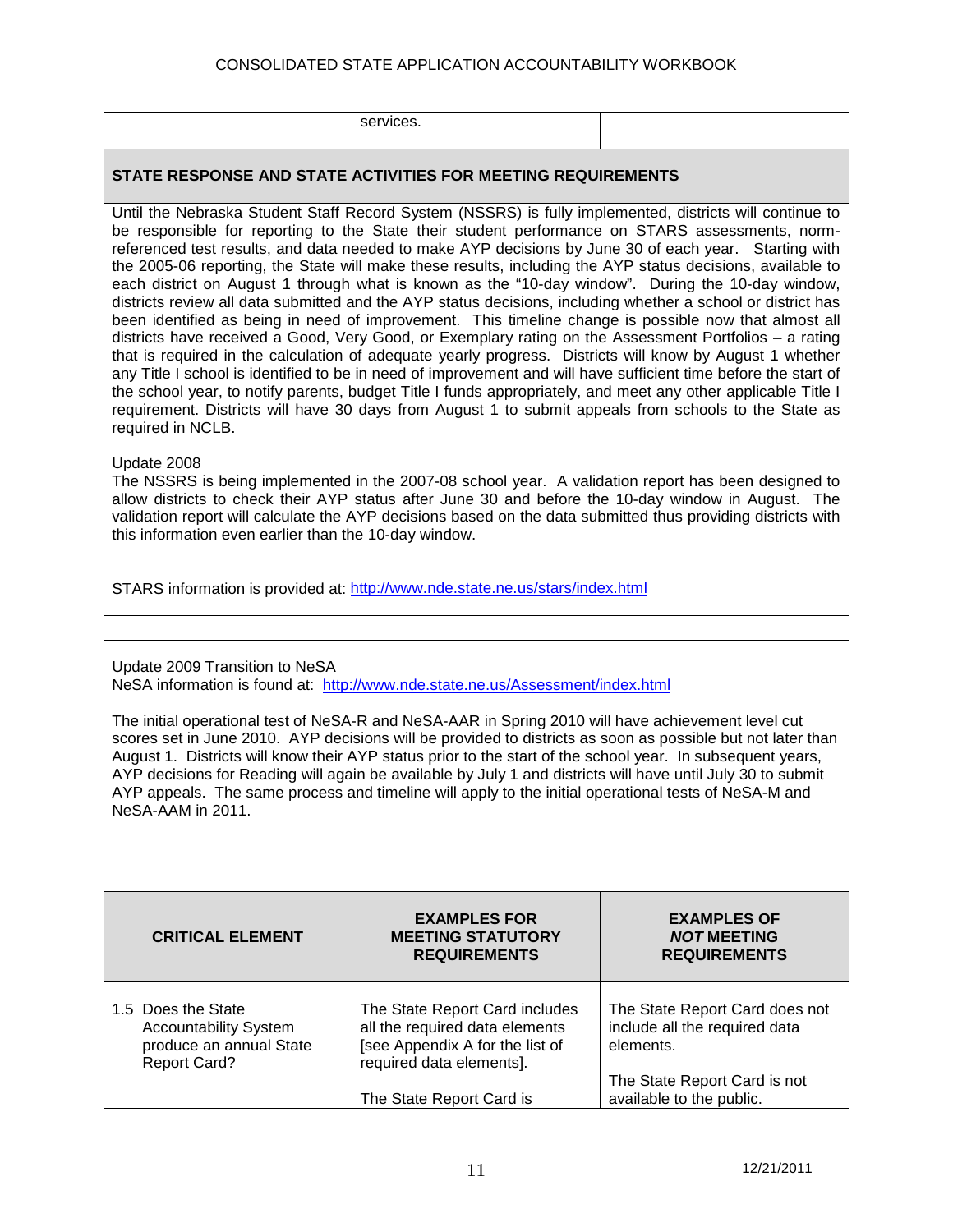|                                                                                                                                                                                                                                                                                                                                                                                                                                                                                                                                                                           | available to the public at the<br>beginning of the academic year.<br>The State Report Card is<br>accessible in languages of major<br>populations in the State, to the<br>extent possible.<br>Assessment results and other<br>academic indicators (including<br>graduation rates) are reported by<br>student subgroups |                                                                                                                       |  |  |
|---------------------------------------------------------------------------------------------------------------------------------------------------------------------------------------------------------------------------------------------------------------------------------------------------------------------------------------------------------------------------------------------------------------------------------------------------------------------------------------------------------------------------------------------------------------------------|-----------------------------------------------------------------------------------------------------------------------------------------------------------------------------------------------------------------------------------------------------------------------------------------------------------------------|-----------------------------------------------------------------------------------------------------------------------|--|--|
|                                                                                                                                                                                                                                                                                                                                                                                                                                                                                                                                                                           | STATE RESPONSE AND STATE ACTIVITIES FOR MEETING REQUIREMENTS                                                                                                                                                                                                                                                          |                                                                                                                       |  |  |
| The State has provided an annual Report Card since 2000. The current Report Card can be viewed at<br>http://reportcard.nde.state.ne.us/. The Report Card provides State, district and school level information.<br>In Nebraska, districts report student performance on every standard in the subject area assessed that<br>year in the STARS assessments. Statewide writing and norm-referenced test results are also provided.<br>The Report Card includes district goals as well as demographic, student, staff and financial information.<br>Trend data are provided. |                                                                                                                                                                                                                                                                                                                       |                                                                                                                       |  |  |
| Update 2008<br>With the implementation of the NSSRS, the data will be available to produce all the required elements for<br>the State of the Schools Report. All data required for NCLB qualified teachers will be displayed in a<br>format required by NCLB. Templates of the proposed changes were submitted to ED in December 2007.<br>The State of the Schools Report will open to the districts in August and to the public in November with all<br>of the changes.                                                                                                  |                                                                                                                                                                                                                                                                                                                       |                                                                                                                       |  |  |
| Update 2009 Transition to NeSA<br>The State of the Schools Report (Nebraska's report card) will display NeSA results instead of STARS as<br>the new statewide tests are implemented.                                                                                                                                                                                                                                                                                                                                                                                      |                                                                                                                                                                                                                                                                                                                       |                                                                                                                       |  |  |
| <b>CRITICAL ELEMENT</b>                                                                                                                                                                                                                                                                                                                                                                                                                                                                                                                                                   | <b>EXAMPLES FOR</b><br><b>MEETING STATUTORY</b><br><b>REQUIREMENTS</b>                                                                                                                                                                                                                                                | EXAMPLES OF<br><b>NOT MEETING</b><br><b>REQUIREMENTS</b>                                                              |  |  |
| 1.6 How does the State<br><b>Accountability System</b><br>include rewards and<br>sanctions for public schools<br>and LEAs? <sup>2</sup>                                                                                                                                                                                                                                                                                                                                                                                                                                   | State uses one or more types of<br>rewards and sanctions, where<br>the criteria are:<br>Set by the State;<br>Based on adequate yearly<br>progress decisions; and,                                                                                                                                                     | State does not implement<br>rewards or sanctions for public<br>schools and LEAs based on<br>adequate yearly progress. |  |  |

<span id="page-11-0"></span> $\frac{2}{3}$  The state must provide rewards and sanctions for all public schools and LEAs for making adequate yearly progress, except that the State is not required to hold schools and LEAs not receiving Title I funds to the requirements of section 1116 of NCLB [§200.12(b)(40)].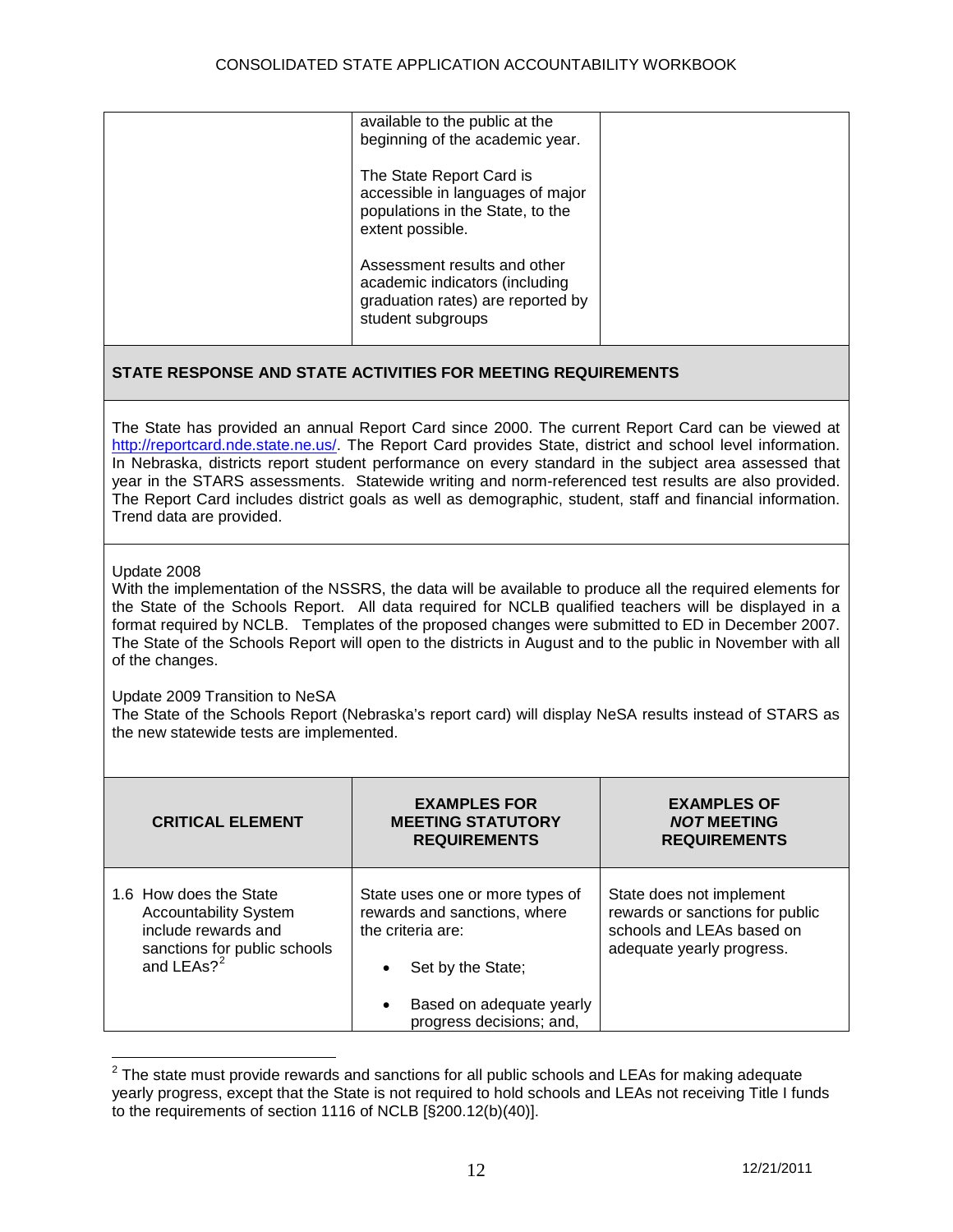|                                                                                                                                                                                                                                                                                                                                                                                                                                                                                                                                                                                                                                                                                                                                                                                                                                                           | Applied uniformly across<br>public schools and LEAs.                                                                                                                                                          |  |  |
|-----------------------------------------------------------------------------------------------------------------------------------------------------------------------------------------------------------------------------------------------------------------------------------------------------------------------------------------------------------------------------------------------------------------------------------------------------------------------------------------------------------------------------------------------------------------------------------------------------------------------------------------------------------------------------------------------------------------------------------------------------------------------------------------------------------------------------------------------------------|---------------------------------------------------------------------------------------------------------------------------------------------------------------------------------------------------------------|--|--|
|                                                                                                                                                                                                                                                                                                                                                                                                                                                                                                                                                                                                                                                                                                                                                                                                                                                           | STATE RESPONSE AND STATE ACTIVITIES FOR MEETING REQUIREMENTS                                                                                                                                                  |  |  |
| The State currently recognizes districts that develop exemplary assessments under the STARS<br>assessment system. These exemplary assessments can be used as models for other districts. The State<br>does not have monetary rewards for districts. It is highly unlikely that the State legislature will be<br>providing additional funds for high performing districts since it is proposing to cut State support for<br>districts in order to meet a financial shortfall. Because standards, assessment and accountability are<br>incorporated into Rule 10, school districts are in danger of losing accreditation if they are not in full<br>compliance with the assessment system.                                                                                                                                                                  |                                                                                                                                                                                                               |  |  |
| The State Board of Education approved a policy on school performance in April, 2003. In addition to the<br>actions for schools with low student performance or quality assessments (See Appendix A), this policy<br>identifies rewards for high quality assessments as:<br>Special recognition in the State of the Schools Report and other documents<br>$\bullet$<br>Involvement in leadership opportunities of model quality practices linked to high student<br>$\bullet$<br>performance<br>Reduction in requirements for annual submission of assessment quality documentation to the<br>Department of Education.<br>Rewards for high student performance ratings include:<br>Special listing in the State of the Schools Report and other documents<br>$\bullet$<br>Involvement in leadership opportunities to model quality practices.<br>$\bullet$ |                                                                                                                                                                                                               |  |  |
| The NCLB requirements will continue to apply to all Title I schools. Title I funds (the 2% and 4%<br>reservation) will continue to be made available to Title I schools identified as needing improvement.                                                                                                                                                                                                                                                                                                                                                                                                                                                                                                                                                                                                                                                |                                                                                                                                                                                                               |  |  |
|                                                                                                                                                                                                                                                                                                                                                                                                                                                                                                                                                                                                                                                                                                                                                                                                                                                           | Rule 10 can be found at: http://www.nde.state.ne.us/legal/clean10.pdf<br>STARS information is provided at: http://www.nde.state.ne.us/stars/index.html                                                        |  |  |
| Update 2009 Transition to NeSA<br>NeSA information is found at: http://www.nde.state.ne.us/Assessment/index.html                                                                                                                                                                                                                                                                                                                                                                                                                                                                                                                                                                                                                                                                                                                                          |                                                                                                                                                                                                               |  |  |
| schools in the State.                                                                                                                                                                                                                                                                                                                                                                                                                                                                                                                                                                                                                                                                                                                                                                                                                                     | The State Board of Education is in the process of developing a new State Accountability policy that<br>includes NeSA. The NCLB requirements for AYP will continue to be used and to include all districts and |  |  |

# **PRINCIPLE 2. All students are included in the State Accountability System.**

| <b>CRITICAL ELEMENT</b>      | <b>EXAMPLES FOR</b><br><b>MEETING STATUTORY</b><br><b>REQUIREMENTS</b> | <b>EXAMPLES OF</b><br><b>NOT MEETING</b><br><b>REQUIREMENTS</b> |
|------------------------------|------------------------------------------------------------------------|-----------------------------------------------------------------|
| 2.1 How does the State       | All students in the State are                                          | Public school students exist in                                 |
| <b>Accountability System</b> | included in the State                                                  | the State for whom the State                                    |
| include all students in the  | Accountability System.                                                 | Accountability System makes no                                  |
| State?                       | The definitions of "public school"                                     | provision.                                                      |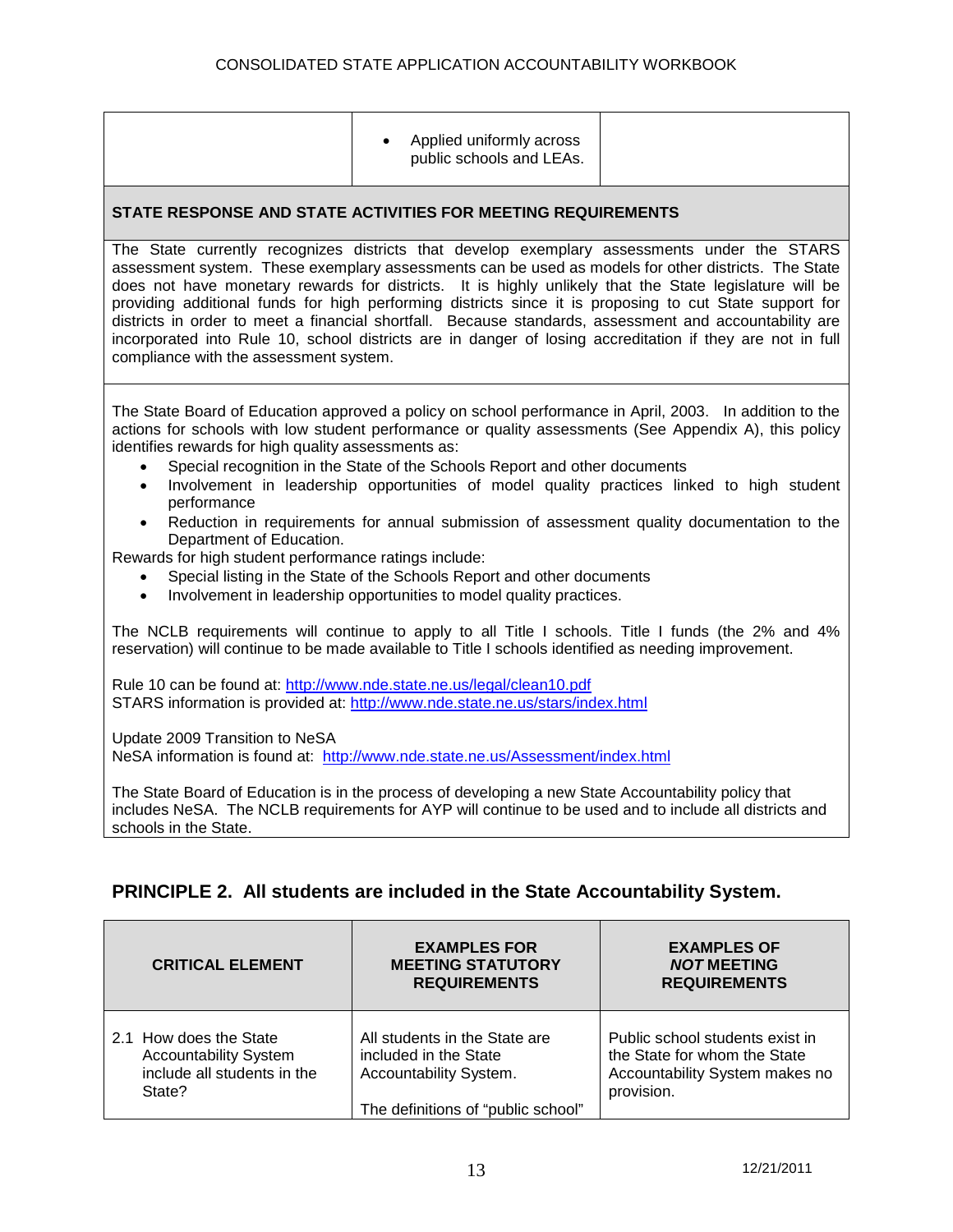# CONSOLIDATED STATE APPLICATION ACCOUNTABILITY WORKBOOK

| and "LEA" account for all<br>students enrolled in the public<br>school district, regardless of<br>program or type of public school. |  |
|-------------------------------------------------------------------------------------------------------------------------------------|--|
|-------------------------------------------------------------------------------------------------------------------------------------|--|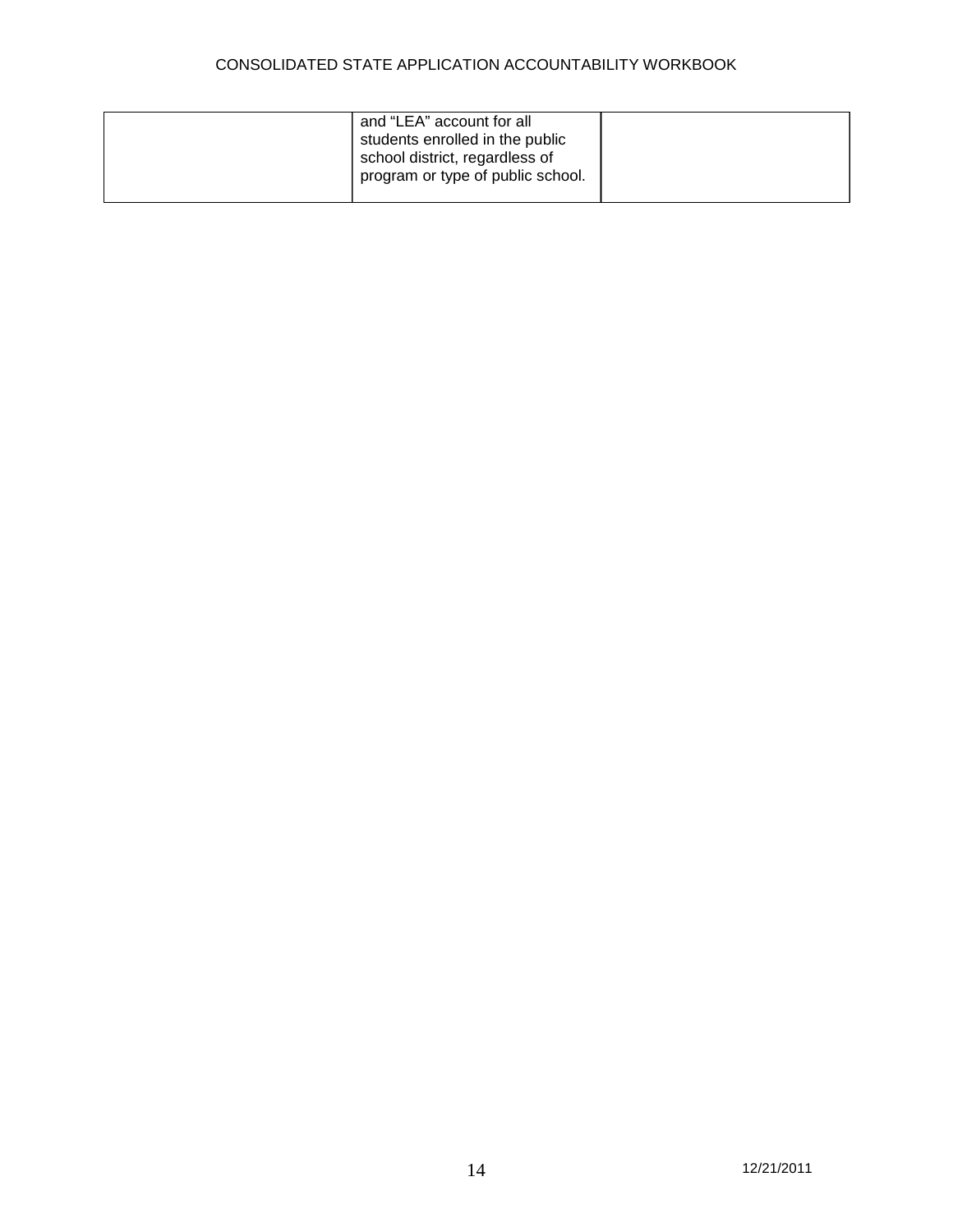Rev. Stat. 76-960 requires all students to be included in the State assessments.

Schools without grades included in the assessment system (i.e., K-2) will be held accountable to the school to which the majority of their graduates attend.

Schools designed to serve only contracted Special Education school-age students will not be included since the students who are contracted for Special Education services will be included with their resident district. Prekindergarten only schools will not be included since preschool services are not required by the State.

#### Update 2008

The determination of AYP decisions, including participation rates, will use the data from the Nebraska Student, Staff Record System (NSSRS) starting in the 2007-08 school year. This will ensure that all students who are enrolled in a district for a full academic year will be included in district decisions on student performance and all students in the State will be included in AYP state data. Participation rates will be determined from the NSSRS to ensure that all students (FAY and non-FAY) are included.

| <b>CRITICAL ELEMENT</b>                                                                                | <b>EXAMPLES FOR</b><br><b>MEETING STATUTORY</b><br><b>REQUIREMENTS</b>                                                                                                                                                    | <b>EXAMPLES OF</b><br><b>NOT MEETING</b><br><b>REQUIREMENTS</b>                                                                                                                                                                                                          |
|--------------------------------------------------------------------------------------------------------|---------------------------------------------------------------------------------------------------------------------------------------------------------------------------------------------------------------------------|--------------------------------------------------------------------------------------------------------------------------------------------------------------------------------------------------------------------------------------------------------------------------|
| 2.2 How does the State define<br>"full academic year" for<br>identifying students in AYP<br>decisions? | The State has a definition of "full"<br>academic year" for determining<br>which students are to be included<br>in decisions about AYP.<br>The definition of full academic<br>year is consistent and applied<br>statewide. | LEAs have varying definitions of<br>"full academic year."<br>The State's definition excludes<br>students who must transfer from<br>one district to another as they<br>advance to the next grade.<br>The definition of full academic<br>year is not applied consistently. |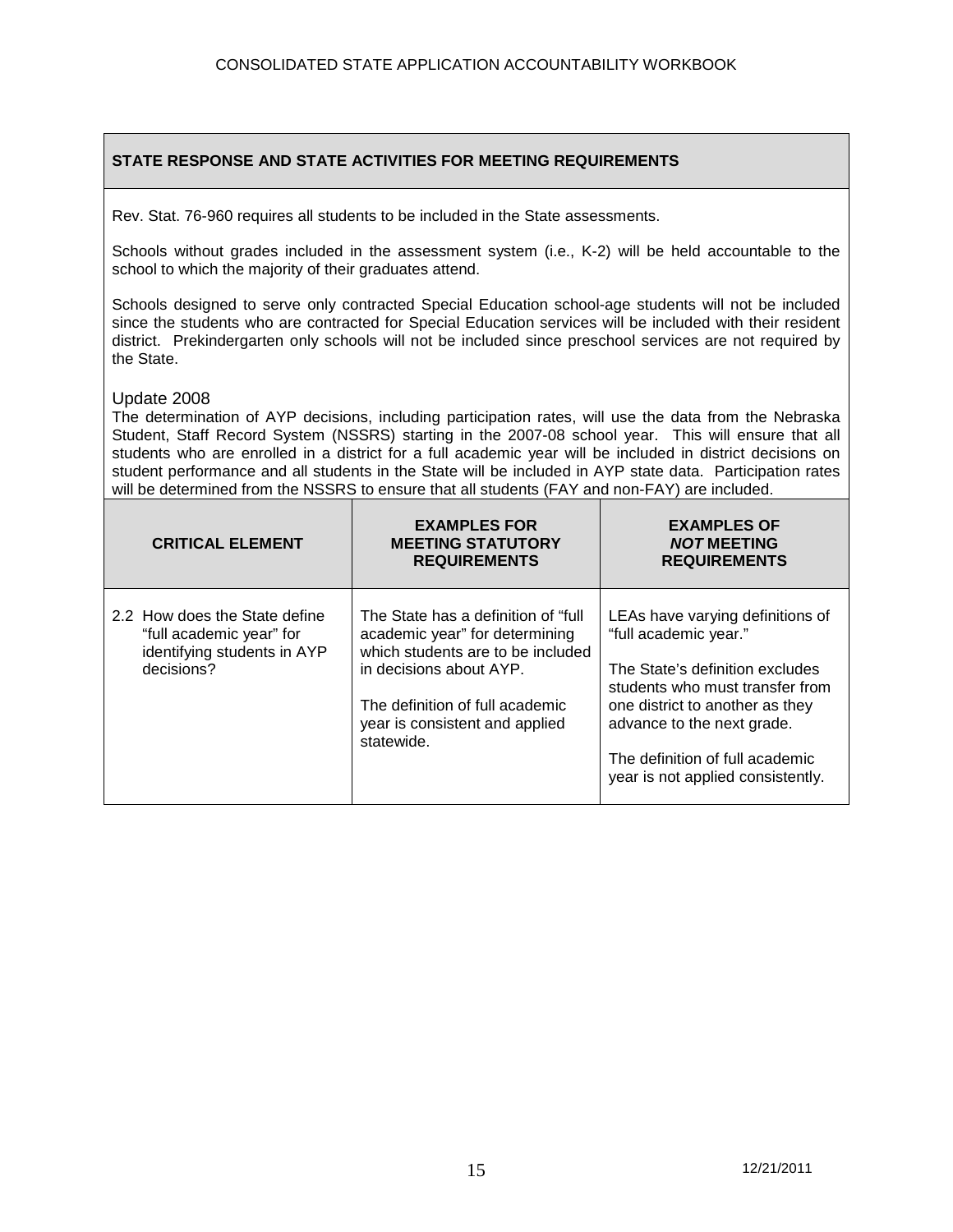Nebraska standards are imbedded in the curriculum of the classroom and assessed multiple times over the course of the school year. There is no set date(s) for conducting the assessments. Some districts have developed summative assessments for the standards that are given in the Spring of the year. To ensure that all districts have the opportunity to include all assessments, a full academic year for a student is defined as being enrolled from the Last Friday in September (the official enrollment date for the State) until the end of the assessments or the end of the school year. The end of the assessment year could not occur prior to February since that is the month all districts are required to participate in the statewide writing assessment.

STARS information is provided at:<http://www.nde.state.ne.us/stars/index.html>

Update 2009 Transition to NeSA

NeSA information is found at: <http://www.nde.state.ne.us/Assessment/index.html>

Updated 2011

The definition of Full Academic Year (FAY) changes as NeSA is implemented. FAY at the school level is defined as having a NeSA assessment score (including a zero) and being enrolled in that school as of the last Friday in September (official enrollment date) and at the district level as having a NeSA assessment score (including a zero) and being enrolled in the district as of the last Friday in September. For 2009-10, FAY will be determined using this definition for NeSA-R and NeSA-AAR and in 2010-11 and beyond for all NeSA tests.

| <b>CRITICAL ELEMENT</b>                                                                                                                                               | <b>EXAMPLES FOR</b><br><b>MEETING STATUTORY</b><br><b>REQUIREMENTS</b>                                                                                                                                                                                                                                                             | <b>EXAMPLES OF</b><br><b>NOT MEETING</b><br><b>REQUIREMENTS</b>                                                                                                                                                                                                                                                                                                                                                                                                                    |
|-----------------------------------------------------------------------------------------------------------------------------------------------------------------------|------------------------------------------------------------------------------------------------------------------------------------------------------------------------------------------------------------------------------------------------------------------------------------------------------------------------------------|------------------------------------------------------------------------------------------------------------------------------------------------------------------------------------------------------------------------------------------------------------------------------------------------------------------------------------------------------------------------------------------------------------------------------------------------------------------------------------|
| 2.3 How does the State<br><b>Accountability System</b><br>determine which students<br>have attended the same<br>public school and/or LEA for<br>a full academic year? | State holds public schools<br>accountable for students who<br>were enrolled at the same public<br>school for a full academic year.<br>State holds LEAs accountable for<br>students who transfer during the<br>full academic year from one<br>public school within the district to<br>another public school within the<br>district. | State definition requires students<br>to attend the same public school<br>for more than a full academic<br>year to be included in public<br>school accountability.<br>State definition requires students<br>to attend school in the same<br>district for more than a full<br>academic year to be included in<br>district accountability.<br>State holds public schools<br>accountable for students who<br>have not attended the same<br>public school for a full academic<br>year. |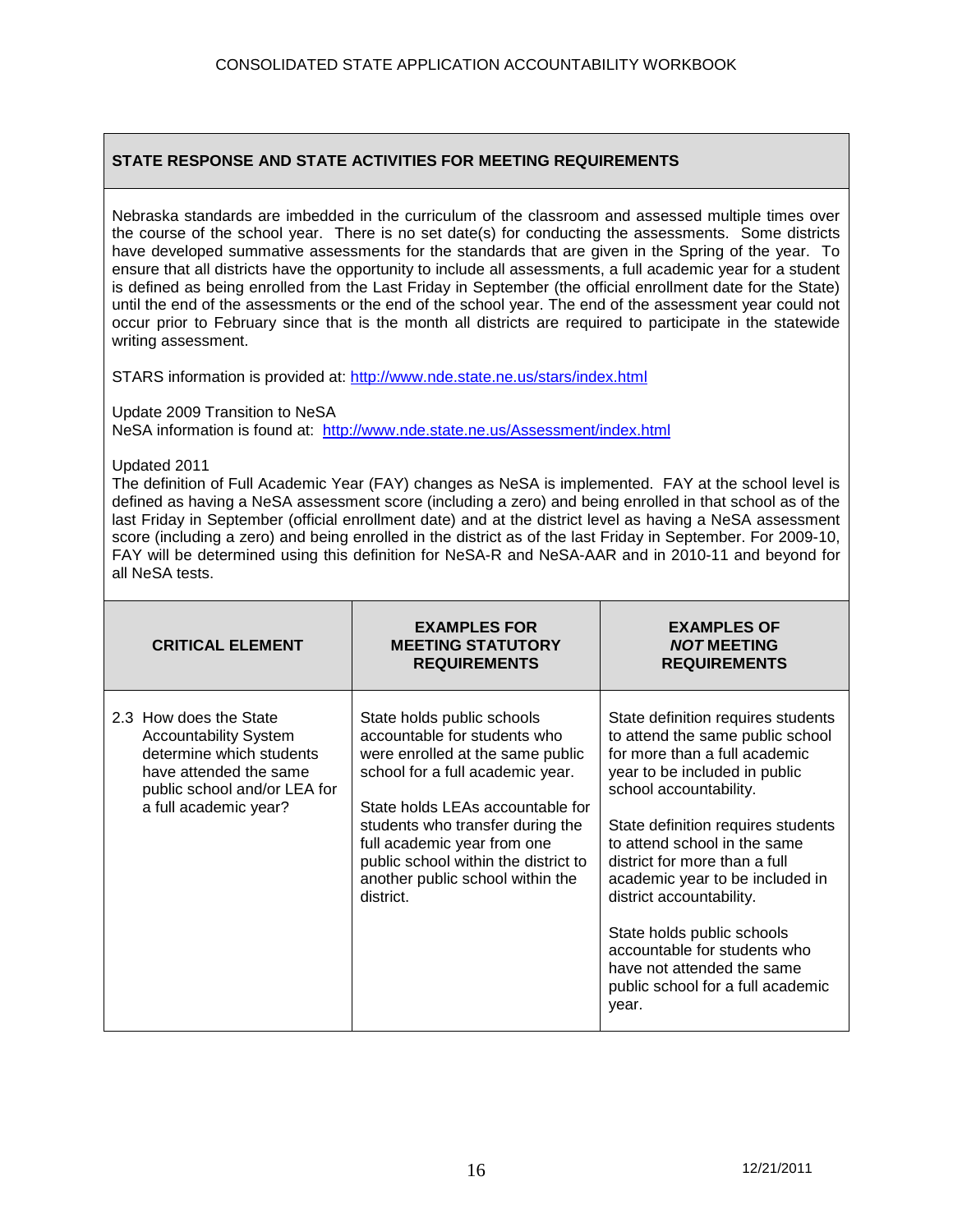#### Update 2008

The Nebraska Student Staff Record System (NSSRS) collects data from the districts from each student that identifies whether that student has been enrolled a full academic year (FAY) in the district as well as in a school. The NSSRS allows the State to follow students who transfer during the school year between districts through the use of a unique student identifier number.

# **PRINCIPLE 3. State definition of AYP is based on expectations for growth in student achievement that is continuous and substantial, such that all students are proficient in reading/language arts and mathematics no later than 2013-2014.**

| <b>CRITICAL ELEMENT</b>                                                                                                                                                                           | <b>EXAMPLES FOR</b><br><b>MEETING REQUIREMENTS</b>                                                                                                                                                                                   | <b>EXAMPLES OF</b><br><b>NOT MEETING REQUIREMENTS</b>                                                                                                        |
|---------------------------------------------------------------------------------------------------------------------------------------------------------------------------------------------------|--------------------------------------------------------------------------------------------------------------------------------------------------------------------------------------------------------------------------------------|--------------------------------------------------------------------------------------------------------------------------------------------------------------|
| 3.1 How does the State's<br>definition of adequate yearly<br>progress require all students<br>to be proficient in<br>reading/language arts and<br>mathematics by the 2013-<br>2014 academic year? | The State has a timeline for<br>ensuring that all students will meet<br>or exceed the State's proficient<br>level of academic achievement in<br>reading/language arts <sup>3</sup> and<br>mathematics, not later than 2013-<br>2014. | State definition does not require all<br>students to achieve proficiency by<br>2013-2014.<br>State extends the timeline past the<br>2013-2014 academic year. |

# **STATE RESPONSE AND STATE ACTIVITIES FOR MEETING REQUIREMENTS**

The State's definition of adequate yearly progress is provided in Appendix B.

Update 2009 Transition to NeSA

For 2009-10, the AYP Intermediate Goals in Appendix C will be used for Math. New Intermediate Goals will be established after the initial operational Reading tests using the process defined in NCLB.

<span id="page-16-0"></span> $3$  If the state has separate assessments to cover its language arts standards (e.g., reading and writing), the State must create a method to include scores from all the relevant assessments.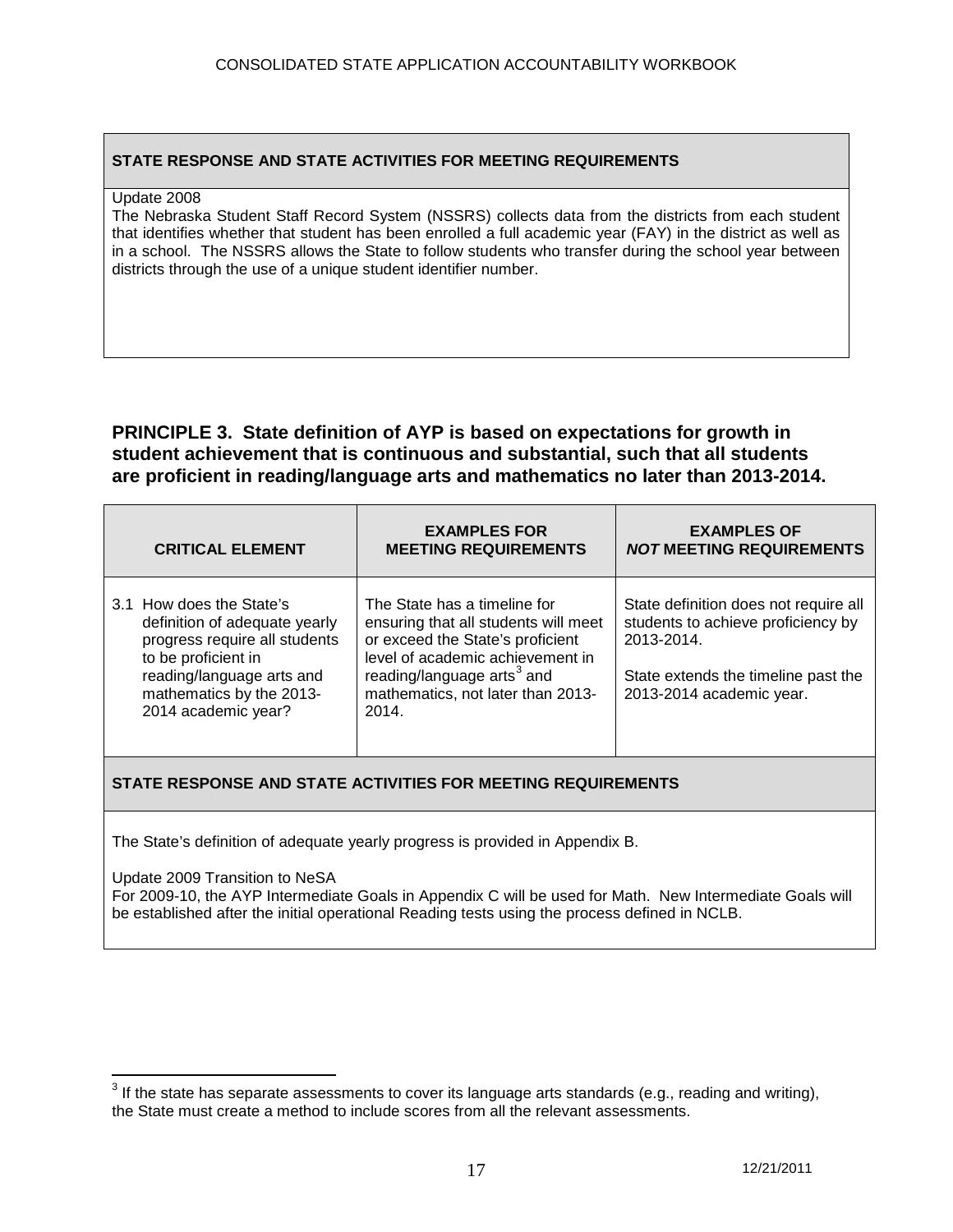| <b>CRITICAL ELEMENT</b>                                                                                                                      | <b>EXAMPLES FOR</b><br><b>MEETING REQUIREMENTS</b>                                                                                                                                                                                                                                                                                                                                                                                                                                                                                                                                                                                                                                                                                                                                                                                                                                                                                                                                           | <b>EXAMPLES OF</b><br><b>NOT MEETING</b><br><b>REQUIREMENTS</b>                         |
|----------------------------------------------------------------------------------------------------------------------------------------------|----------------------------------------------------------------------------------------------------------------------------------------------------------------------------------------------------------------------------------------------------------------------------------------------------------------------------------------------------------------------------------------------------------------------------------------------------------------------------------------------------------------------------------------------------------------------------------------------------------------------------------------------------------------------------------------------------------------------------------------------------------------------------------------------------------------------------------------------------------------------------------------------------------------------------------------------------------------------------------------------|-----------------------------------------------------------------------------------------|
| 3.2 How does the State<br><b>Accountability System</b><br>determine whether each<br>student subgroup, public<br>school and LEA makes<br>AYP? | For a public school and LEA to<br>make adequate yearly progress,<br>each student subgroup must<br>meet or exceed the State annual<br>measurable objectives, each<br>student subgroup must have at<br>least a 95% participation rate in<br>the statewide assessments, and<br>the school must meet the State's<br>requirement for other academic<br>indicators.<br>However, if in any particular year<br>the student subgroup does not<br>meet those annual measurable<br>objectives, the public school or<br>LEA may be considered to have<br>made AYP, if the percentage of<br>students in that group who did<br>not meet or exceed the proficient<br>level of academic achievement<br>on the State assessments for that<br>year decreased by 10% of that<br>percentage from the preceding<br>public school year; that group<br>made progress on one or more of<br>the State's academic indicators;<br>and that group had at least 95%<br>participation rate on the<br>statewide assessment. | State uses different method for<br>calculating how public schools<br>and LEAs make AYP. |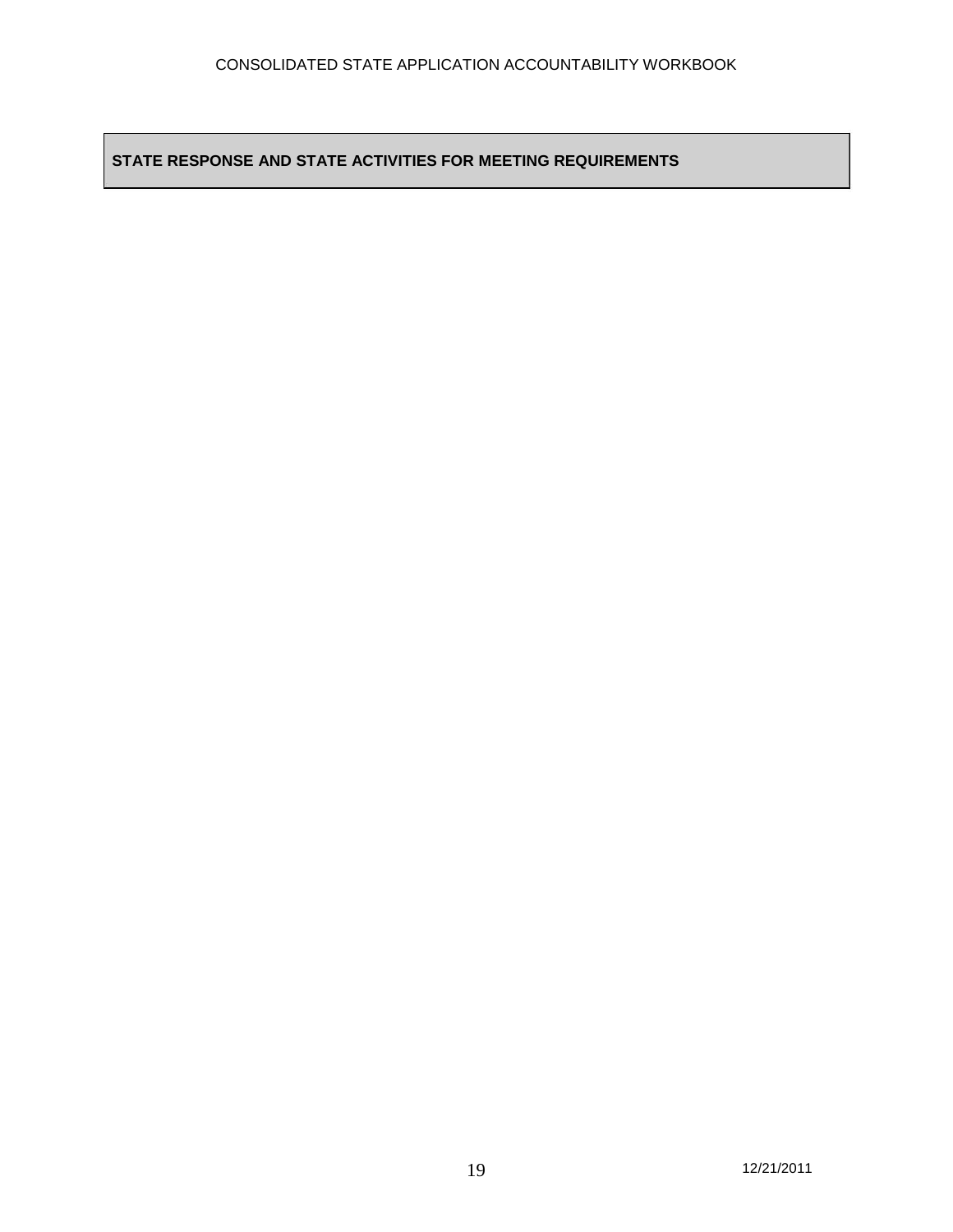To ensure high levels of reliability in AYP decisions, the State uses a minimum of 30 participants enrolled for a full academic year. Data from all schools within a district will be aggregated to a district level. The district data will be used to determine AYP status using the State goals. Since the purpose of an accountability system is to ensure that schools or populations of students needing to improve are appropriately identified for intervention, each district must not demonstrate progress for two consecutive years in all grade spans in the same subject area to result in identification of needing improvement. A school will be identified as being in need of improvement if any group fails to make AYP for two consecutive years in the same subject.

If in any particular year, an accountability group fails to meet or exceed the progress goal but has decreased by 10% the percentage required to be considered proficient, and that group has at least 95% participation rate in the assessments, and meets the goal for the other academic indicator, that accountability group will be considered to have made adequate yearly progress.

The procedure for determining whether any group, school or district has met the State goal is amended as follows:

A 99% confidence interval will be applied to the Reading, Mathematics, and Writing (other academic indicator at the elementary and middle grade levels) for all groups, schools and districts having the This amendment changes the previously approved minimum number for students with disabilities from 45 to 30.

The Safe Harbor procedure is amended to include the use of a 75% confidence interval.

#### New 2008

The process for Safe Harbor is amended to take into account progress on the Other Academic Indicator for subgroups within a school or district. Graduation data will be collected to ensure that Safe Harbor can be applied at the high school level whenever a subgroup is eligible.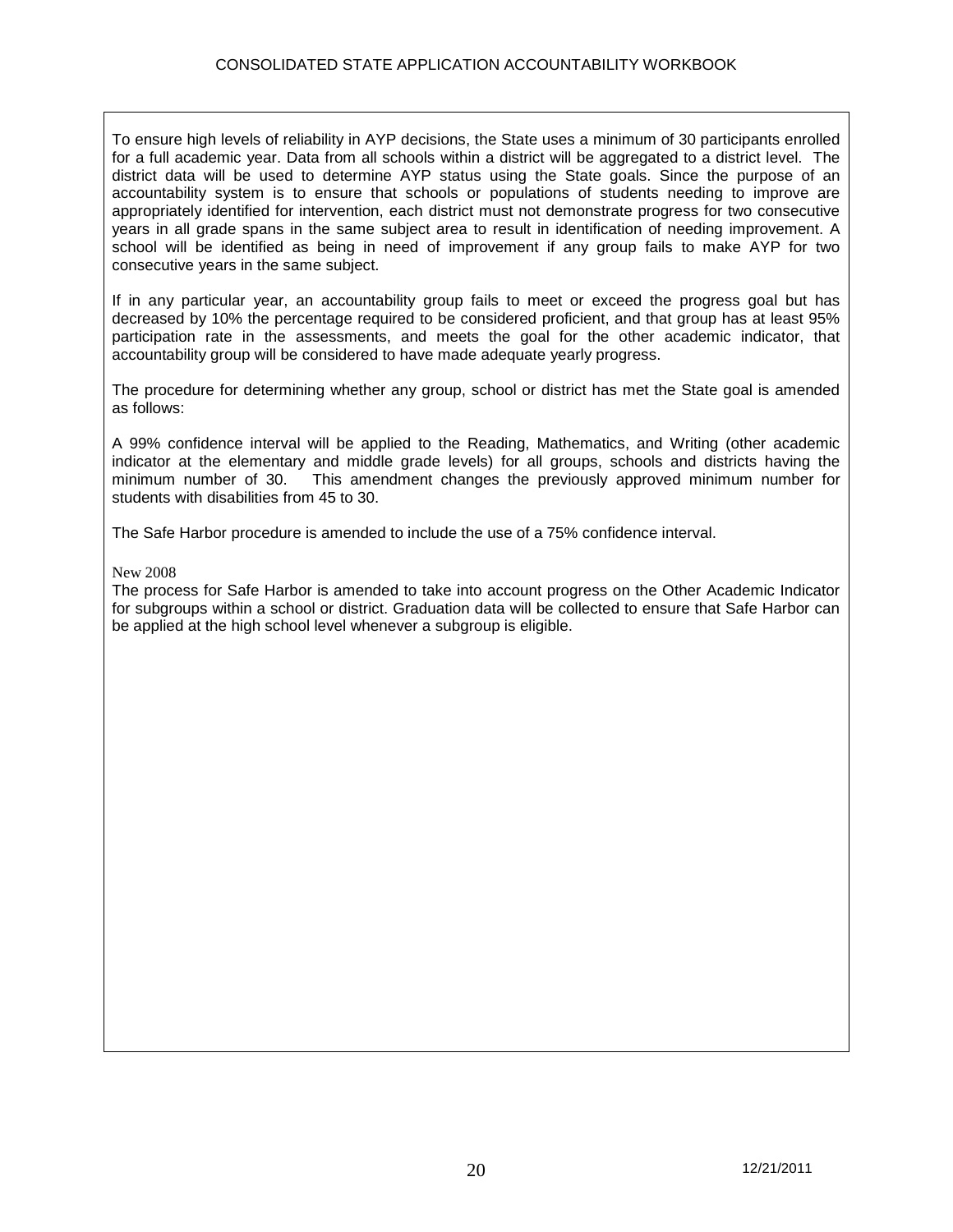| Using data from the 2001-2002<br>The State Accountability System<br>3.2a What is the State's starting<br>uses a different method for<br>point for calculating<br>school year, the State<br><b>Adequate Yearly</b><br>established separate starting<br>calculating the starting point (or<br>Progress?<br>points in reading/language arts<br>baseline data).<br>and mathematics for measuring<br>the percentage of students<br>meeting or exceeding the State's<br>proficient level of academic<br>achievement.<br>Each starting point is based, at a<br>minimum, on the higher of the<br>following percentages of students<br>at the proficient level: (1) the<br>percentage in the State of<br>proficient students in the lowest-<br>achieving student subgroup; or,<br>(2) the percentage of proficient<br>students in a public school at the<br>20 <sup>th</sup> percentile of the State's total<br>enrollment among all schools<br>ranked by the percentage of<br>students at the proficient level.<br>A State may use these<br>procedures to establish separate<br>starting points by grade span;<br>however, the starting point must<br>be the same for all like schools<br>(e.g., one same starting point for<br>all elementary schools, one same<br>starting point for all middle<br>schools). |  |
|--------------------------------------------------------------------------------------------------------------------------------------------------------------------------------------------------------------------------------------------------------------------------------------------------------------------------------------------------------------------------------------------------------------------------------------------------------------------------------------------------------------------------------------------------------------------------------------------------------------------------------------------------------------------------------------------------------------------------------------------------------------------------------------------------------------------------------------------------------------------------------------------------------------------------------------------------------------------------------------------------------------------------------------------------------------------------------------------------------------------------------------------------------------------------------------------------------------------------------------------------------------------------------------------------------|--|

See Appendix C.

Update 2009 Transition to NeSA For 2009-10, the AYP Intermediate Goals in Appendix C will be used for Math. New Intermediate Goals will be established after the initial operational tests using the process defined in NCLB.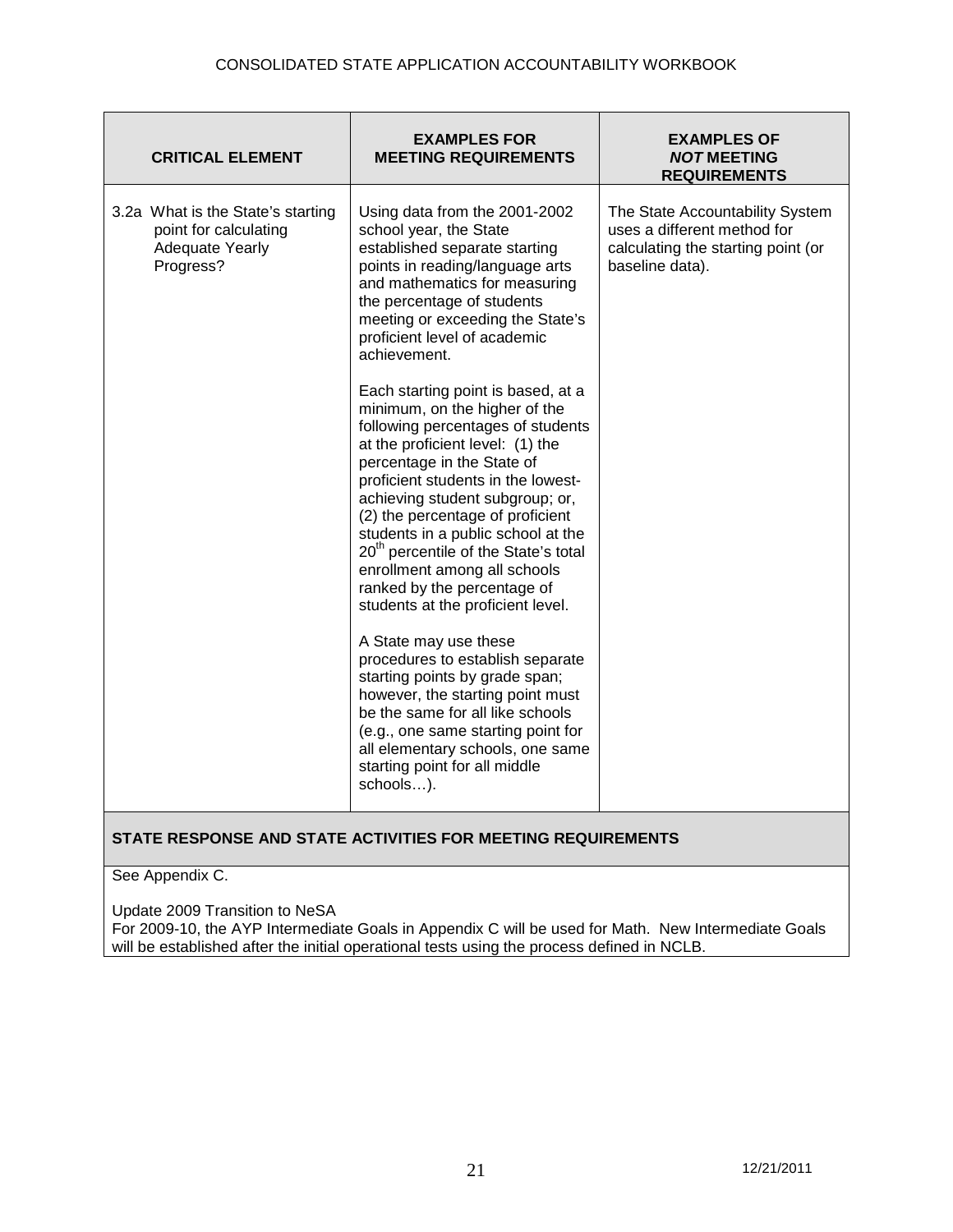| <b>CRITICAL ELEMENT</b>                                                                                   | <b>EXAMPLES FOR</b><br><b>MEETING REQUIREMENTS</b>                                                                                                                                                                                                                                                                                                                                                                                                                                                                                                                                                                                      | <b>EXAMPLES OF</b><br><b>NOT MEETING</b><br><b>REQUIREMENTS</b>                                                                                                                                    |
|-----------------------------------------------------------------------------------------------------------|-----------------------------------------------------------------------------------------------------------------------------------------------------------------------------------------------------------------------------------------------------------------------------------------------------------------------------------------------------------------------------------------------------------------------------------------------------------------------------------------------------------------------------------------------------------------------------------------------------------------------------------------|----------------------------------------------------------------------------------------------------------------------------------------------------------------------------------------------------|
| 3.2b What are the State's annual<br>measurable<br>objectives for determining<br>adequate yearly progress? | State has annual measurable<br>objectives that are consistent<br>with a state's intermediate goals<br>and that identify for each year a<br>minimum percentage of students<br>who must meet or exceed the<br>proficient level of academic<br>achievement on the State's<br>academic assessments.<br>The State's annual measurable<br>objectives ensure that all<br>students meet or exceed the<br>State's proficient level of<br>academic achievement within the<br>timeline.<br>The State's annual measurable<br>objectives are the same<br>throughout the State for each<br>public school, each LEA, and<br>each subgroup of students. | The State Accountability System<br>uses another method for<br>calculating annual measurable<br>objectives.<br>The State Accountability System<br>does not include annual<br>measurable objectives. |

The annual measurable objectives will be applied to each school building and school district, as well as to each subgroup at the school building, district, and statewide levels to determine AYP status. Data will be aggregated in districts with multiple schools and grade levels to determine district AYP status.

See Appendix C.

Update 2009 Transition to NeSA For 2009-10, the AYP Intermediate Goals in Appendix C will be used for Math. New Intermediate Goals will be established after the initial operational tests using the process defined in NCLB.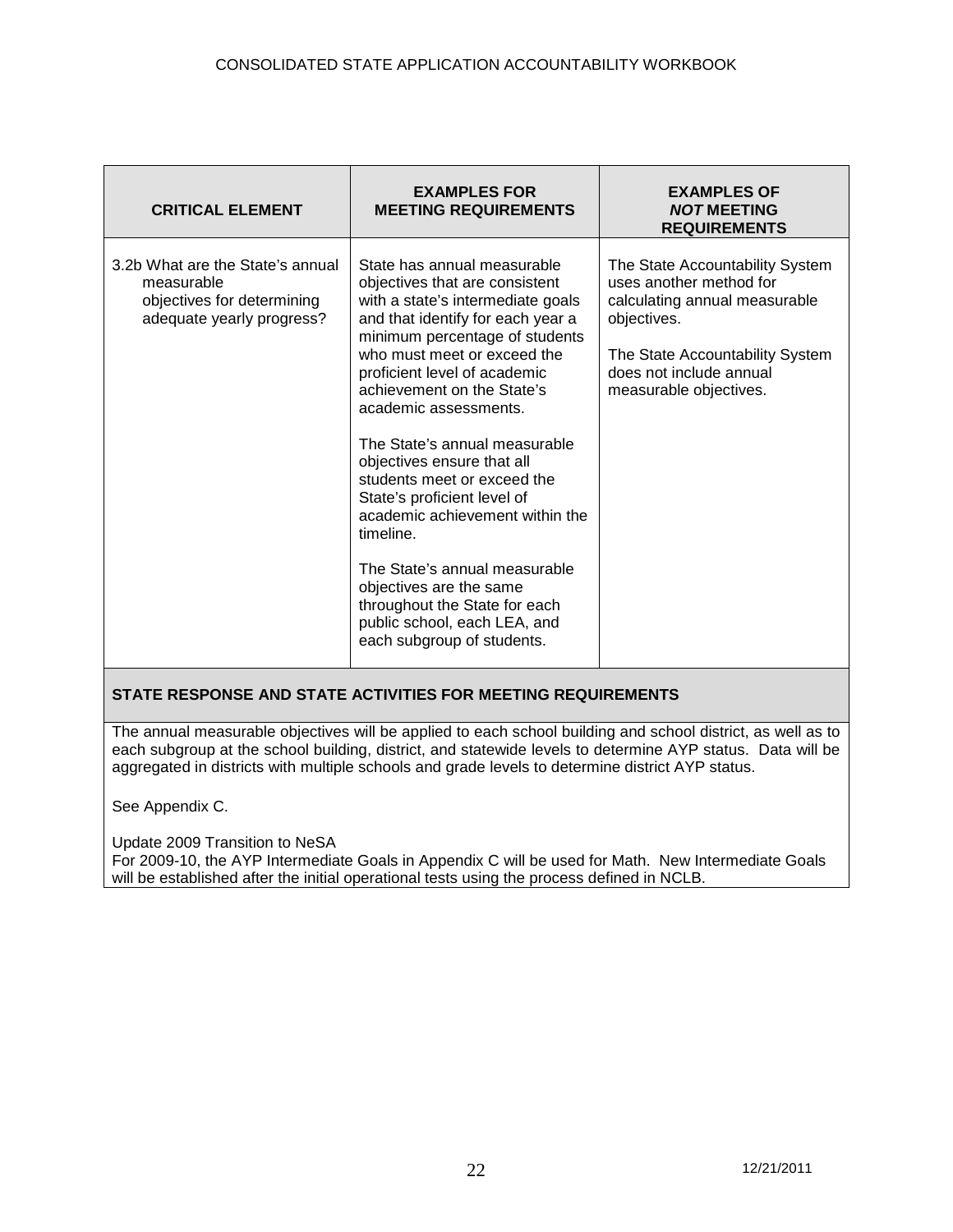| <b>CRITICAL ELEMENT</b>                                                                         | <b>EXAMPLES FOR</b><br><b>MEETING REQUIREMENTS</b>                                                                                                                                                                                                                                                                    | <b>EXAMPLES OF</b><br><b>NOT MEETING</b><br><b>REQUIREMENTS</b>                                                                                                            |
|-------------------------------------------------------------------------------------------------|-----------------------------------------------------------------------------------------------------------------------------------------------------------------------------------------------------------------------------------------------------------------------------------------------------------------------|----------------------------------------------------------------------------------------------------------------------------------------------------------------------------|
| 3.2c What are the State's<br>intermediate goals for<br>determining adequate<br>yearly progress? | State has established<br>intermediate goals that increase<br>in equal increments over the<br>period covered by the State<br>timeline.<br>• The first incremental<br>increase takes effect not<br>later than the 2004-2005<br>academic year.<br>• Each following incremental<br>increase occurs within<br>three years. | The State uses another method<br>for calculating intermediate goals.<br>The State does not include<br>intermediate goals in its definition<br>of adequate yearly progress. |
| STATE RESPONSE AND STATE ACTIVITIES FOR MEETING REQUIREMENTS                                    |                                                                                                                                                                                                                                                                                                                       |                                                                                                                                                                            |
| See Appendix C.<br>Update 2009 Transition to NeSA<br>$0.0000404$ $0.00001$                      | $P_{\text{eff}}$ $\alpha$ and $\alpha$ and $\alpha$ is the set of $\alpha$ is the set of $\alpha$ is the set of $\alpha$                                                                                                                                                                                              |                                                                                                                                                                            |

For 2009-10, the AYP Intermediate Goals in Appendix C will be used for Math. New Intermediate Goals will be established after the initial operational Reading tests using the process defined in NCLB.

| PRINCIPLE 4. State makes annual decisions about the achievement of all public |
|-------------------------------------------------------------------------------|
| schools and LEAs.                                                             |

| <b>CRITICAL ELEMENT</b>                                                                                                                                         | <b>EXAMPLES FOR</b><br><b>MEETING REQUIREMENTS</b>                                 | <b>EXAMPLES OF</b><br><b>NOT MEETING</b><br><b>REQUIREMENTS</b>     |
|-----------------------------------------------------------------------------------------------------------------------------------------------------------------|------------------------------------------------------------------------------------|---------------------------------------------------------------------|
| 4.1 How does the State<br><b>Accountability System</b><br>make an annual<br>determination of whether<br>each public school and<br>LEA in the State made<br>AYP? | AYP decisions for each public<br>school and LEA are made<br>annually. <sup>4</sup> | AYP decisions for public schools<br>and LEAs are not made annually. |

<span id="page-22-0"></span> $4$  Decisions may be based upon several years of data and data may be averaged across grades within a public school  $[\S 1111(b)(2)(J)].$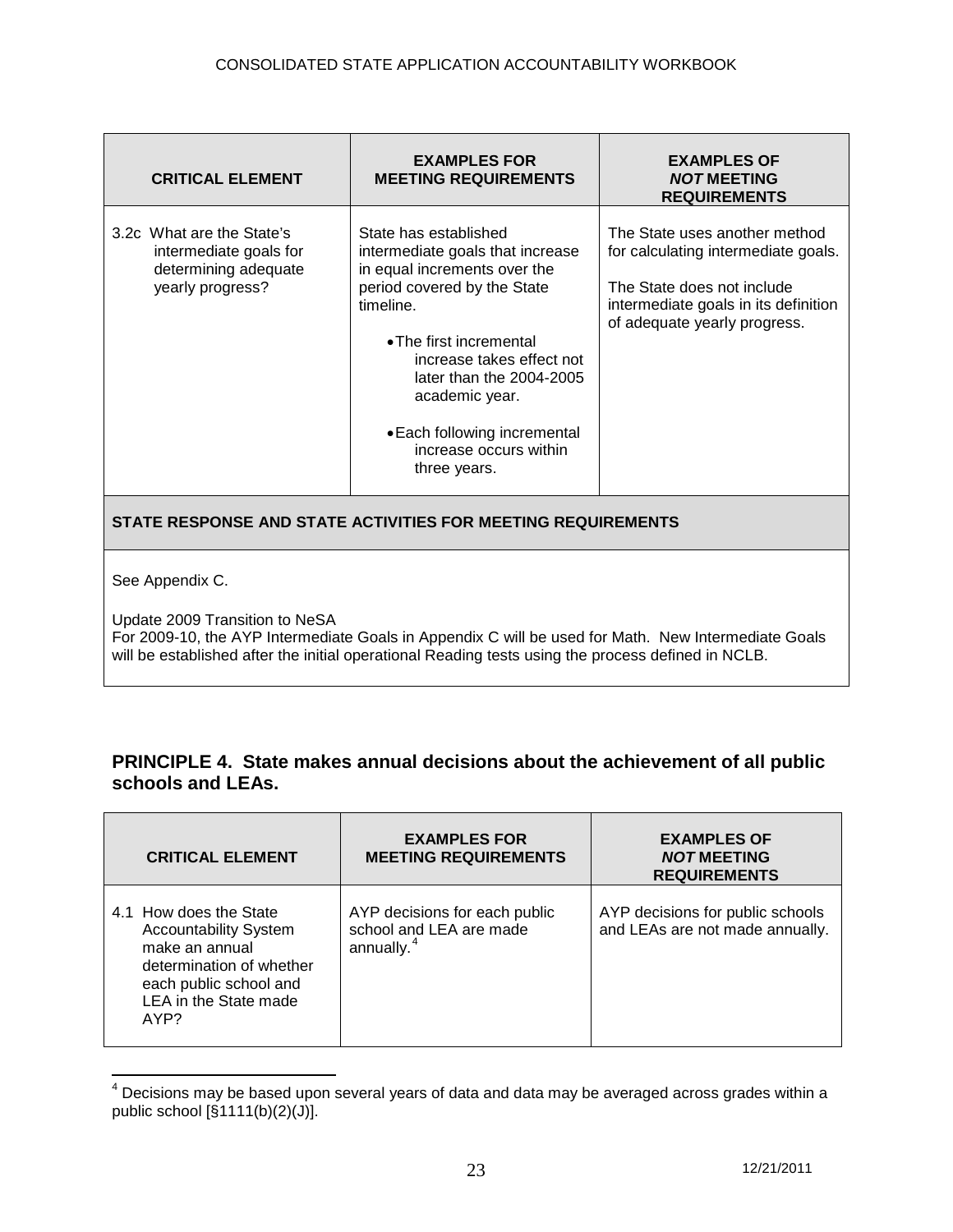Beginning with the 2002-03 student performance results, an annual determination of AYP status will be made for each public school and district reporting results for the minimum required number of students. Small schools and districts will be held accountable and identified as needing improvement based on the State accountability policy regardless of the number of students. (See Appendix A.)

The following procedure will be used to make the annual AYP determinations: Indicators --

Student Performance

A determination of whether Reading and Mathematics student performance results met the State goal for that subject using a 99% confidence interval for each group that contains at least the minimum number of 30.

Participation Rate of 95%

Participation rates will be determined using the higher rate of the current year or the average of the previous year and the current year.

Other Academic Indicator

- a) Elementary and middle schools A determination of whether Statewide writing results meet the State goal using a 99% confidence interval.
- b) Graduation rate at high school a determination of whether the graduation rate meets the State goal of 90% or demonstrates progress of at least 2 percentage points
- c) Quality of the STARS Assessments The rating for the assessment portfolio must be at Good, Very Good or Exemplary.

School Level AYP Determinations

A school will be classified as not having met AYP if any one of the these indicators is found to not meet the State goals:

- 1. Reading student performance results and Reading participation,
- 2. Math student performance results and Math participation,
- 3. Other academic indicator (State writing assessment at the elementary and middle school levels, graduation rate at the high school level), and
- 4. Quality of the STARS assessments.

Two consecutive years of not making AYP in any group in the same indicator will classify the school as being in need of improvement. Safe Harbor, as described below, will be applied to AYP determinations at the school level..

Safe Harbor will be applied using the procedure defined in the law and applying a 75% confidence interval to the results. The goal for the participation rate and the other Academic Indicator must still be met.

District Level AYP Determinations

Two consecutive years of not making AYP in any group in the same indicator in all grade levels present in the district will classify the district as being in need of improvement. Safe Harbor, as described above, will be applied to the aggregated data.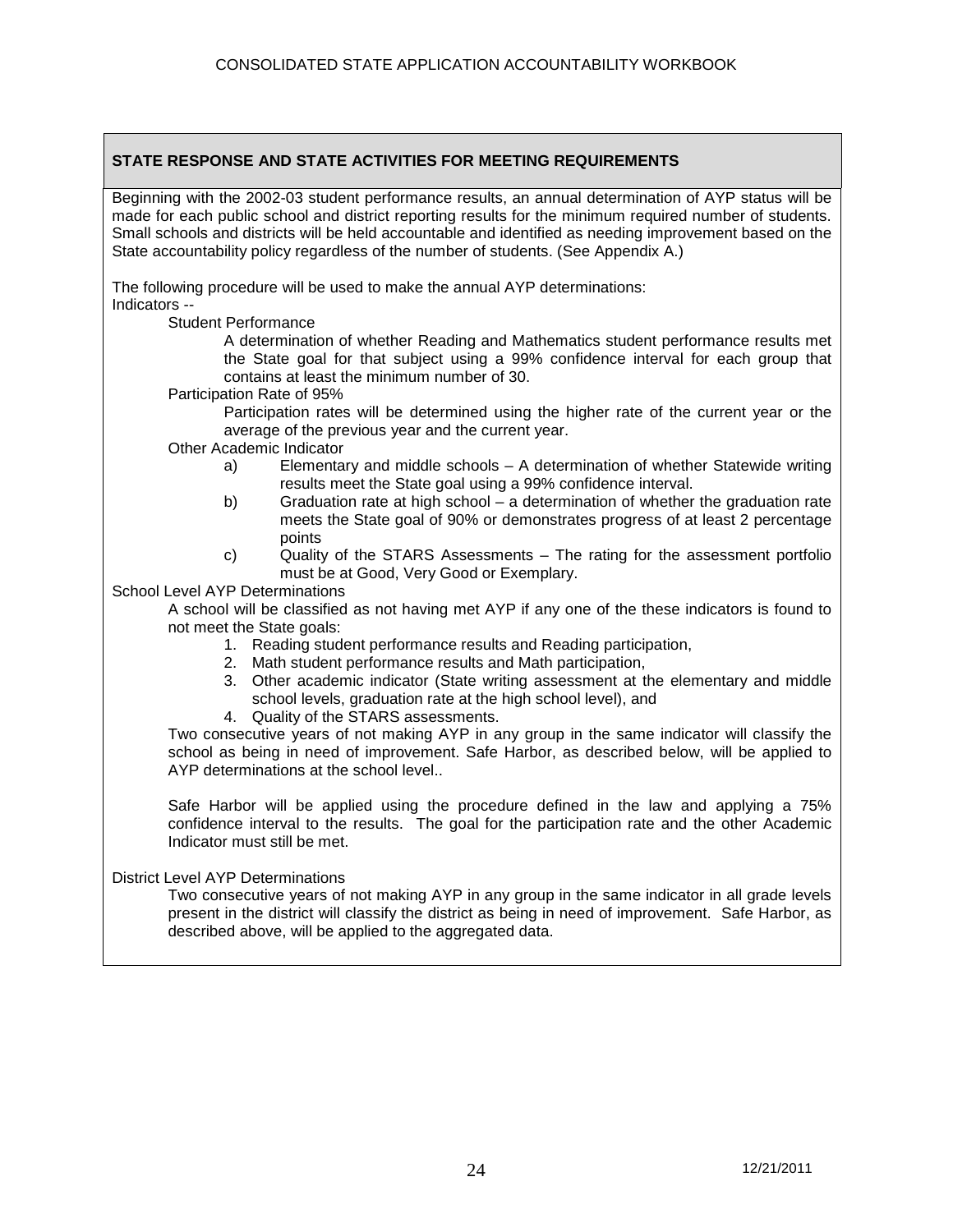In April, 2006, the State legislature passed LB 126 that requires all districts in the State to be K-12 districts. This consolidation process will a) add elementary-only districts to existing K-12 districts or b) merge elementary-only with secondary-only districts. The following rules will be used in applying the consecutive years of progress for AYP decisions. A school or district starts the consecutive years of progress anew:

School --

- a) When the grade configuration changes by two or more grade levels that include grades being reported for STARS assessments.
- b) When the enrollment of the building increases or decreases by at least 60% from the previous year.

District --

a) When the grade levels in the district changes from a Class VI (high school only) to a K-12 district.

Update 2009 Transition to NeSA

**Very small schools and grade spans having no groups of 30 (minimum n-size):** 

Very small schools are districts without multiple buildings at any grade span that have any grade span or school with no groups meeting the minimum group size of 30 students. To ensure that every small school and grade span has an AYP decision, data will be aggregated across all grade spans. The NeSA AYP goal of the grade span contributing the greatest number of students to the aggregated data will be used to make the AYP decision and that decision will be applied to all the grade spans. The AYP process described above will be used including the 99% confidence interval.

Districts with multiple small schools at the same grade span will receive the district level AYP decision for that grade span in all the small schools.

Also see Appendix C.

#### Update 2010-11

Results from two years (current and the previous year) will be combined for any grade span or school with no groups of 30. If the combined data for students enrolled a Full Academic Year equals or exceeds 30, the school or district will no longer be included in the "very small" processes described above. This process will be used for Reading in 2010-11 since there are two years of NeSA Reading results and will start for Math in 2011-12 when two years of NeSA Math results are available.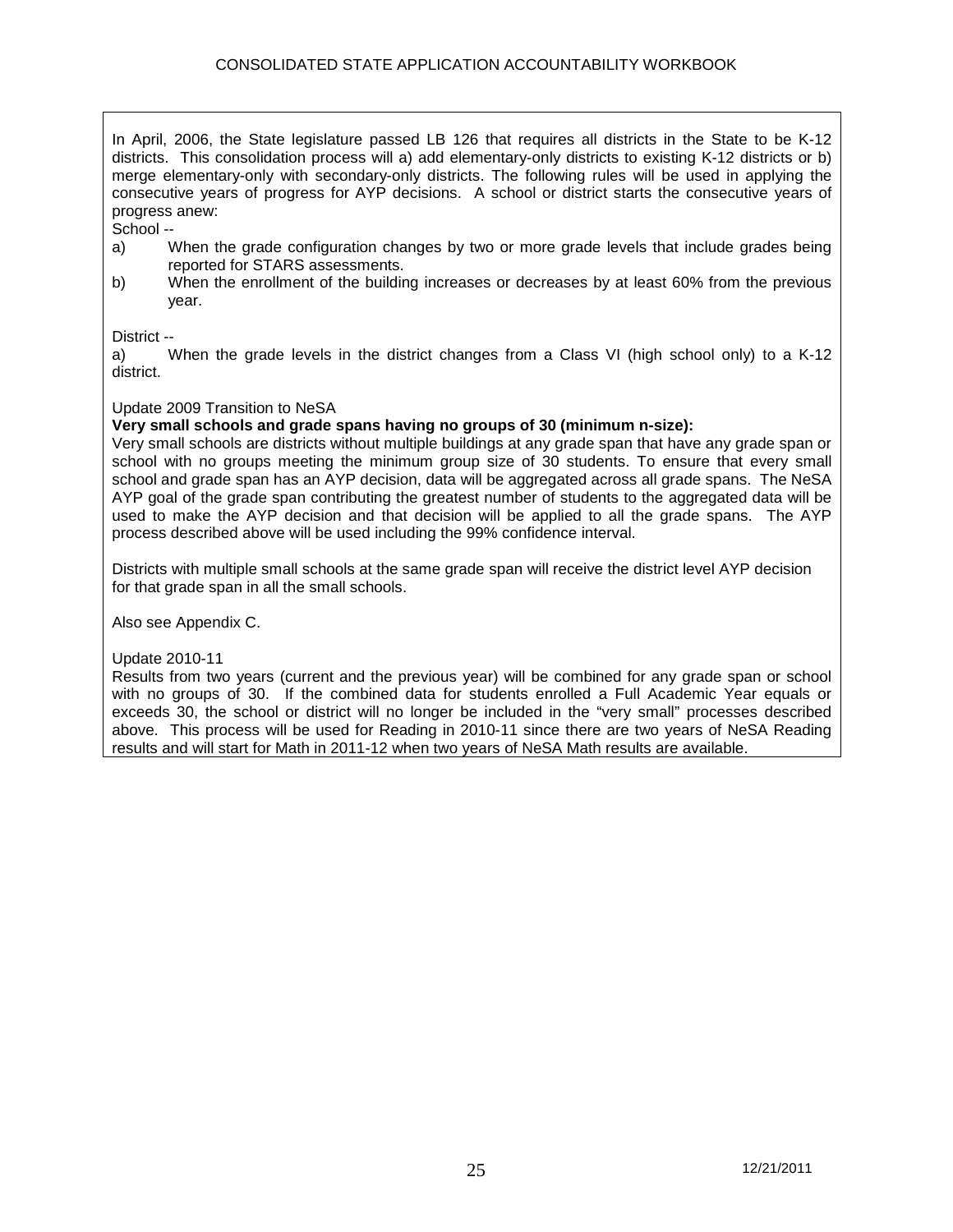# **PRINCIPLE 5. All public schools and LEAs are held accountable for the achievement of individual subgroups.**

| <b>CRITICAL ELEMENT</b>                                                                                                                                                                                                                                                                                                                                                                                                                                                                                                                                                                                                                                                                                                                               | <b>EXAMPLES FOR</b><br><b>MEETING REQUIREMENTS</b>                                                                                                                                                                                                                                                           | <b>EXAMPLES OF</b><br><b>NOT MEETING REQUIREMENTS</b>                              |
|-------------------------------------------------------------------------------------------------------------------------------------------------------------------------------------------------------------------------------------------------------------------------------------------------------------------------------------------------------------------------------------------------------------------------------------------------------------------------------------------------------------------------------------------------------------------------------------------------------------------------------------------------------------------------------------------------------------------------------------------------------|--------------------------------------------------------------------------------------------------------------------------------------------------------------------------------------------------------------------------------------------------------------------------------------------------------------|------------------------------------------------------------------------------------|
| 5.1 How does the definition of<br>adequate yearly progress<br>include all the required<br>student subgroups?                                                                                                                                                                                                                                                                                                                                                                                                                                                                                                                                                                                                                                          | Identifies subgroups for defining<br>adequate yearly progress:<br>economically disadvantaged,<br>major racial and ethnic groups,<br>students with disabilities, and<br>students with limited English<br>proficiency.<br>Provides definition and data<br>source of subgroups for adequate<br>yearly progress. | State does not disaggregate data<br>by each required student<br>subgroup.          |
|                                                                                                                                                                                                                                                                                                                                                                                                                                                                                                                                                                                                                                                                                                                                                       | STATE RESPONSE AND STATE ACTIVITIES FOR MEETING REQUIREMENTS                                                                                                                                                                                                                                                 |                                                                                    |
| Update 2008<br>The data submitted for student performance on all content standards in the Nebraska Student Staff<br>Record System will be used to aggregate data for the following subgroups for AYP determinations: all<br>students, gender, race/ethnicity, socio-economic status (low-income), English Language Learners,<br>students with disabilities and students served in Migrant programs. Disaggregated data for gender and<br>Migrant students are required for the State Report Card but are not included in the AYP determinations.<br>STARS information is provided at: http://www.nde.state.ne.us/stars/index.html<br>Update 2009 Transition to NeSA<br>NeSA information is found at: http://www.nde.state.ne.us/Assessment/index.html |                                                                                                                                                                                                                                                                                                              |                                                                                    |
| <b>CRITICAL ELEMENT</b>                                                                                                                                                                                                                                                                                                                                                                                                                                                                                                                                                                                                                                                                                                                               | <b>EXAMPLES FOR</b><br><b>MEETING REQUIREMENTS</b>                                                                                                                                                                                                                                                           | <b>EXAMPLES OF</b><br><b>NOT MEETING REQUIREMENTS</b>                              |
| 5.2 How are public schools<br>and LEAs held<br>accountable for the<br>progress of student<br>subgroups in the<br>determination of adequate<br>yearly progress?                                                                                                                                                                                                                                                                                                                                                                                                                                                                                                                                                                                        | Public schools and LEAs are held<br>accountable for student subgroup<br>achievement: economically<br>disadvantaged, major ethnic and<br>racial groups, students with<br>disabilities, and limited English<br>proficient students.                                                                            | State does not include student<br>subgroups in its State<br>Accountability System. |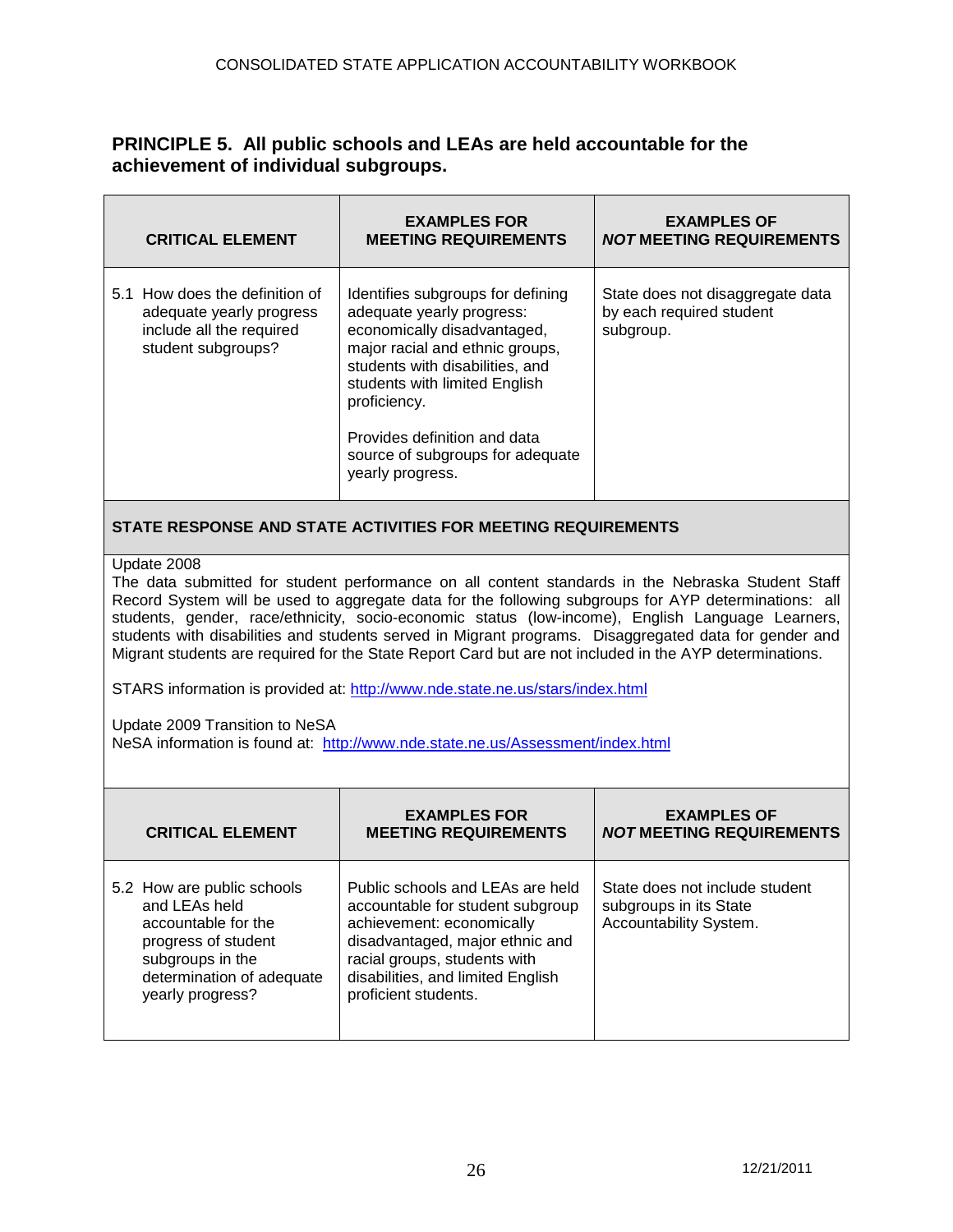Schools and districts will be held accountable for the performance of the following groups that meet the minimum size requirements for accountability purposes:

- o All students;
- o Socio-economic status (low income defined as eligible for free or reduced lunch program);
- o English Language Learners;
- o Students with disabilities (defined under section 602(3) of the Individuals with Disabilities Education Act);
- o Major Race/ethnicity groups (Asian/Pacific Islander, Black/Not Hispanic, Hispanic, Native American and White/Not Hispanic). Major race/ethnicity groups will be revisited when additional guidance in available about upcoming changes in the national classification system.

The definition of Limited English Proficient in NCLB is as follows: an individual whose difficulties in speaking, reading, writing, or understanding the English language may be sufficient to deny the individual (i) the ability to meet the State's proficient level of achievement on State assessments, (ii) the ability to successfully achieve in classrooms where the language of instruction is English, or the opportunity to participate fully in society. The students to be included in the determination of AYP for the subgroup of English Language Learners are those who meet the definition of Limited English Proficient as defined in NCLB. Districts must identify if the district will be including students who have exited from services or a program in the district within the last two full years for AYP calculations.

| <b>CRITICAL ELEMENT</b>                                                                                         | <b>EXAMPLES FOR</b><br><b>MEETING REQUIREMENTS</b>                                                                                                                                                                                                                                                                                                                         | <b>EXAMPLES OF</b><br><b>NOT MEETING REQUIREMENTS</b>                                                                                                                                                                                                                                        |
|-----------------------------------------------------------------------------------------------------------------|----------------------------------------------------------------------------------------------------------------------------------------------------------------------------------------------------------------------------------------------------------------------------------------------------------------------------------------------------------------------------|----------------------------------------------------------------------------------------------------------------------------------------------------------------------------------------------------------------------------------------------------------------------------------------------|
| 5.3 How are students with<br>disabilities included in the<br>State's definition of<br>adequate yearly progress? | All students with disabilities<br>participate in statewide<br>assessments: general<br>assessments with or without<br>accommodations or an alternate<br>assessment based on grade level<br>standards for the grade in which<br>students are enrolled.<br>State demonstrates that students<br>with disabilities are fully included<br>in the State Accountability<br>System. | The State Accountability System<br>or State policy excludes students<br>with disabilities from participating<br>in the statewide assessments.<br>State cannot demonstrate that<br>alternate assessments measure<br>grade-level standards for the<br>grade in which students are<br>enrolled. |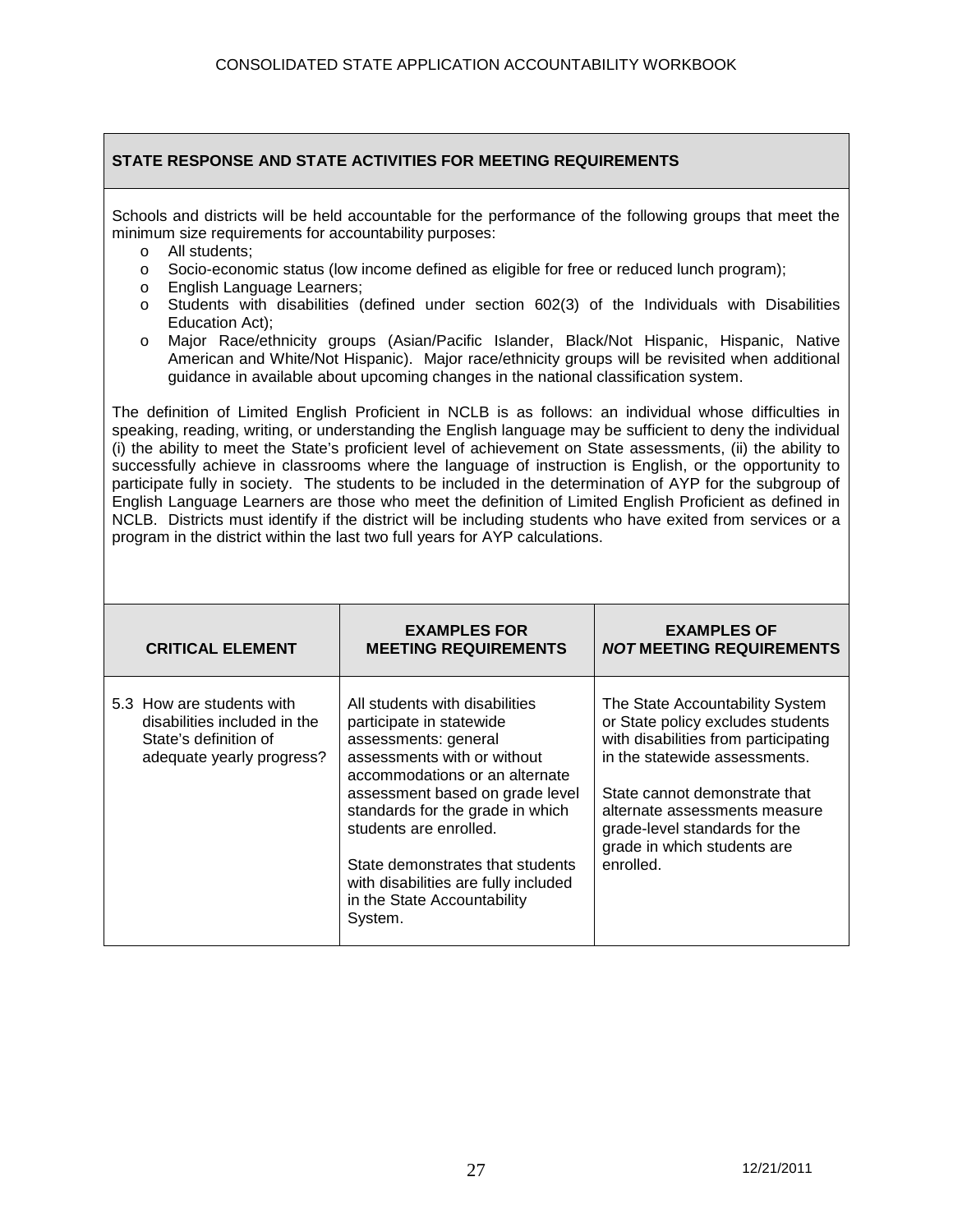All students with disabilities participate in the STARS assessment systems with regular assessments, accommodations for assessments as defined in the student's IEP, or an alternate assessment. Nebraska has developed alternate standards for the most severely involved special education students and determined four levels of performance for each standard. The State has developed assessments based on the alternate standards and aligned to the State's content standards that are used by all districts to determine student performance on the standards. Student performance results on alternate assessments are reported annually by each district in the NSSRS.

For determining AYP status, students with alternate assessments will be counted as performing at the level of performance they demonstrate on the assessments of the alternate standards. The number of students taking alternate assessments based on alternate standards should not exceed 1% of the population of any school. For the 2001-02 schoolyear, the statewide percentage of students taking alternate assessments was 00.794%.

The new guidance requires States to establish a 1% cap on the percent of scores of alternate assessments included as proficient. Nebraska will collect the additional data and calculate the percentage for each district. If these calculations indicate a district has exceeded the 1% cap, the SEA will provide a waiver, if appropriate, using the guidelines provided by the U. S. Department of Education (including REAP eligible as a definition of small). Since the State's participation rate for alternate assessments has remained below .80%, it is not anticipated that the State or any district will exceed a 1% cap on "proficient scores".

#### Update 2008

The expectation in Nebraska is that all students are assessed at grade level. Special education students receive accommodations according to their IEPs in order to provide them appropriate testing opportunities. Accommodations for assessment are to match accommodations for instruction. If a student's IEP requires that a student be tested with a test below grade level, districts have been instructed that these students must be counted as non-participants for AYP purposes. The NSSRS has been designed to collect this information at the student level.

STARS information is provided at: http://www.nde.state.ne.us/stars/index.html

Update 2009 Transition to NeSA

NeSA information is found at: <http://www.nde.state.ne.us/Assessment/index.html> All students with disabilities participate in NeSA assessments with appropriate accommodations, if needed, or in NeSA-AA (alternate assessments).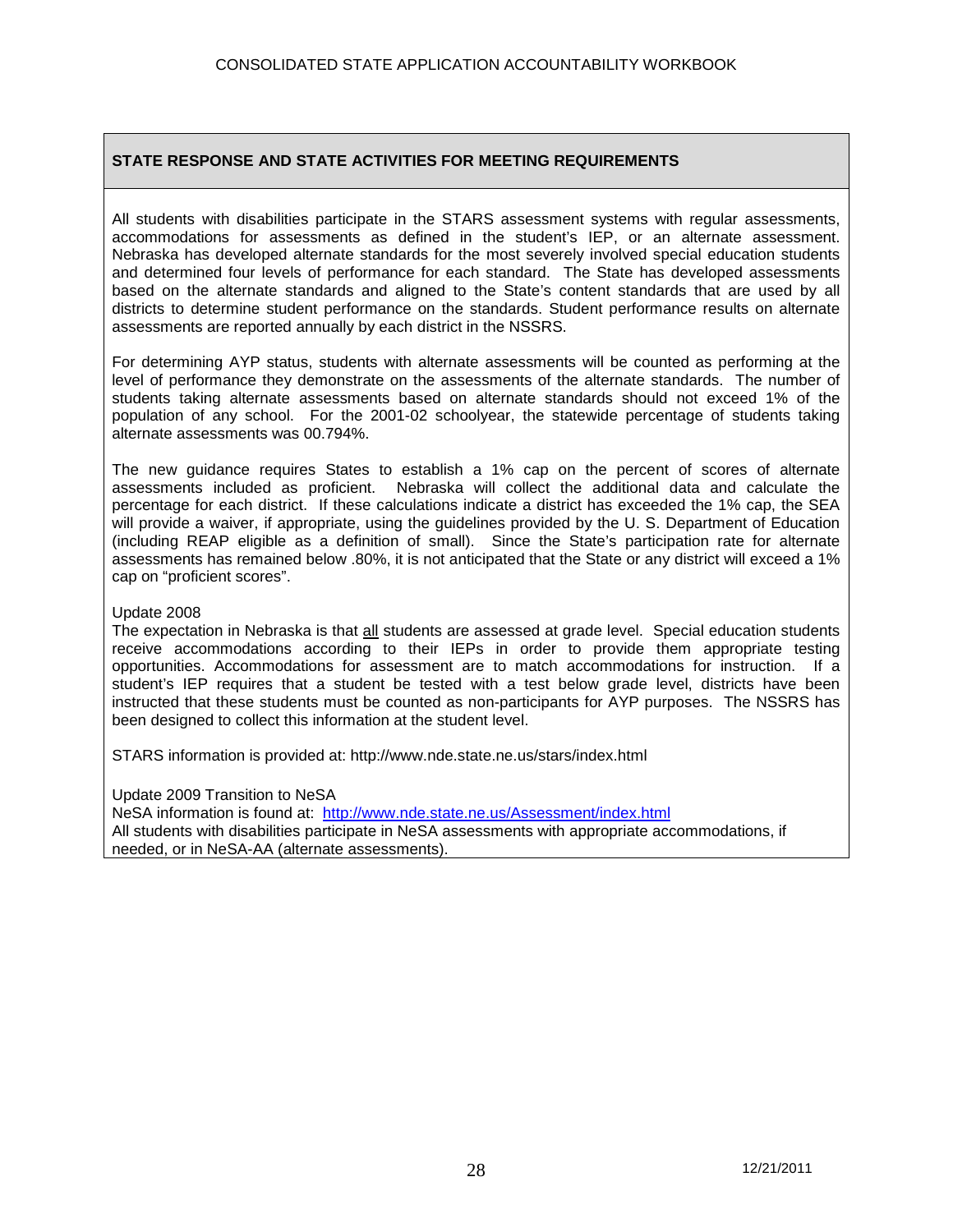| <b>CRITICAL ELEMENT</b>                                                                                                           | <b>EXAMPLES FOR</b><br><b>MEETING REQUIREMENTS</b>                                                                                                                                                                                                                                                                     | <b>EXAMPLES OF</b><br><b>NOT MEETING REQUIREMENTS</b>                         |
|-----------------------------------------------------------------------------------------------------------------------------------|------------------------------------------------------------------------------------------------------------------------------------------------------------------------------------------------------------------------------------------------------------------------------------------------------------------------|-------------------------------------------------------------------------------|
| 5.4 How are students with<br>limited English proficiency<br>included in the State's<br>definition of adequate<br>yearly progress? | All LEP student participate in<br>statewide assessments: general<br>assessments with or without<br>accommodations or a native<br>language version of the general<br>assessment based on grade level<br>standards.<br>State demonstrates that LEP<br>students are fully included in the<br>State Accountability System. | LEP students are not fully<br>included in the State<br>Accountability System. |

All English Language Learners are required, under Rev. Stat. 79-760 to participate in the State assessment system. Alternate assessments are allowed only for non-English speakers in their first three years in a U. S. school (as determined by a language proficiency test). If the alternate assessment is not aligned to the content standards and cannot produce a score that is equivalent to the proficiency levels at grade level (out of level testing) then the student will be not be considered a participant for AYP calculations except for recently arrived students as noted below.

Nebraska will implement the new guidance for recently arrived LEP students (enrolled in a U. S. Public School for less than 12 months). Districts may exclude the scores of recently arrived LEP students on STARS math and reading assessments from one cycle of AYP determinations.

Nebraska will use the NCLB definition of Limited English Proficient for AYP reporting purposes. The following is from the Department's guidance provided to all districts: The definition of Limited English Proficient in NCLB is as follows: an individual whose difficulties in speaking, reading, writing, or understanding the English language may be sufficient to deny the individual (i) the ability to meet the State's proficient level of achievement on State assessments, (ii) the ability to successfully achieve in classrooms where the language of instruction is English, or the opportunity to participate fully in society. The students to be included in the determination of AYP for the subgroup of English Language Learners are those who meet the definition of Limited English Proficient as defined in NCLB, or students who have exited from services or a program in the district within the last two full years.

STARS information is provided at:<http://www.nde.state.ne.us/stars/index.html>

.

Update 2009 Transition to NeSA NeSA information is found at: <http://www.nde.state.ne.us/Assessment/index.html>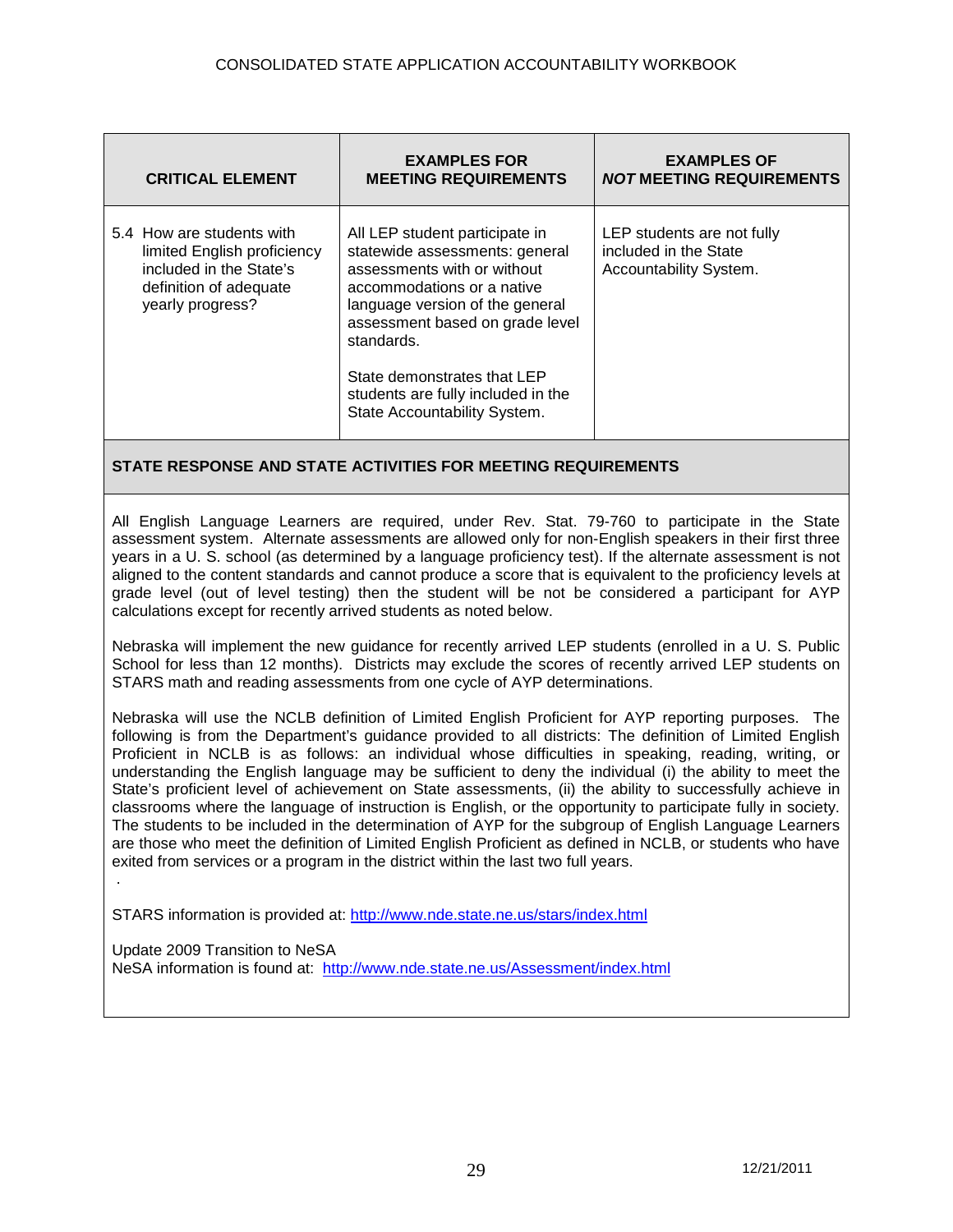| <b>CRITICAL ELEMENT</b>                                                                                                                                         | <b>EXAMPLES FOR</b><br><b>MEETING REQUIREMENTS</b>                                                                                                                                                                                                                              | <b>EXAMPLES OF</b><br><b>NOT MEETING REQUIREMENTS</b>                                                                                                                                                                                                            |
|-----------------------------------------------------------------------------------------------------------------------------------------------------------------|---------------------------------------------------------------------------------------------------------------------------------------------------------------------------------------------------------------------------------------------------------------------------------|------------------------------------------------------------------------------------------------------------------------------------------------------------------------------------------------------------------------------------------------------------------|
| 5.5 What is the State's<br>definition of the minimum<br>number of students in a<br>subgroup required for<br>reporting purposes? For<br>accountability purposes? | State defines the number of<br>students required in a subgroup<br>for reporting and accountability<br>purposes, and applies this<br>definition consistently across the<br>State. <sup>5</sup><br>Definition of subgroup will result in<br>data that are statistically reliable. | State does not define the required<br>number of students in a subgroup<br>for reporting and accountability<br>purposes.<br>Definition is not applied<br>consistently across the State.<br>Definition does not result in data<br>that are statistically reliable. |

For public reporting of results, the State uses less than 10. All accountability groups with less than 10 students or with all students in the same proficiency level will have results masked for public reporting.

For accountability purposes, the State will use a minimum number of 30 students in an accountability group. The rationale for selecting an "n" of 30 for statistical reliability was based upon three things: 1) examination of statistical tables illustrating where data begins to level off; 2) NCES' use of 30; and 3) the recommendation of the Buros Center for Testing.

<span id="page-29-0"></span> $5$  The minimum number is not required to be the same for reporting and accountability.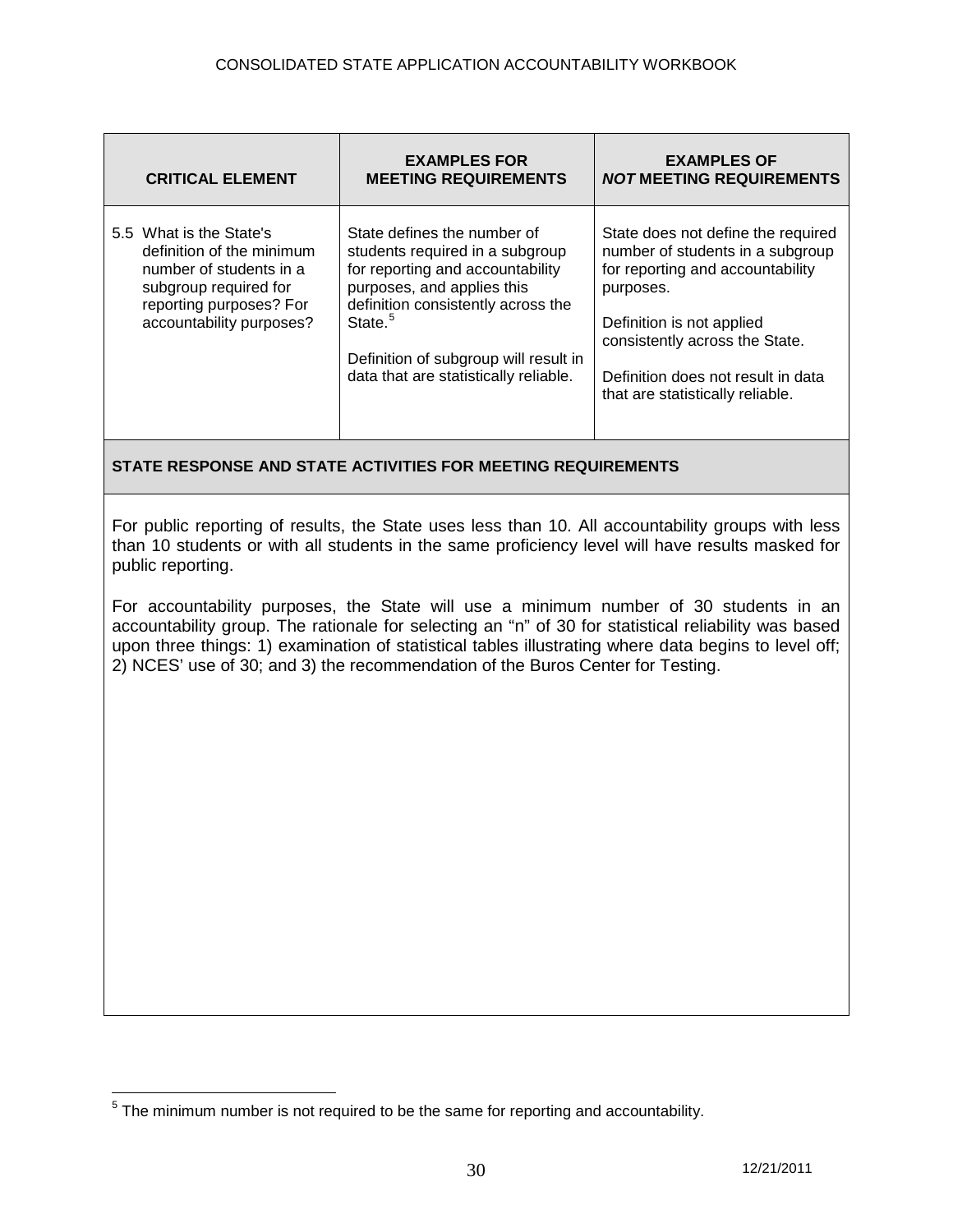| <b>CRITICAL ELEMENT</b>                                                                                                                                                            | <b>EXAMPLES FOR</b><br><b>MEETING REQUIREMENTS</b>                                 | <b>EXAMPLES OF</b><br><b>NOT MEETING REQUIREMENTS</b>      |  |
|------------------------------------------------------------------------------------------------------------------------------------------------------------------------------------|------------------------------------------------------------------------------------|------------------------------------------------------------|--|
| 5.6 How does the State<br><b>Accountability System</b><br>protect the privacy of<br>students when reporting<br>results and when<br>determining AYP?                                | Definition does not reveal<br>personally identifiable<br>information. <sup>6</sup> | Definition reveals personally<br>identifiable information. |  |
| STATE RESPONSE AND STATE ACTIVITIES FOR MEETING REQUIREMENTS                                                                                                                       |                                                                                    |                                                            |  |
| Nebraska will protect the privacy of students for public reporting by masking all results for groups with<br>fewer than 10 students or all students in the same proficiency level. |                                                                                    |                                                            |  |

# **PRINCIPLE 6. State definition of AYP is based primarily on the State's academic assessments.**

|     | <b>CRITICAL ELEMENT</b>                                                                                        | <b>EXAMPLES FOR</b><br><b>MEETING REQUIREMENTS</b>                                                                                                                | <b>EXAMPLES OF</b><br><b>NOT MEETING</b><br><b>REQUIREMENTS</b>                                                                                 |
|-----|----------------------------------------------------------------------------------------------------------------|-------------------------------------------------------------------------------------------------------------------------------------------------------------------|-------------------------------------------------------------------------------------------------------------------------------------------------|
| 6.1 | How is the State's<br>definition of adequate<br>yearly progress based<br>primarily on academic<br>assessments? | Formula for AYP shows that<br>decisions are based primarily on<br>assessments.<br>Plan clearly identifies which<br>assessments are included in<br>accountability. | Formula for AYP shows that<br>decisions are based primarily on<br>non-academic indicators or<br>indicators other than the State<br>assessments. |

<span id="page-30-0"></span><sup>&</sup>lt;sup>6</sup> The Family Education Rights and Privacy Act (FERPA) prohibits an LEA that receives Federal funds from releasing, without the prior written consent of a student's parents, any personally identifiable information contained in a student's education record.

<span id="page-30-1"></span> $^7$  State Assessment System will be reviewed by the Standards and Assessments Peer Review Team.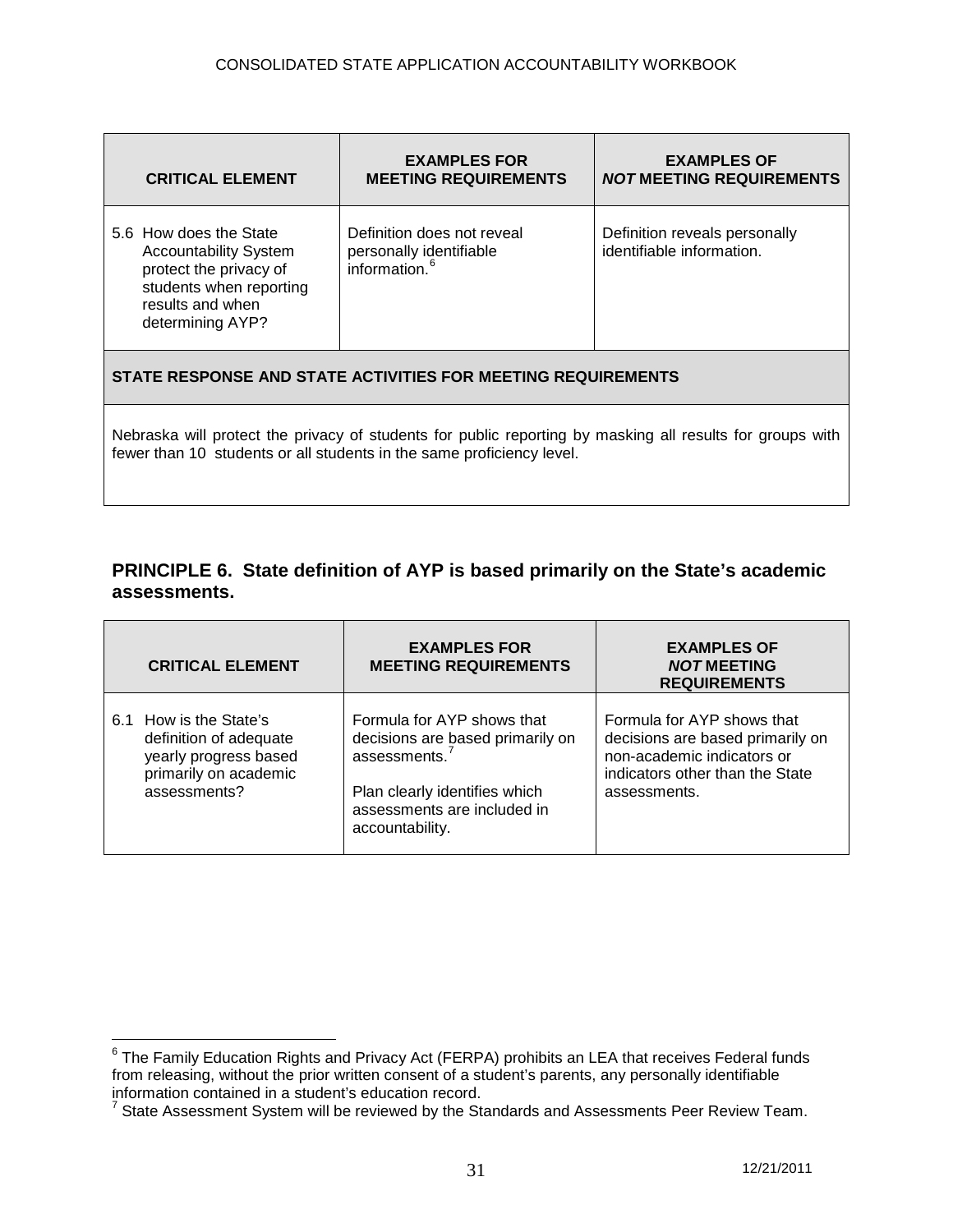The multiple measures of progress include student performance on Reading and Math assessments, the Quality of Assessments rating, graduation at the high school level and the Statewide writing assessment at the middle and elementary school levels.

Update 2009 Transition to NeSA

In 2009-10, adequate yearly progress is based on NeSA-R and NeSA-AAR for Reading and the STARS assessments for Math. In 2010-11 and beyond, adequate yearly progress will be based on NeSA assessments.

#### **PRINCIPLE 7. State definition of AYP includes graduation rates for public High schools and an additional indicator selected by the State for public Middle and public Elementary schools (such as attendance rates).**

| <b>CRITICAL ELEMENT</b>                                                            | <b>EXAMPLES FOR</b><br><b>MEETING REQUIREMENTS</b>                                                                                                                                                                                                                                                                                                                                                                                                                                                                                                                                                                                     | <b>EXAMPLES OF</b><br><b>NOT MEETING REQUIREMENTS</b>                                      |
|------------------------------------------------------------------------------------|----------------------------------------------------------------------------------------------------------------------------------------------------------------------------------------------------------------------------------------------------------------------------------------------------------------------------------------------------------------------------------------------------------------------------------------------------------------------------------------------------------------------------------------------------------------------------------------------------------------------------------------|--------------------------------------------------------------------------------------------|
| 7.1 What is the State definition<br>for the public high school<br>graduation rate? | State definition of graduation rate:<br>Calculates the percentage<br>of students, measured<br>from the beginning of the<br>school year, who graduate<br>from public high school<br>with a regular diploma (not<br>including a GED or any<br>other diploma not fully<br>aligned with the state's<br>academic standards) in<br>the standard number of<br>years; or,<br>Uses another more<br>$\bullet$<br>accurate definition that<br>has been approved by the<br>Secretary; and<br>Must avoid counting a<br>dropout as a transfer.<br>Graduation rate is included (in the<br>aggregate) for AYP, and<br>disaggregated (as necessary) for | State definition of public high<br>school graduation rate does not<br>meet these criteria. |
|                                                                                    |                                                                                                                                                                                                                                                                                                                                                                                                                                                                                                                                                                                                                                        |                                                                                            |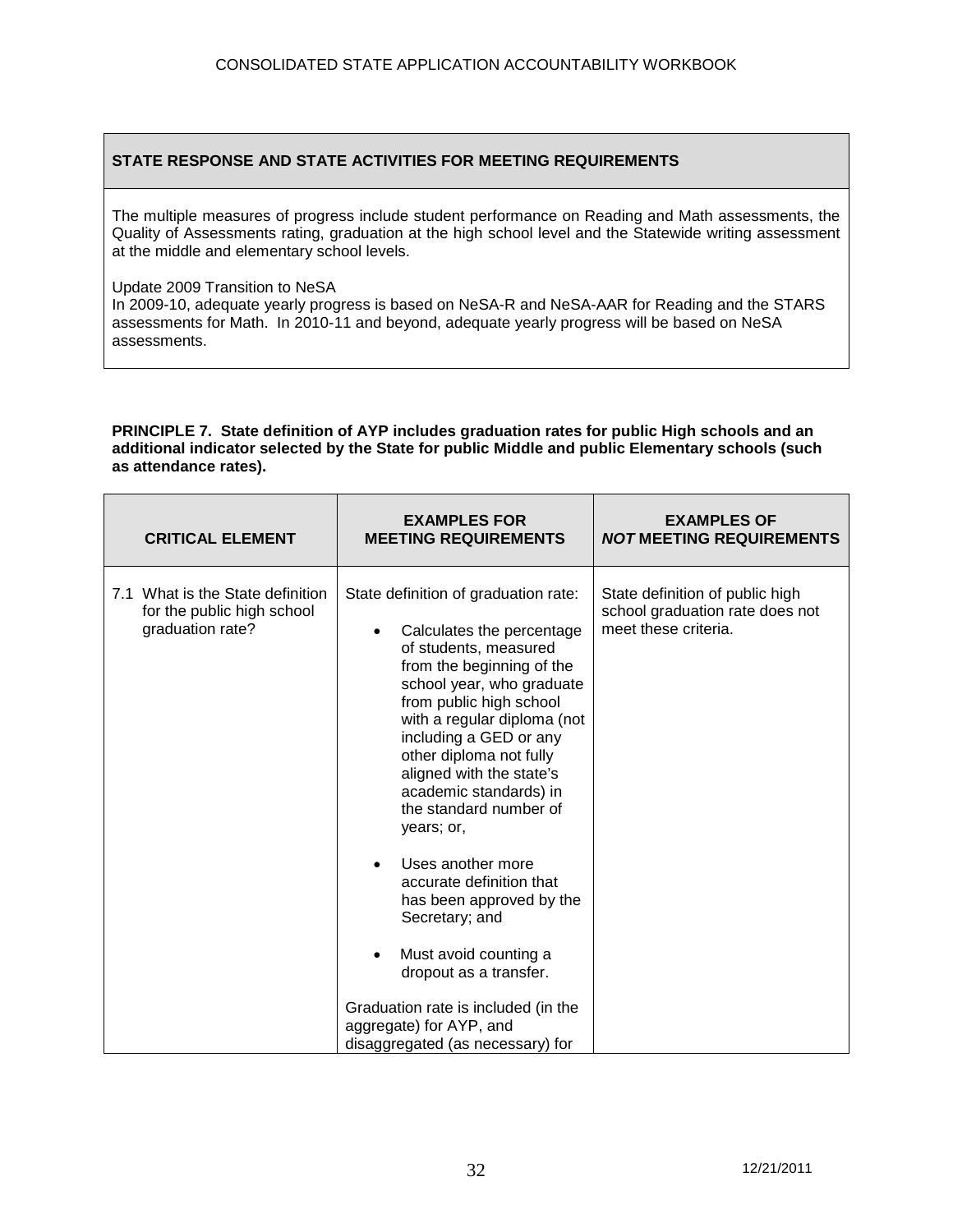| <b>CRITICAL ELEMENT</b> | <b>EXAMPLES FOR</b><br><b>MEETING REQUIREMENTS</b>                  | <b>EXAMPLES OF</b><br><b>NOT MEETING REQUIREMENTS</b> |
|-------------------------|---------------------------------------------------------------------|-------------------------------------------------------|
|                         | use when applying the exception<br>clause <sup>8</sup> to make AYP. |                                                       |

<span id="page-32-0"></span><sup>8</sup> See USC 6311(b)(2)(I)(i), and 34 C.F.R. 200.20(b)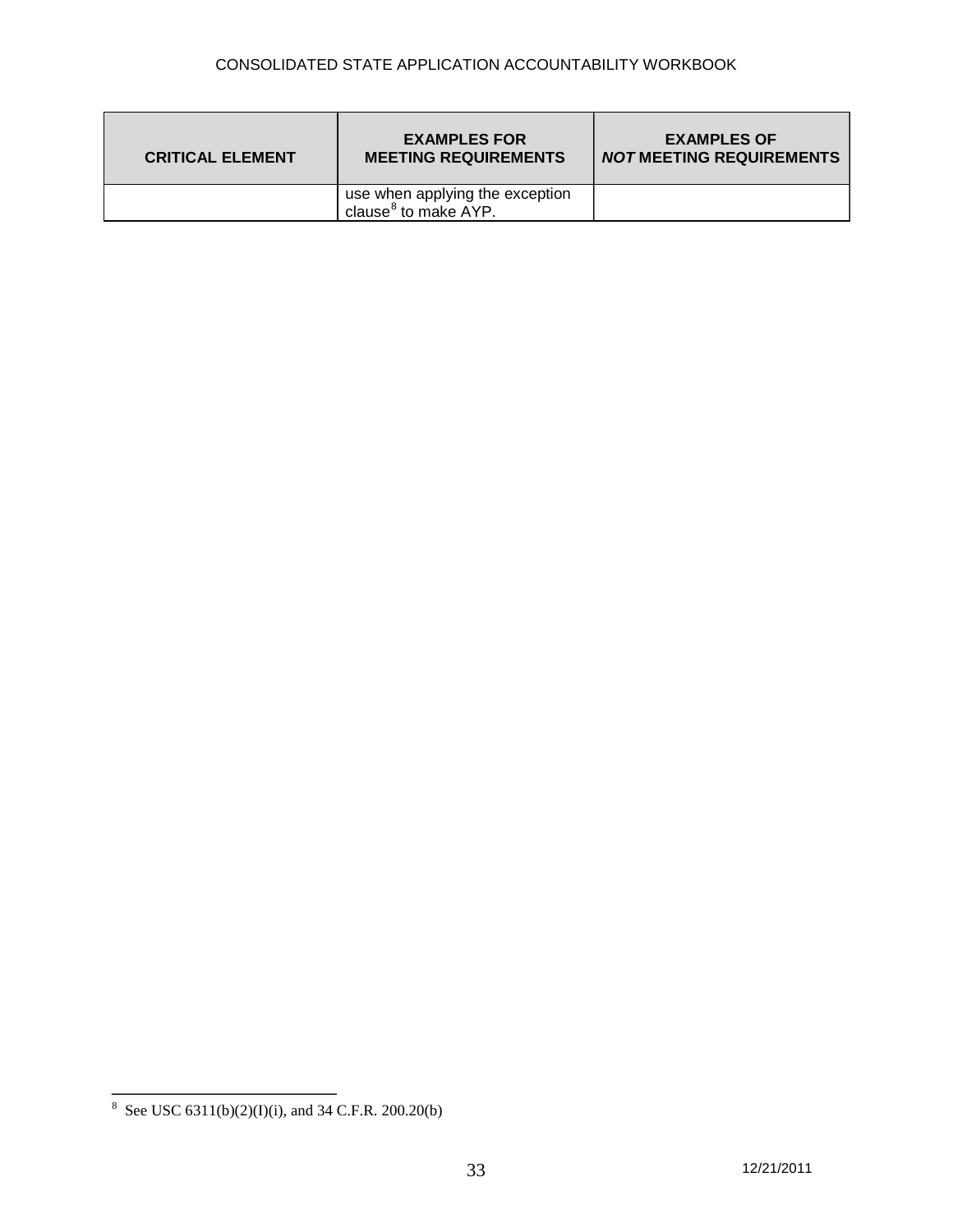Nebraska will use the previous year's data on graduation rate in order to provide timely information of making AYP determinations.

Nebraska uses the National Center for Education Statistics (NCES) definition for graduation rate.

# FORMULA

# High School Completers Year 4

Dropouts (Grade 9 Year 1+Grade 10 Year 2+Grade 11 Year 3+Grade 12 Year) + High School Completers Year 4

- Does not include GED or other diploma recipients.
- Includes on-time graduates who receive a regular diploma
- Includes students with disabilities who graduate with a regular diploma in a program described in their Individualized Educational Program that may take more than four years.
- Includes English Language Learners who are enrolled in a LEP program that provides services that allow a fifth year in order to receive a regular diploma. Inclusion of ELL students must be made on a case-by-case basis as determined by the district and will only be applicable to students entering a U. S. school system at some point in the secondary grades (middle and high school).
- Does not count students who drop out as transfer students.
- Is able to calculate graduation rate in the aggregate for AYP status decisions.
- Graduation rate currently only available for all students, racial-ethnic categories and gender. Building level graduation data is being collected from every district with multiple high schools and will be used as the Other Academic Indicator in AYP determinations.
- Graduation data for all sub-groups will be available when state level student records system is implemented. Until that time, districts will need to submit disaggregated data if the application of the safe harbor provision is appropriate.

Nebraska Department of Education 2001-2002 Graduation Rate Public School Graduation Rate (NCES definition)

| <b>Racial Ethnic Background</b> | <b>Graduation Rate</b> |
|---------------------------------|------------------------|
| White, Not Hispanic             | 88.02                  |
| Black, Not Hispanic             | 55.33                  |
| American Indian/Alaska Native   | 46.89                  |
| Asian/Pacific Islander          | 87.17                  |
| Hispanic                        | 56.27                  |
| <b>TOTAL:</b>                   | 83.97                  |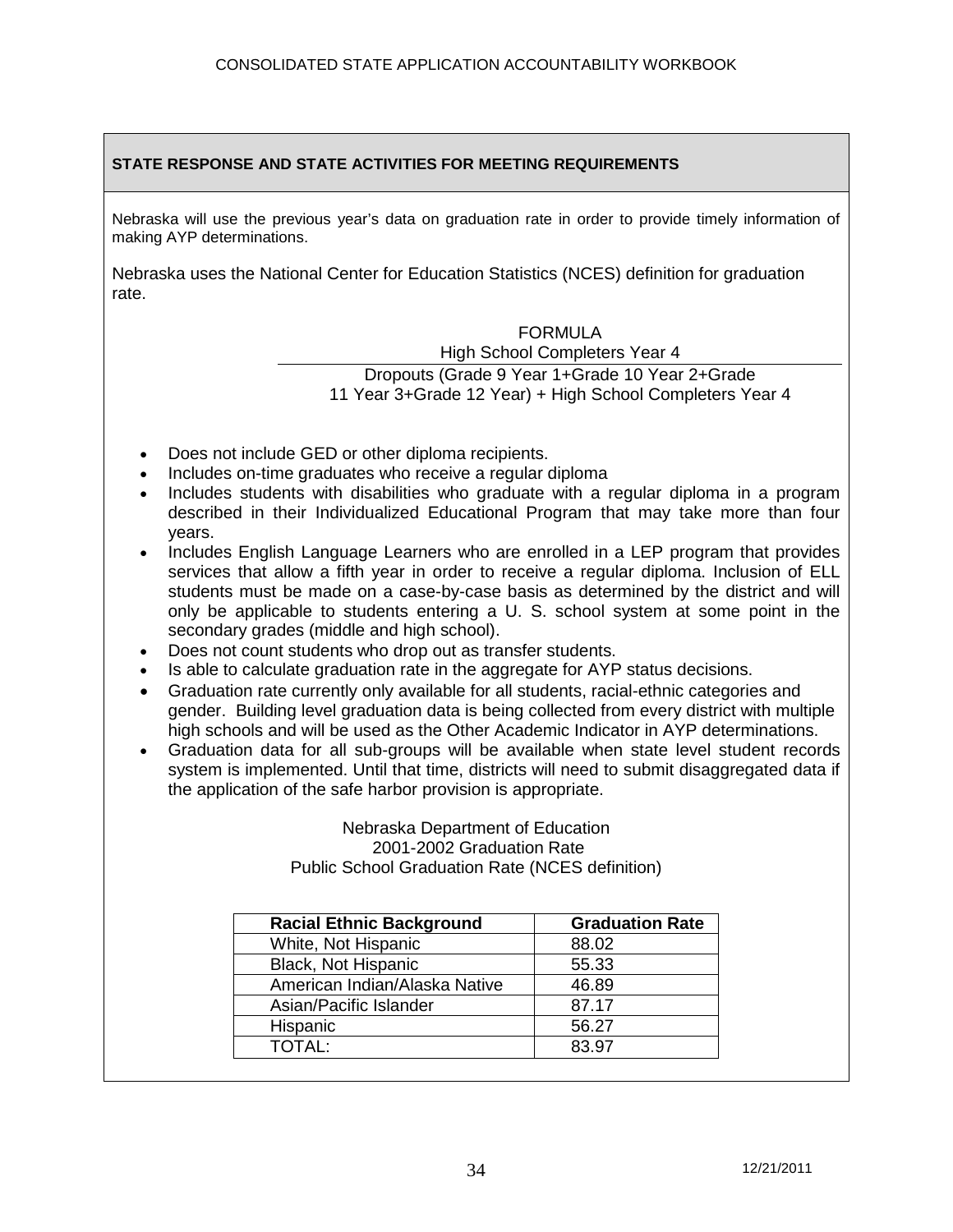| <b>CRITICAL ELEMENT</b>                                                                                                                                                               | <b>EXAMPLES FOR</b><br><b>MEETING REQUIREMENTS</b>                                                                                                                                                                                                                                                                                                                                                                               | <b>EXAMPLES OF</b><br><i>NOT</i> MEETING REQUIREMENTS                                           |
|---------------------------------------------------------------------------------------------------------------------------------------------------------------------------------------|----------------------------------------------------------------------------------------------------------------------------------------------------------------------------------------------------------------------------------------------------------------------------------------------------------------------------------------------------------------------------------------------------------------------------------|-------------------------------------------------------------------------------------------------|
| 7.2 What is the State's<br>additional academic<br>indicator for public<br>elementary schools for the<br>definition of AYP? For<br>public middle schools for<br>the definition of AYP? | State defines the additional<br>academic indicators, e.g.,<br>additional State or locally<br>administered assessments not<br>included in the State assessment<br>system, grade-to-grade retention<br>rates or attendance rates. <sup>9</sup><br>An additional academic indicator<br>is included (in the aggregate) for<br>AYP, and disaggregated (as<br>necessary) for use when applying<br>the exception clause to make<br>AYP. | State has not defined an<br>additional academic indicator for<br>elementary and middle schools. |

<span id="page-34-0"></span> $\frac{1}{9}$  NCLB only lists these indicators as examples.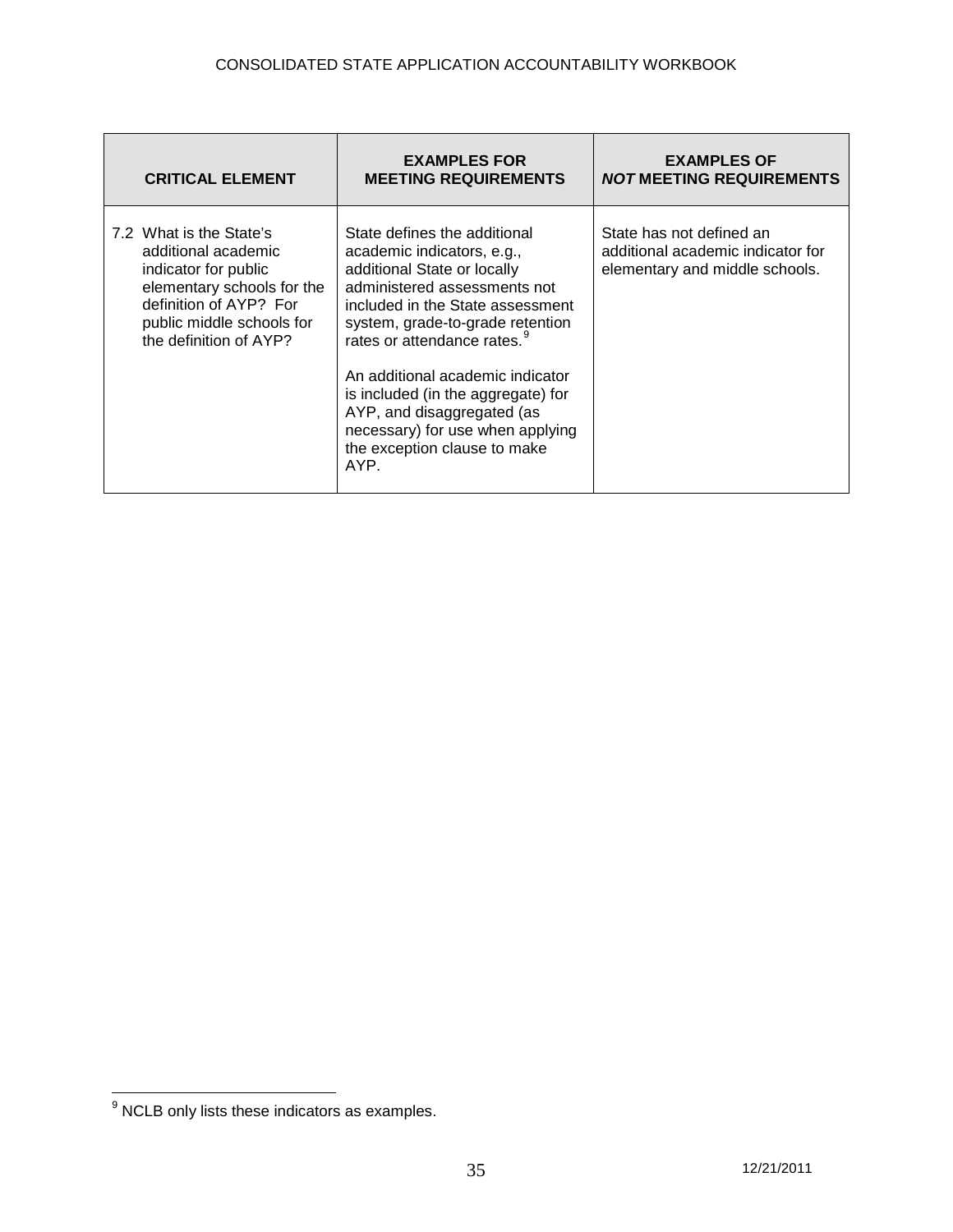The other academic indicator at elementary and middle schools will be the statewide writing assessment administered to all students in grades 4, 8 and 11. A trait-based writing model is used. In the statewide writing assessment students demonstrate their writing skills in response to a prompt designed and selected for their appropriate grade levels. The Nebraska Department of Education convenes panels of teachers annually to develop, refine and pilot the prompts with students prior to their statewide implementation. Students in the three grade levels respond to prompts in different modes of writing: descriptive (grade 4), narrative (grade 8), and persuasive (grade 11).

The writing assessments are scored by experienced Nebraska teachers trained in trait-based writing. The scoring is based upon six traits of writing with clearly identified performance indicators. Scoring rubrics have been designed at each grade level assessed:  $4<sup>th</sup>$ , 8<sup>th</sup> and 11<sup>th</sup>. The scoring occurs at three regional scoring locations within the state. At each of the geographically representative scoring sites, a random sample of writing assessments is also scored. The results are examined and analyzed by the Buros Center for Testing. The same random sample of papers is also scored out of the state by an independent and externally contracted test maker. In this way, Nebraska provides checks and balances to the regional scoring and to the assessment system as a whole.

All of the results are analyzed by the Buros Center for Testing for technical reliability. Additionally, the Buros Center for Testing conducts and facilitates a standard-setting process annually in order to establish the proficiency levels used to determine whether or not students mastered the writing standards. This standard-setting process uses teams of experienced teachers from across the state of Nebraska. Once the mastery levels have been statistically determined and finalized, Nebraska school districts received access to their results electronically as well as in written reports. These reports include information at the district, building, and individual student levels. These written reports provide information about the achievement of Nebraska students on the writing standards.

STARS information is provided at:<http://www.nde.state.ne.us/stars/index.html>

Update 2009 Transition to NeSA NeSA information is found at: <http://www.nde.state.ne.us/Assessment/index.html>

| <b>CRITICAL ELEMENT</b>                                           | <b>EXAMPLES FOR</b><br><b>MEETING REQUIREMENTS</b>                                                       | <b>EXAMPLES OF</b><br><b>NOT MEETING REQUIREMENTS</b>                                                 |
|-------------------------------------------------------------------|----------------------------------------------------------------------------------------------------------|-------------------------------------------------------------------------------------------------------|
| 7.3 Are the State's academic<br>indicators valid and<br>reliable? | State has defined academic<br>indicators that are valid and<br>reliable.                                 | State has an academic indicator<br>that is not valid and reliable.<br>State has an academic indicator |
|                                                                   | State has defined academic<br>indicators that are consistent with<br>nationally recognized standards, if | that is not consistent with<br>nationally recognized standards.                                       |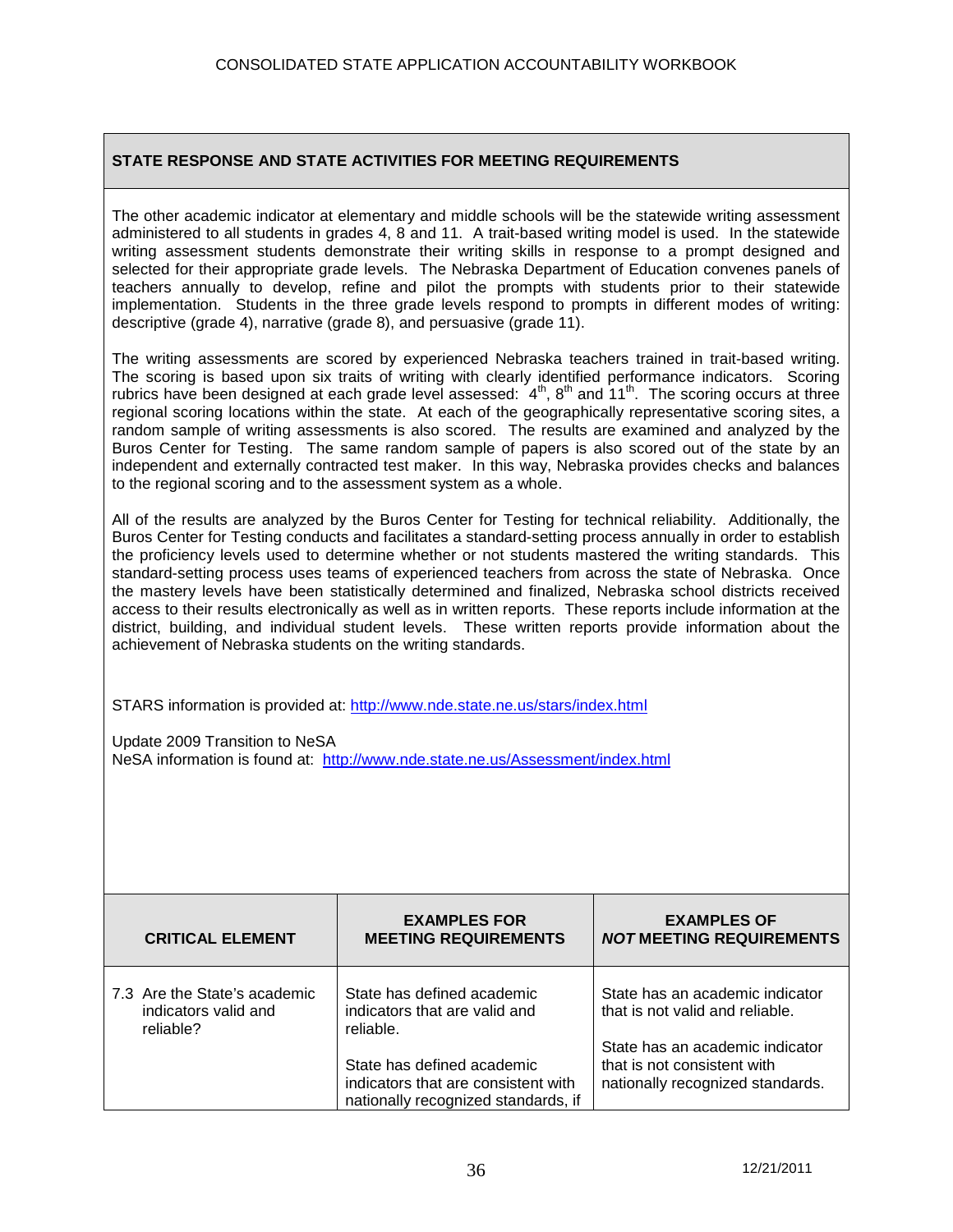#### CONSOLIDATED STATE APPLICATION ACCOUNTABILITY WORKBOOK

| anv. | State has an academic indicator     |
|------|-------------------------------------|
|      | that is not consistent within grade |
|      | levels.                             |
|      |                                     |

#### **STATE RESPONSE AND STATE ACTIVITIES FOR MEETING REQUIREMENTS**

In the STARS assessment system, districts measure student performance on reading and mathematics using a combination of norm-referenced assessments and criterion-referenced assessments or locally developed criterion or classroom assessments. Reading and mathematics student performance results are valid and reliable. School districts are required to document the technical processes used for establishing validity and reliability for locally developed assessments. (See Appendix D for an example of Quality Indicator 6) The documentation submitted by the districts in the Assessment Portfolio is reviewed and evaluated by external experts. Statewide validity and reliability of the process used has been determined through the work of the Buros Center for Testing in the standards alignment, reliability and Quality Indicators and the statewide cut-score process.

STARS information is provided at: http://www.nde.state.ne.us/stars/index.html

Update 2009 Transition to NeSA

NeSA information is found at: <http://www.nde.state.ne.us/Assessment/index.html>

All NeSA assessments are being evaluated for reliability and validity in the development process which is included in Nebraska's Compliance Agreement's Action Plan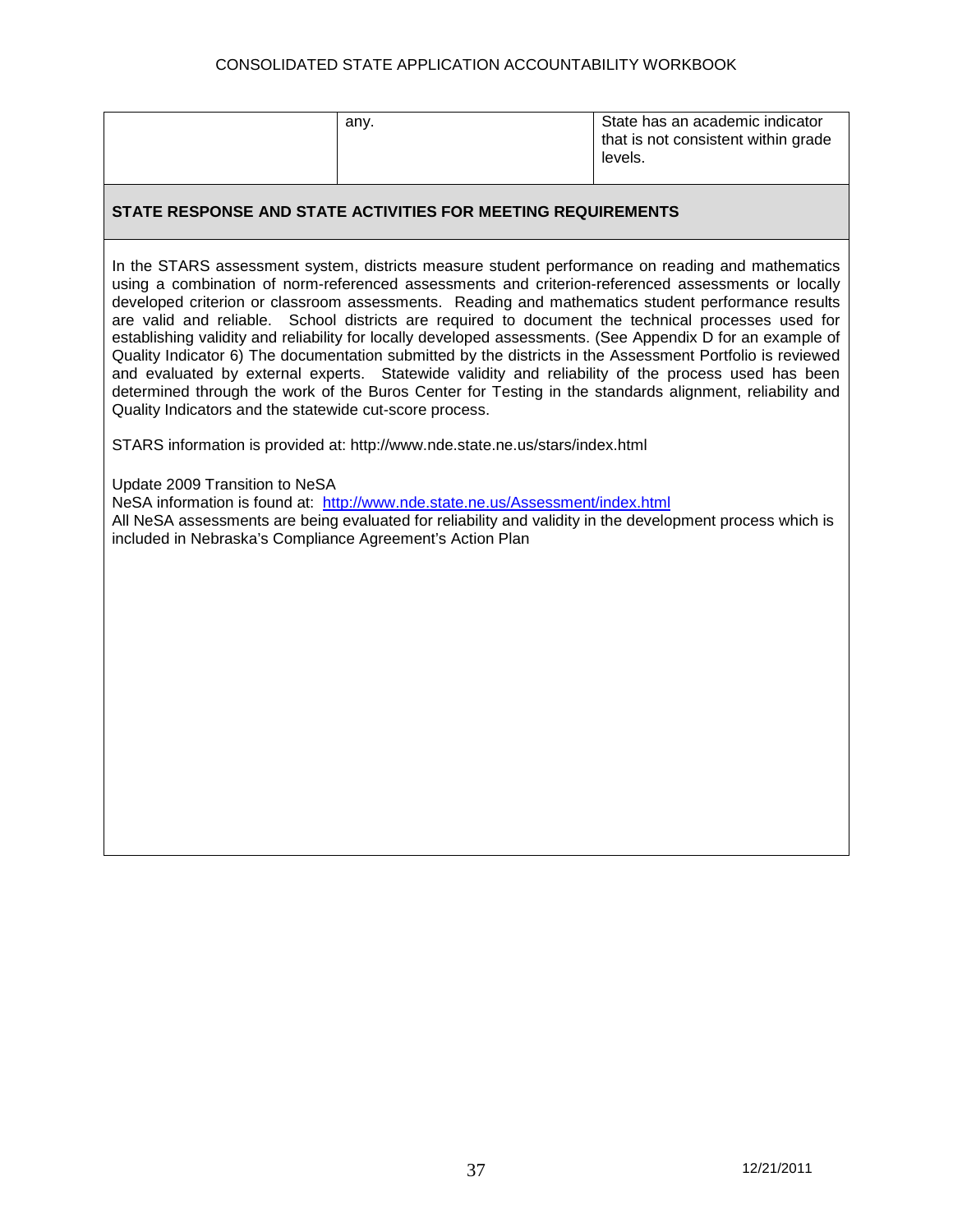# **PRINCIPLE 8. AYP is based on reading/language arts and mathematics achievement objectives.**

| <b>CRITICAL ELEMENT</b>                                                                                                                                                                                            | <b>EXAMPLES FOR</b><br><b>MEETING REQUIREMENTS</b>                                                                                                                                                                                                                        | <b>EXAMPLES OF</b><br><b>NOT MEETING</b><br><b>REQUIREMENTS</b>                                                                                                      |  |
|--------------------------------------------------------------------------------------------------------------------------------------------------------------------------------------------------------------------|---------------------------------------------------------------------------------------------------------------------------------------------------------------------------------------------------------------------------------------------------------------------------|----------------------------------------------------------------------------------------------------------------------------------------------------------------------|--|
| 8.1 Does the state measure<br>achievement in<br>reading/language arts and<br>mathematics separately for<br>determining AYP?                                                                                        | State AYP determination for<br>student subgroups, public<br>schools and LEAs separately<br>measures reading/language arts<br>and mathematics.<br>AYP is a separate calculation for<br>reading/language arts and<br>mathematics for each group,<br>public school, and LEA. | State AYP determination for<br>student subgroups, public<br>schools and LEAs averages or<br>combines achievement across<br>reading/language arts and<br>mathematics. |  |
| STATE RESPONSE AND STATE ACTIVITIES FOR MEETING REQUIREMENTS                                                                                                                                                       |                                                                                                                                                                                                                                                                           |                                                                                                                                                                      |  |
| Reading and Math results are reported separately.<br>STARS information is provided at: http://www.nde.state.ne.us/stars/index.html<br>The current Report Card can be viewed at http://reportcard.nde.state.ne.us/. |                                                                                                                                                                                                                                                                           |                                                                                                                                                                      |  |
| Update 2009 Transition to NeSA<br>NeSA information is found at: http://www.nde.state.ne.us/Assessment/index.html                                                                                                   |                                                                                                                                                                                                                                                                           |                                                                                                                                                                      |  |

<span id="page-37-0"></span> $10$  If the state has more than one assessment to cover its language arts standards, the State must create a method for including scores from all the relevant assessments.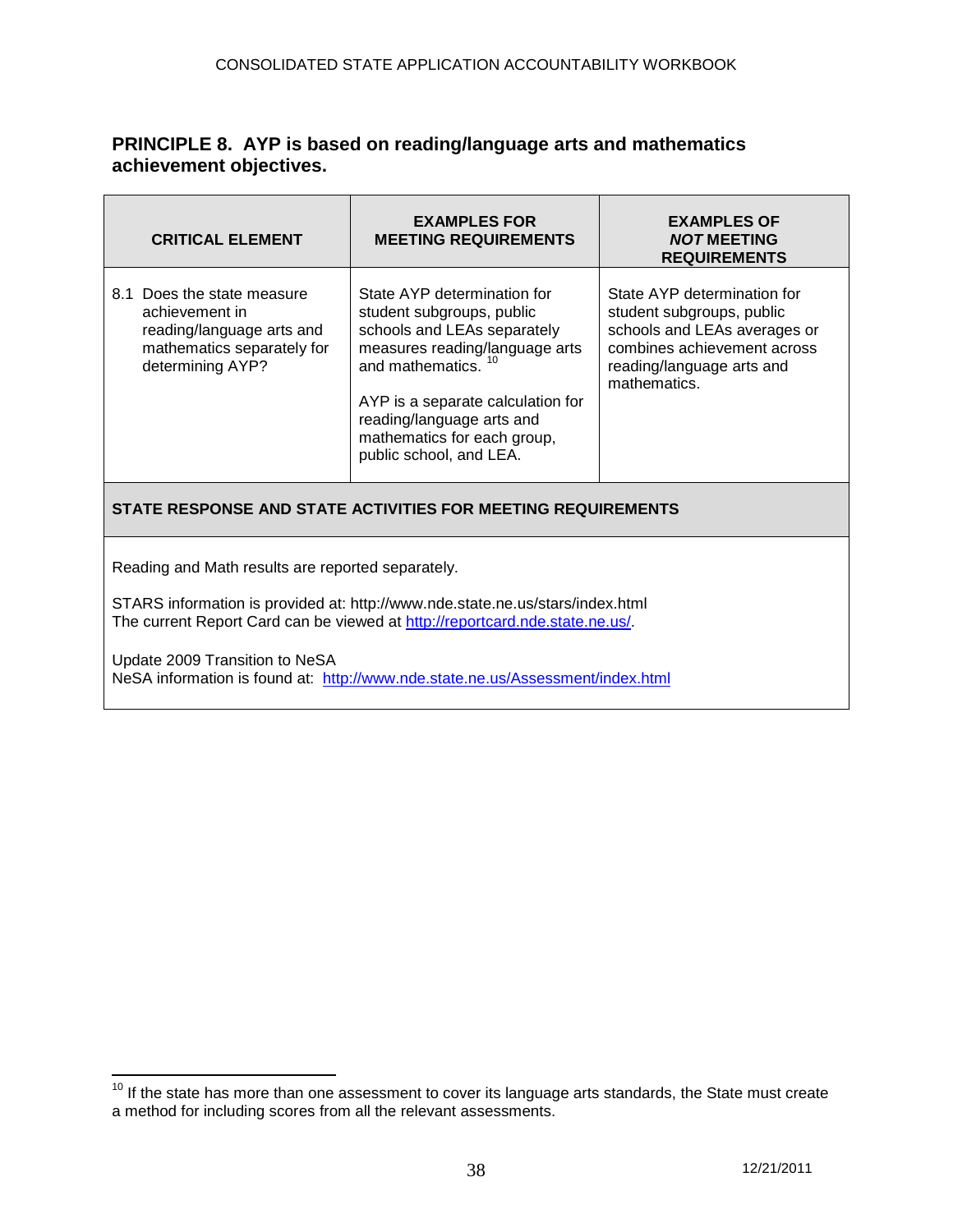|  |  | PRINCIPLE 9. State Accountability System is statistically valid and reliable. |
|--|--|-------------------------------------------------------------------------------|
|  |  |                                                                               |

|     | <b>CRITICAL ELEMENT</b>                                                                  | <b>EXAMPLES FOR</b><br><b>MEETING REQUIREMENTS</b>                                                                                                                                                                                                                                                                                                                                                                                                                                                                                                        | <b>EXAMPLES OF</b><br><b>NOT MEETING</b><br><b>REQUIREMENTS</b>                                                                                                                                                                                                                                                                                                                                                                                                             |
|-----|------------------------------------------------------------------------------------------|-----------------------------------------------------------------------------------------------------------------------------------------------------------------------------------------------------------------------------------------------------------------------------------------------------------------------------------------------------------------------------------------------------------------------------------------------------------------------------------------------------------------------------------------------------------|-----------------------------------------------------------------------------------------------------------------------------------------------------------------------------------------------------------------------------------------------------------------------------------------------------------------------------------------------------------------------------------------------------------------------------------------------------------------------------|
| 9.1 | How do AYP<br>determinations meet the<br>State's standard for<br>acceptable reliability? | State has defined a method for<br>determining an acceptable level of<br>reliability (decision consistency)<br>for AYP decisions.<br>State provides evidence that<br>decision consistency is (1) within<br>the range deemed acceptable to<br>the State, and (2) meets<br>professional standards and<br>practice.<br>State publicly reports the estimate<br>of decision consistency, and<br>incorporates it appropriately into<br>accountability decisions.<br>State updates analysis and<br>reporting of decision consistency<br>at appropriate intervals. | State does not have an<br>acceptable method for<br>determining reliability (decision<br>consistency) of accountability<br>decisions, e.g., it reports only<br>reliability coefficients for its<br>assessments.<br>State has parameters for<br>acceptable reliability; however,<br>the actual reliability (decision<br>consistency) falls outside those<br>parameters.<br>State's evidence regarding<br>accountability reliability (decision<br>consistency) is not updated. |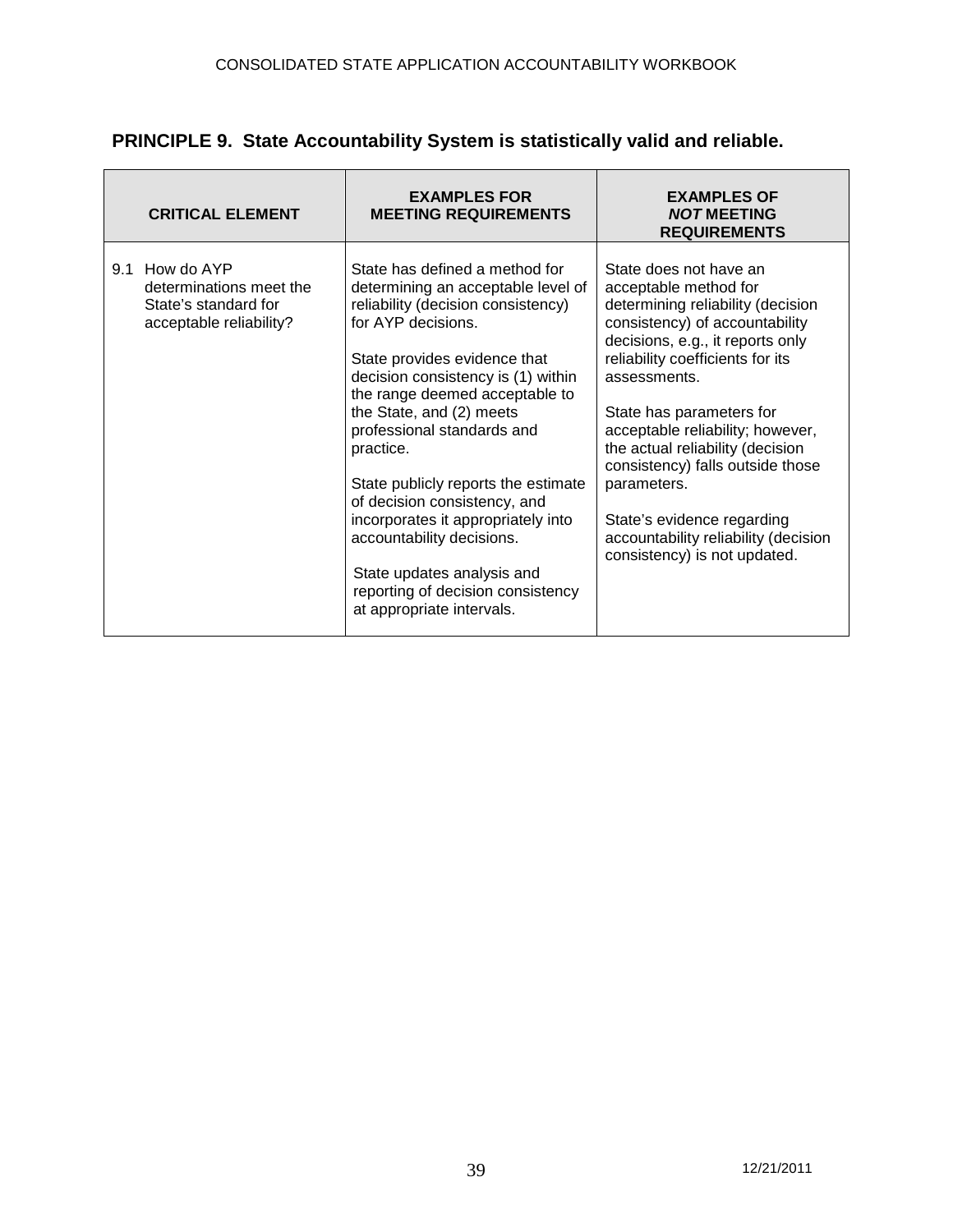In consultation with the Buros Center for Testing, statistical strategies for calculating the reliability of a local assessment system have been discussed. Dr. Barbara Plake, Director of the Buros Center has suggested "split halves" as the only possible decision consistency model that might be employed as a statistical analysis for reliability. However, in order to apply that model, a much different data system would need to be in place. Otherwise undue burden would be placed on local districts. Therefore, it is the recommendation of Nebraska's technical advisor, the Buros Center for Testing, that other procedural methods be implemented in order to verify the validity and reliability of Nebraska's AYP plan. Those seven strategies include the following:

1) The individual data elements of assessment quality, reading and math performance, statewide writing assessment, graduation rate, and participation rate selected for our AYP will be reviewed annually to determine continued match to Nebraska's accountability purpose: improved student learning through high quality assessment in every building.

2) Those individual components (listed above) will be evaluated collectively each year to determine their effect on buildings meeting AYP. Close annual monitoring of building improvement will be conducted.

3) Verification procedures will be implemented including: data audits, assessment visitations, and district self-checks.

4) External testing measures will continue to validate local performance on standards: NAEP, NRT, ACT and the Statewide writing assessment.

5) Minimum "n = 30" will contribute to the validity and reliability of AYP decisions.

6) Safe Harbor provisions will be applied for purposes of validity and reliability.

7) An appeals process for AYP is used that meets NCLB requirements.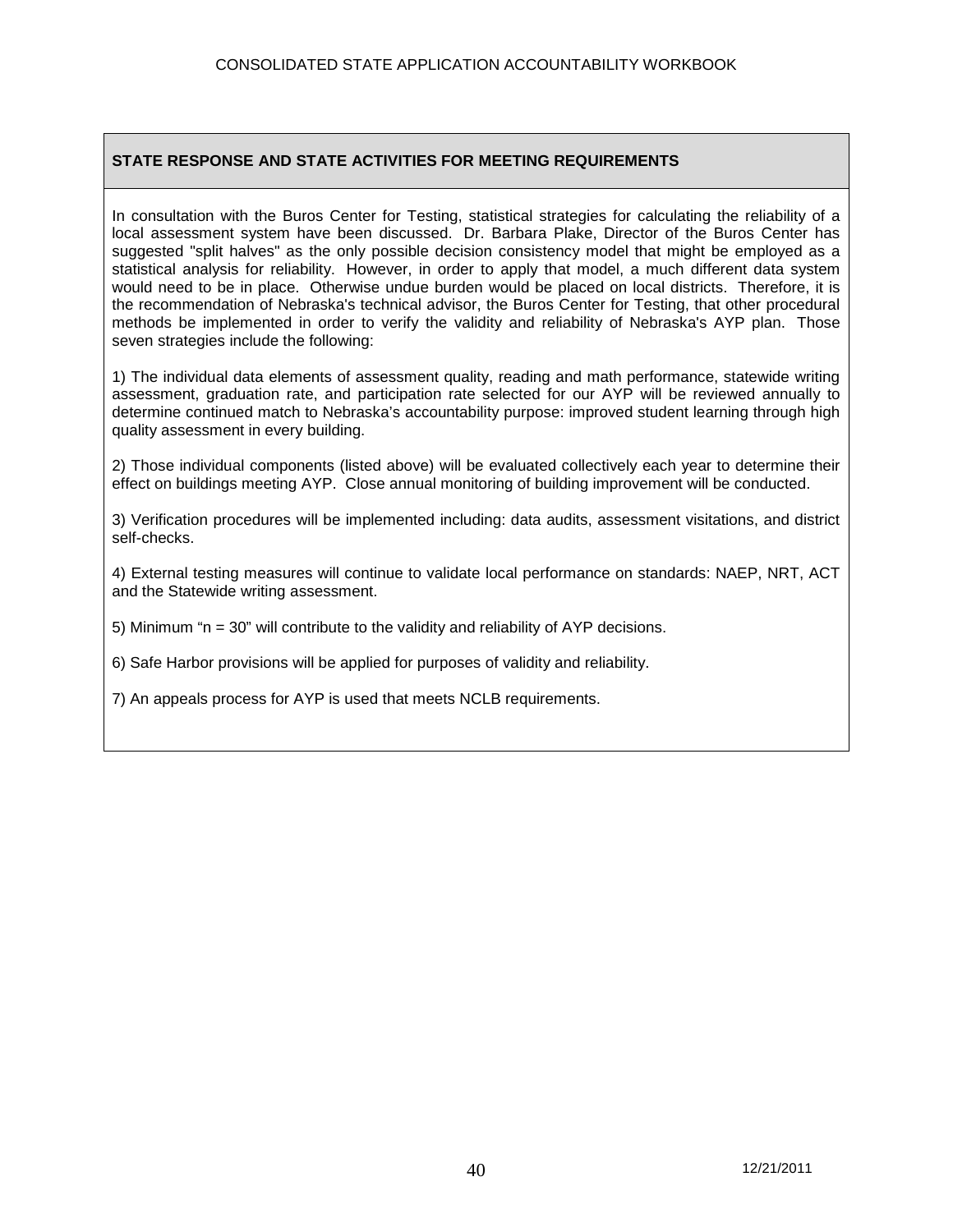| <b>CRITICAL ELEMENT</b>         | <b>EXAMPLES FOR</b><br><b>MEETING REQUIREMENTS</b> | <b>EXAMPLES OF</b><br><b>NOT MEETING</b><br><b>REQUIREMENTS</b> |
|---------------------------------|----------------------------------------------------|-----------------------------------------------------------------|
| 9.2 What is the State's process | State has established a process                    | State does not have a system for                                |
| for making valid AYP            | for public schools and LEAs to                     | handling appeals of accountability                              |
| determinations?                 | appeal an accountability decision.                 | decisions.                                                      |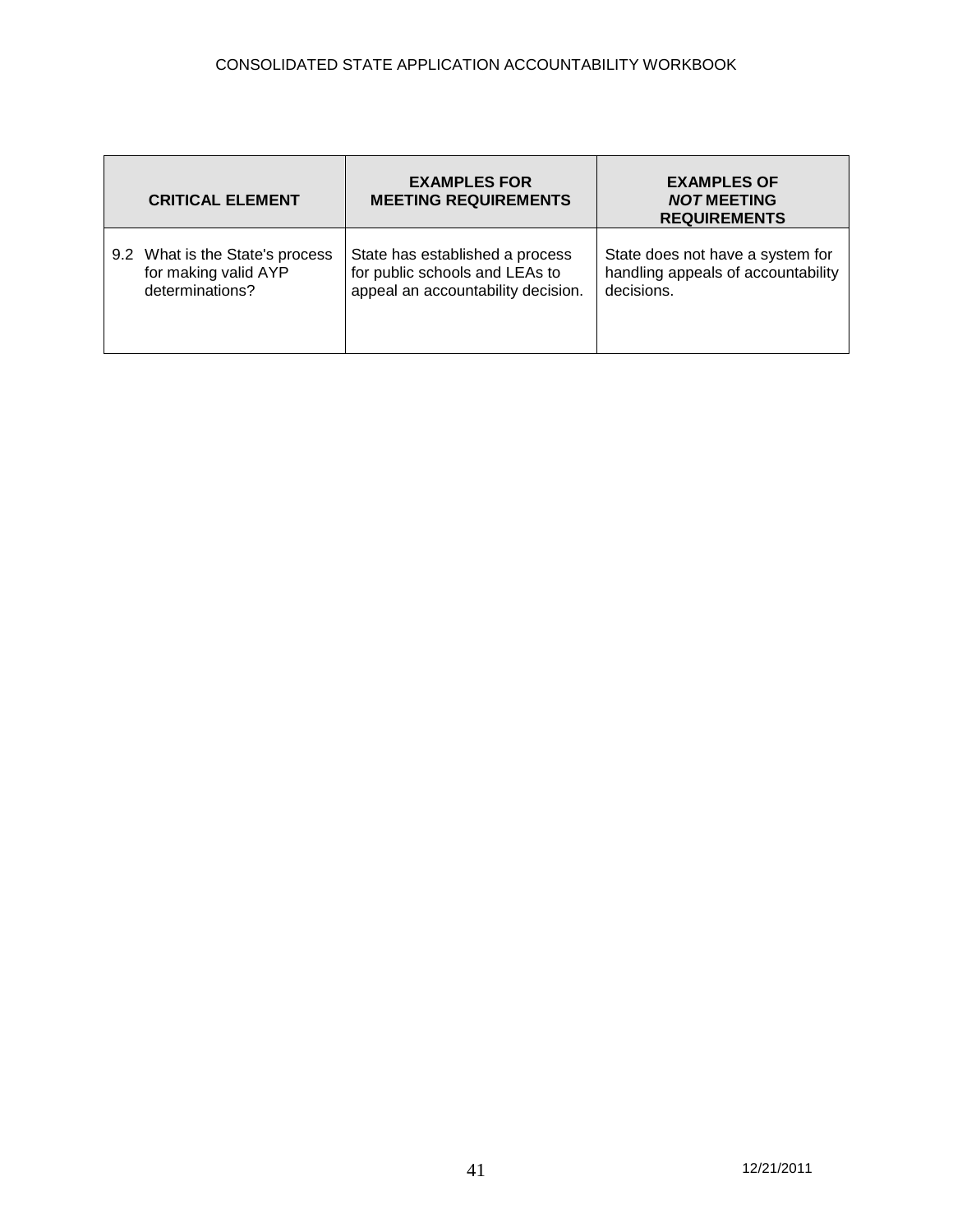STARS performance data is analyzed by the Buros Center for Testing and the Department of Education. The STARS portfolio system currently has an audit and appeal timeline and process in place. Each district has a 10 working day "window" to audit and submit information relative to the proposed data for the State Report Card. Districts may request a review of the ratings received on their assessment portfolios. The appeal process for assessment portfolios involves a second review by external assessment experts of the existing portfolio or of additional information submitted.

The STARS assessment system includes an opportunity for districts to review student performance and portfolio ratings prior to finalizing the Report Card. Section 1116(b)(2) provides an appeal process and timelines for schools and districts regarding AYP decisions. A school may appeal an AYP status determination to the district based on objective factors the school considers relevant such as significant demographic changes in the student population, errors in data or other significant issues. The district has 30 days to respond. The district may appeal an AYP status to the State, based on objective data, and the State must make a final determination within 30 days of the date of appeal. In addition, NCLB adds "safe harbor". Any subgroup that does not meet or exceed the State goal for student performance but has decreased the percentage below mastery, from the previous year, by at least 10% of the expected growth for the annual goal and meets the other requirements is considered to have made adequate yearly progress.

#### Update 2008

Safe Harbor will use the average of the current year and the previous year's performance results and the aggregated of the participation counts of the Statewide Writing assessment in grades 4 and 8 when any group of  $4<sup>th</sup>$  or  $8<sup>th</sup>$  graders has less than 30 students. The State writing assessment, used as the Other Academic Indicator for Elementary and Middle school AYP determinations, is only given at grades 4 and 8. This amendment will allow the use of Safe Harbor for more small schools since the OAI must have the minimum group size to be included in the AYP calculations.

STARS information is provided at: http://www.nde.state.ne.us/stars/index.html

#### Update 2009 Transition to NeSA

NeSA information is found at: <http://www.nde.state.ne.us/Assessment/index.html>

All NeSA assessments are being evaluated for reliability and validity in the development process which is included in Nebraska's Compliance Agreement's Action Plan.

Nebraska's assessment system includes an opportunity for districts to review student performance and portfolio ratings prior to finalizing the Report Card. Section 1116(b)(2) provides an appeal process and timelines for schools and districts regarding AYP decisions. A school may appeal an AYP status determination to the district based on objective factors the school considers relevant such as significant demographic changes in the student population, errors in data or other significant issues. The district has 30 days to respond. The district may appeal an AYP status to the State, based on objective data, and the State must make a final determination within 30 days of the date of appeal. In addition, NCLB adds "safe harbor". Any subgroup that does not meet or exceed the State goal for student performance but has decreased the percentage below mastery, from the previous year, by at least 10% of the expected growth for the annual goal and meets the other requirements is considered to have made adequate yearly progress.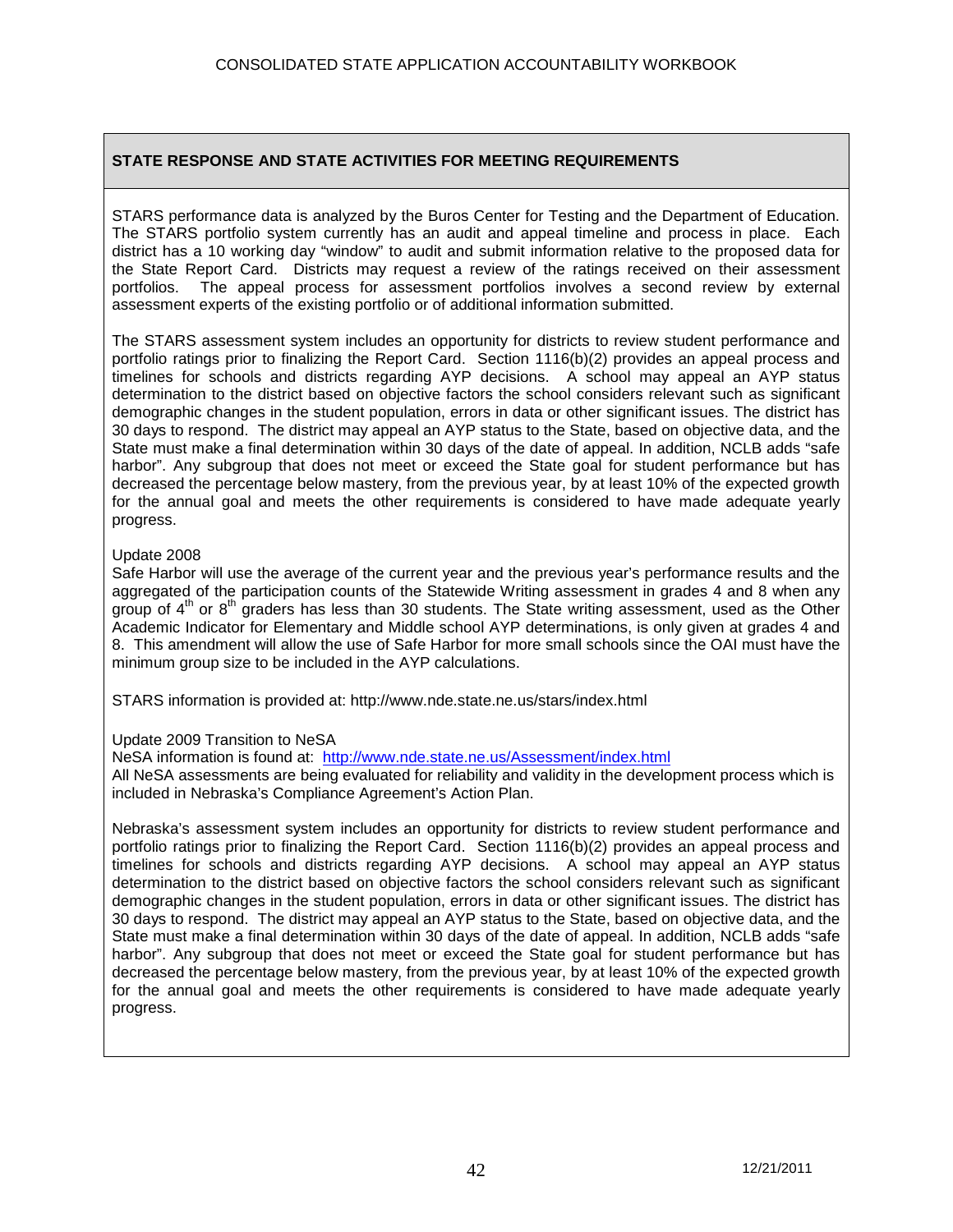Safe Harbor will use the average of the current year and the previous year's performance results and the aggregated of the participation counts of the Statewide Writing assessment in grades 4 and 8 when any group of  $4<sup>th</sup>$  or  $8<sup>th</sup>$  graders has less than 30 students. The State writing assessment, used as the Other Academic Indicator for Elementary and Middle school AYP determinations, is only given at grades 4 and 8. This amendment will allow the use of Safe Harbor for more small schools since the OAI must have the minimum group size to be included in the AYP calculations.

| <b>CRITICAL ELEMENT</b>                                                                                                    | <b>EXAMPLES FOR</b><br><b>MEETING REQUIREMENTS</b>                                                                                                                                                                                                                                                                                                                                                                                                      | <b>EXAMPLES OF</b><br><b>NOT MEETING</b><br><b>REQUIREMENTS</b>                                                                                                                                        |
|----------------------------------------------------------------------------------------------------------------------------|---------------------------------------------------------------------------------------------------------------------------------------------------------------------------------------------------------------------------------------------------------------------------------------------------------------------------------------------------------------------------------------------------------------------------------------------------------|--------------------------------------------------------------------------------------------------------------------------------------------------------------------------------------------------------|
| 9.3 How has the State planned<br>for incorporating into its<br>definition of AYP<br>anticipated changes in<br>assessments? | State has a plan to maintain<br>continuity in AYP decisions<br>necessary for validity through<br>planned assessment changes,<br>and other changes necessary to<br>comply fully with NCLB. <sup>11</sup><br>State has a plan for including new<br>public schools in the State<br>Accountability System.<br>State has a plan for periodically<br>reviewing its State Accountability<br>System, so that unforeseen<br>changes can be quickly<br>addressed. | State's transition plan interrupts<br>annual determination of AYP.<br>State does not have a plan for<br>handling changes: e.g., to its<br>assessment system, or the<br>addition of new public schools. |

<span id="page-42-0"></span> $11$  Several events may occur which necessitate such a plan. For example, (1) the State may need to include additional assessments in grades 3-8 by 2005-2006; (2) the State may revise content and/or academic achievement standards; (3) the State may need to recalculate the starting point with the addition of new assessments; or (4) the State may need to incorporate the graduation rate or other indicators into its State Accountability System. These events may require new calculations of validity and reliability.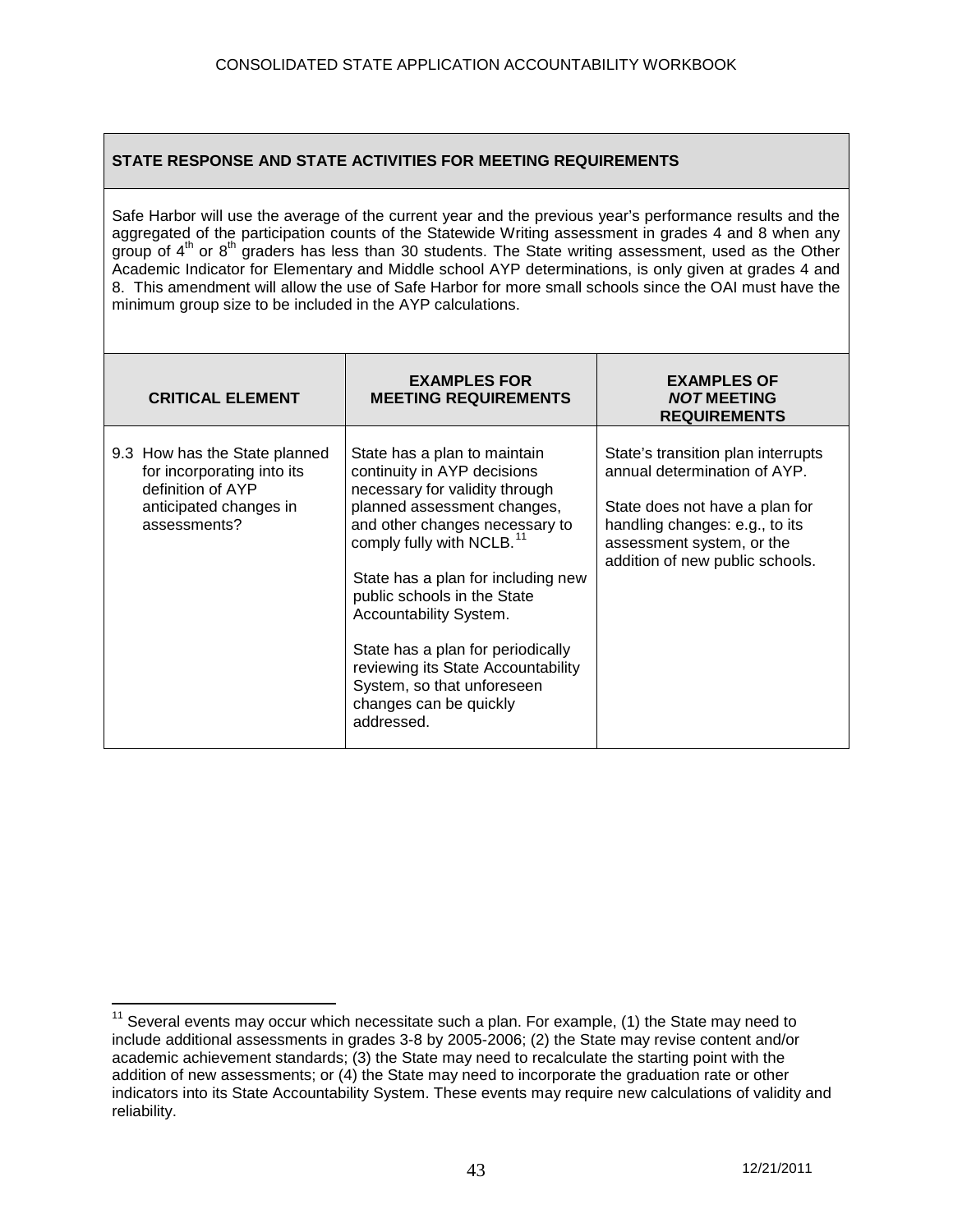#### Update 2008

LB 653 was passed by the Nebraska legislature in 2007. It requires a review and revision of academic content standards in Reading (2007-08), Math (2008-09), Science (2009-10) and Social Studies (2010- 2011); academic achievement standards (called performance level descriptors) will be written for the new content standards and used statewide; and a new statewide assessment be developed for Reading (2009-10), Math (2010-11), and Science (2011-12). Since AYP is determined using the STARS assessments, the process for determining AYP will be incorporated into all changes made.

With new academic content standards, the statewide alternate content standards for students with the most significant cognitive disabilities will be revised. Achievement levels for alternate content standards and modified achievement standards for regular content standards will be developed according to the timeline presented below. Alternate assessments for the alternate content standards will be developed.

An AYP Task Force of district and ESU assessment and program directors has been and continues to serve in a valuable advisory role to the NDE. All AYP processes and procedures are also reviewed and approved by the NCLB Committee of Practitioners.

STARS information is provided at:<http://www.nde.state.ne.us/stars/index.html>

Update 2009 Transition to NeSA

NeSA information is found at: <http://www.nde.state.ne.us/Assessment/index.html>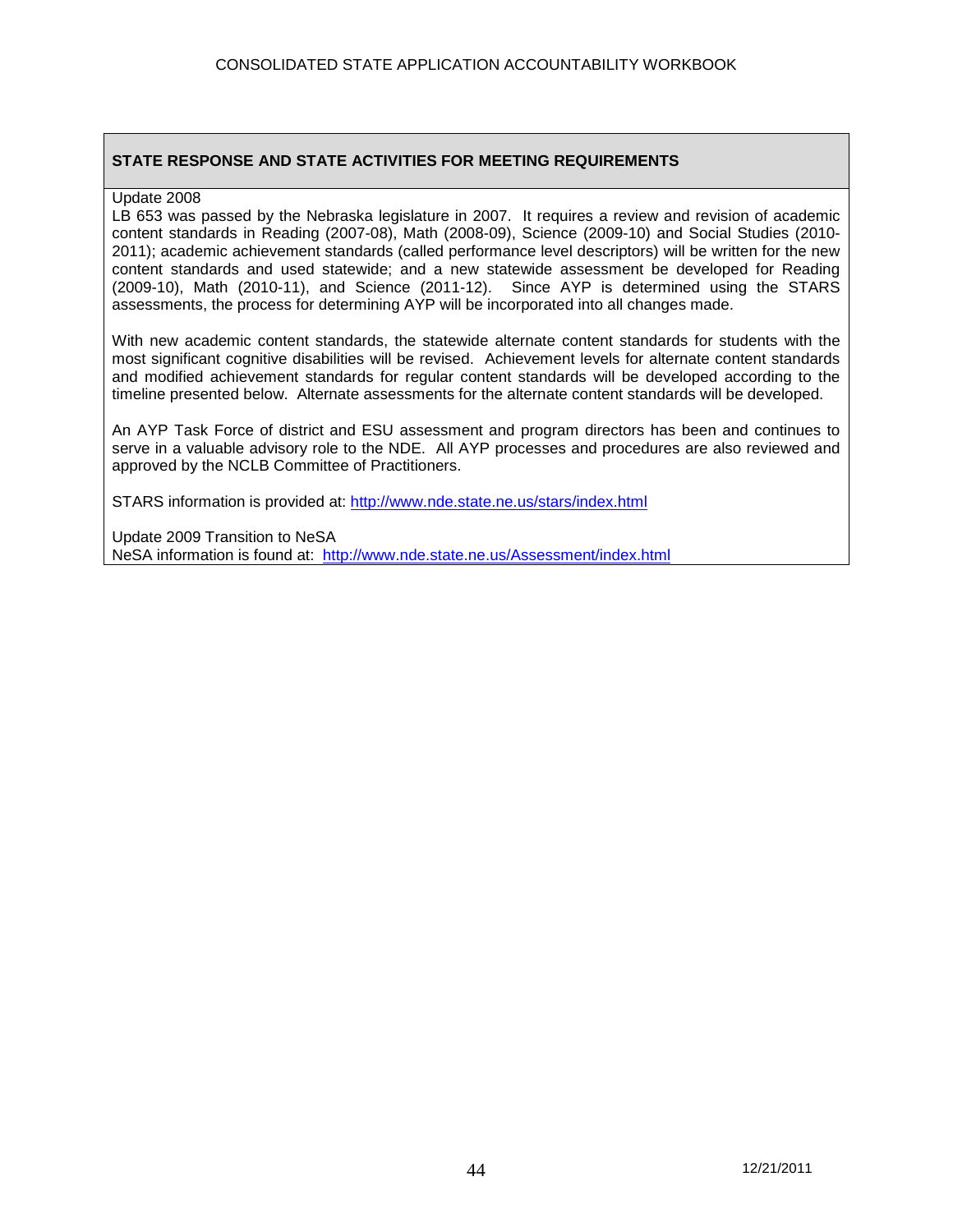# **PRINCIPLE 10. In order for a public school or LEA to make AYP, the State ensures that it assessed at least 95% of the students enrolled in each subgroup.**

| <b>CRITICAL ELEMENT</b>                                                                                                                 | <b>EXAMPLES FOR</b><br><b>MEETING REQUIREMENTS</b>                                                                                                                                                                                                                                                                                                     | <b>EXAMPLES OF</b><br><b>NOT MEETING</b><br><b>REQUIREMENTS</b>                                                                                                                                                                 |
|-----------------------------------------------------------------------------------------------------------------------------------------|--------------------------------------------------------------------------------------------------------------------------------------------------------------------------------------------------------------------------------------------------------------------------------------------------------------------------------------------------------|---------------------------------------------------------------------------------------------------------------------------------------------------------------------------------------------------------------------------------|
| 10.1 What is the State's method<br>for calculating participation<br>rates in the State<br>assessments for use in<br>AYP determinations? | State has a procedure to<br>determine the number of absent<br>or untested students (by<br>subgroup and aggregate).<br>State has a procedure to<br>determine the denominator (total<br>enrollment) for the 95%<br>calculation (by subgroup and<br>aggregate).<br>Public schools and LEAs are held<br>accountable for reaching the 95%<br>assessed goal. | The state does not have a<br>procedure for determining the<br>rate of students participating in<br>statewide assessments.<br>Public schools and LEAs are not<br>held accountable for testing at<br>least 95% of their students. |
|                                                                                                                                         |                                                                                                                                                                                                                                                                                                                                                        |                                                                                                                                                                                                                                 |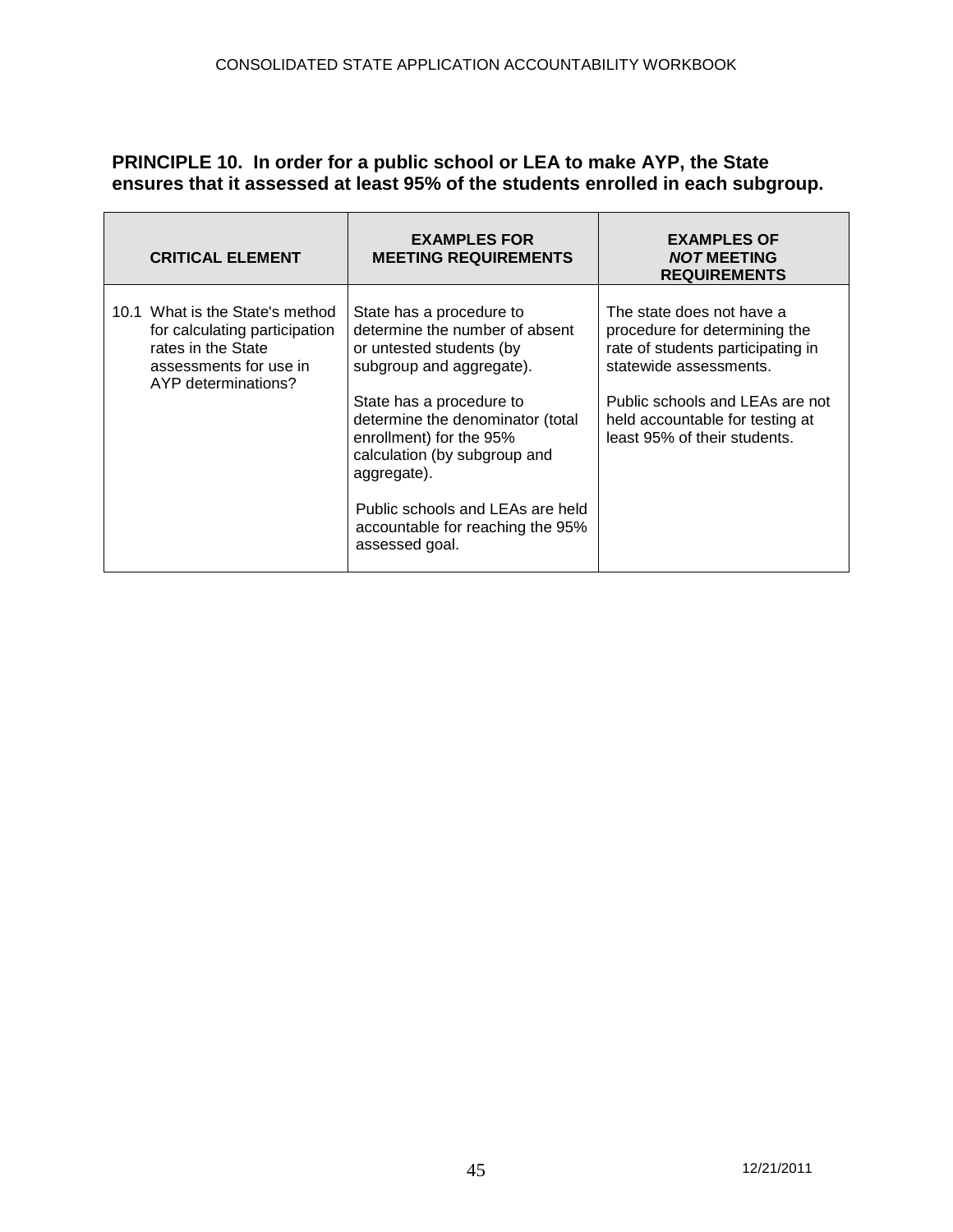Update 2008

With the implementation of the Nebraska Student Staff Record System (NSSRS) in 2007-08, the participation rate will be calculated as follows:

NSSRS was designed to provide information on when a student was "not assessed" which can be used to determine participation rates for all (FAY plus non-FAY) students. The count of not assessed students will be taken from the total of all students enrolled on the last day of the school year and reported on the Student Snapshot (due on June 30) who have:

- o Parent waivers [Assessment Fact: Assessment Status (15)] code (4)
- o Modifications or out-of-level assessments for any student including students with disabilities and English Language Learners [Assessment Fact: Testing Modification (34)], code of (1) or (3) This will need to be adjusted when modified standards and assessments are approved for students with disabilities):
- o All "N" for achievement levels on every standard [Assessment Response: Achievement Level (13)]. This is a required field for each standard reported for each student. The options are: 1 - Beginning, 2 - Progressing, 3 – Proficient, 4 – Advanced; M – Moved and N – Not assessed.

See<http://reportcard.nde.state.ne.us/>for current student performance reporting format.

Update 2009 Transition to NeSA

For 2009-10, the participation rate for Math assessments will remain the same as defined above. The participation rate for Reading will be calculated as follows. Starting in 2010-11 and beyond, this process will be used for all NeSA assessments.

Student enrollment and demographic data from the Nebraska Student and Staff Record System will be updated by districts prior to the first of February when the data will be sent to the vendor. Districts must account for each student in the February 1 data as either assessed or not assessed.

- (a) Numerator: The participation rate is calculated using the number of students enrolled as of February 1, plus any students who transfer in before the end of the end of the testing window, less any students having one of the following Reason Not Tested codes:
	- PAR Parent Refusal
	- SAE Student Absent the Entire testing window
- (b) The denominator: All students with scores (includes INV Invalid)
- (c) Results with the following codes are excluded from participation calculations
	- NLE No Longer Enrolled (no score)
	- EMW Emergency Medical Waiver (no score)
	- RAL Recently Arrived Limited English Proficient (no score for Reading)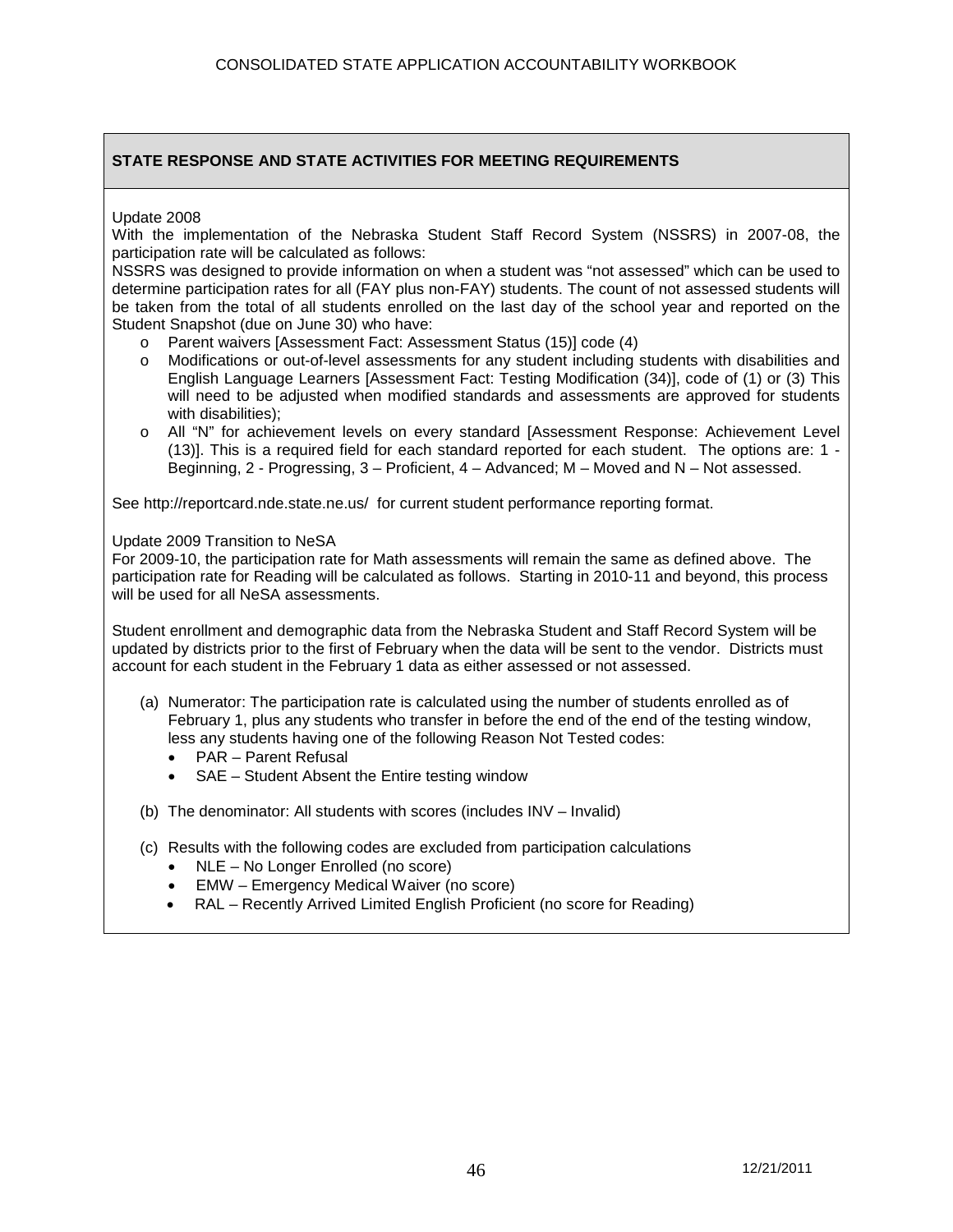| <b>CRITICAL ELEMENT</b>                                                                                          | <b>EXAMPLES FOR</b><br><b>MEETING REQUIREMENTS</b>                                                                                                                        | <b>EXAMPLES OF</b><br><b>NOT MEETING</b><br><b>REQUIREMENTS</b>   |
|------------------------------------------------------------------------------------------------------------------|---------------------------------------------------------------------------------------------------------------------------------------------------------------------------|-------------------------------------------------------------------|
| 10.2 What is the State's policy<br>for determining when the<br>95% assessed<br>requirement should be<br>applied? | State has a policy that<br>implements the regulation<br>regarding the use of 95%<br>allowance when the group is<br>statistically significant according<br>to State rules. | State does not have a procedure<br>for making this determination. |
|                                                                                                                  | STATE RESPONSE AND STATE ACTIVITIES FOR MEETING REQUIREMENTS                                                                                                              |                                                                   |
| number of students (30) to provide statistically reliable information.                                           | The 95% assessed requirement will be applied when the accountability group includes the minimum                                                                           |                                                                   |
|                                                                                                                  |                                                                                                                                                                           |                                                                   |
|                                                                                                                  |                                                                                                                                                                           |                                                                   |
|                                                                                                                  |                                                                                                                                                                           |                                                                   |
|                                                                                                                  |                                                                                                                                                                           |                                                                   |
|                                                                                                                  |                                                                                                                                                                           |                                                                   |
|                                                                                                                  |                                                                                                                                                                           |                                                                   |
|                                                                                                                  |                                                                                                                                                                           |                                                                   |
|                                                                                                                  |                                                                                                                                                                           |                                                                   |
|                                                                                                                  |                                                                                                                                                                           |                                                                   |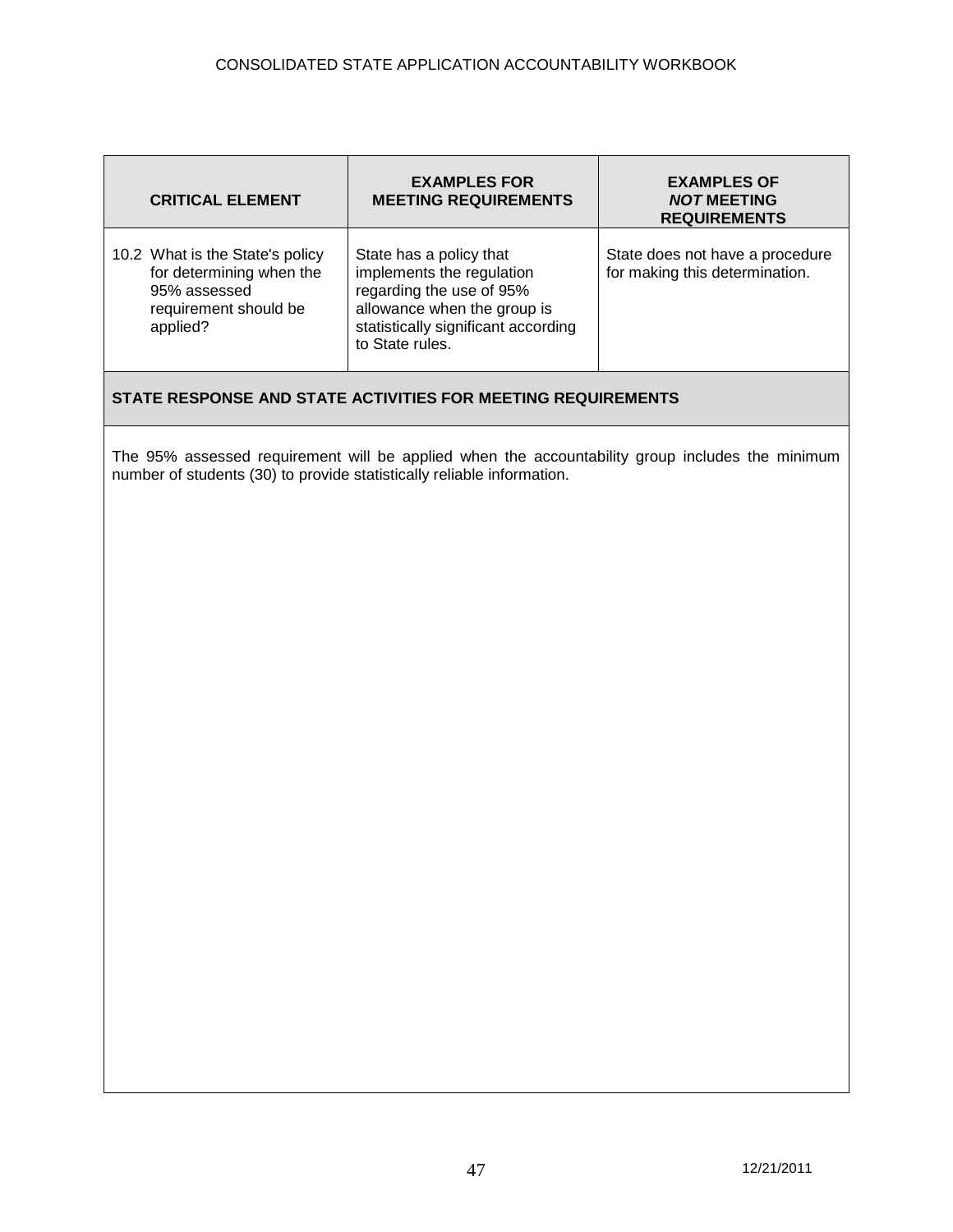# **Appendix A – No longer applicable.**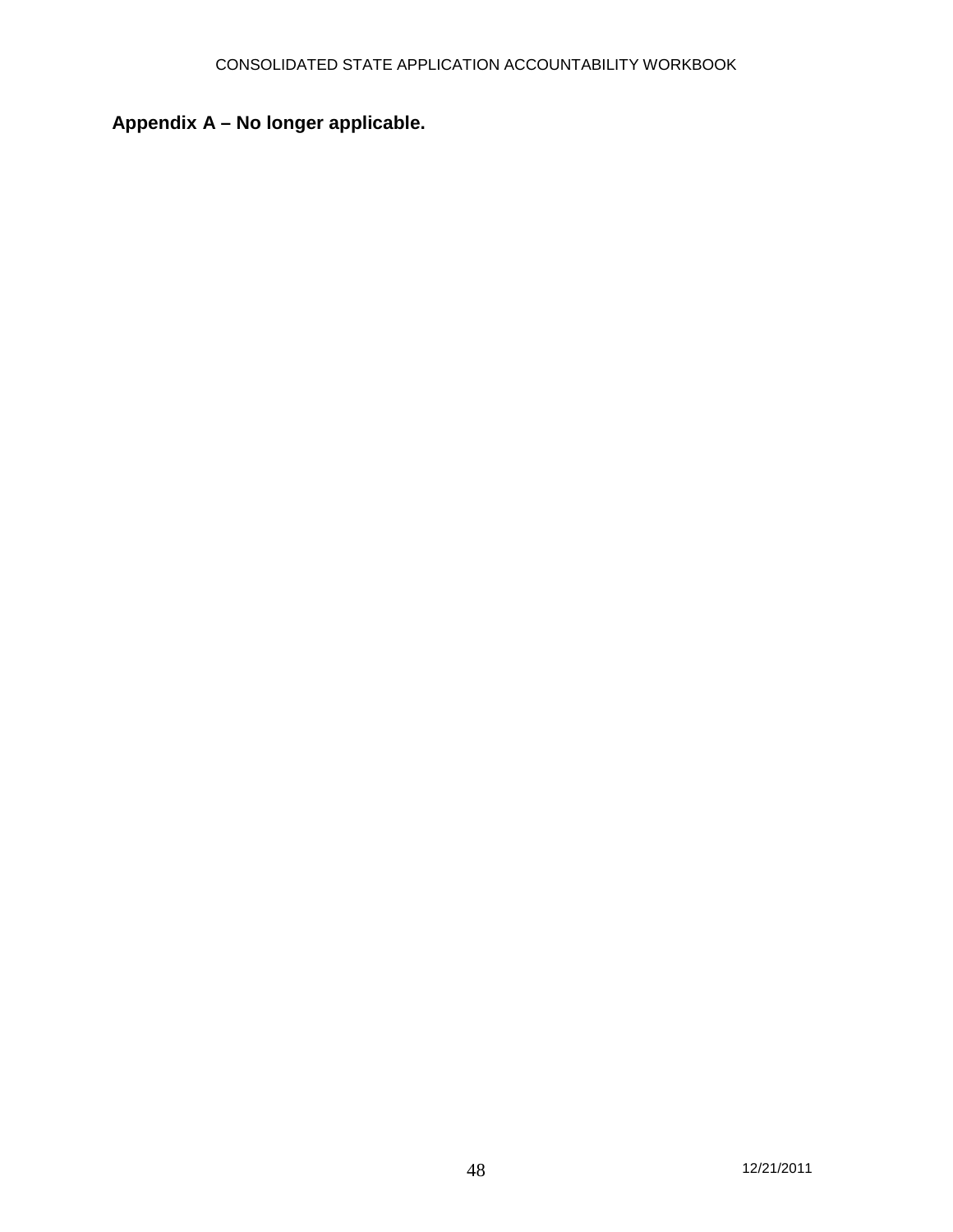# **Appendix B – Definition of AYP**

| Component/<br>requirement                                                                                                                              | Definition of "Met"                                                                                                                            | <b>Progress Made</b>                                                                                                                                                                                                                                                                               | Goal                                                                                                                 |
|--------------------------------------------------------------------------------------------------------------------------------------------------------|------------------------------------------------------------------------------------------------------------------------------------------------|----------------------------------------------------------------------------------------------------------------------------------------------------------------------------------------------------------------------------------------------------------------------------------------------------|----------------------------------------------------------------------------------------------------------------------|
| <b>Student</b><br>Performance<br><b>NeSA</b><br>assessments<br>for<br>Reading and Math<br>(Reading<br>beginning in 2010,<br>Math beginning in<br>2011) | The percentage of the<br>students, enrolled a full<br>academic<br>year, at the<br>advanced<br>proficient<br><b>or</b><br>levels of performance | The percent of students<br>at the proficient level is<br>equal to or exceeds the<br>State goal for that year.<br><b>State</b><br>The<br>goal<br>percentage<br>increases<br>until 100% in 2013-14.<br>99%<br>confidence<br>A<br>interval will be used.                                              | Intermediate<br>Objectives<br>see<br>Appendix C                                                                      |
| academic<br>Other<br>indicator<br>at<br>&<br>elementary<br>middle<br>school<br><b>levels</b><br>Statewide<br>Writing<br>Test                           | A cut-score defines the<br>proficient performance for<br>each grade level                                                                      | all<br>The<br>of<br>percent<br>students<br>at<br>the<br>proficient level must be<br>equal to or exceed the<br>State goal. A 99%<br>confidence interval will<br>be used.<br>Starting in 2007-08, if<br>group size is less than<br>30, the data from two<br>years of writing results<br>will be used | State goal is 62% for<br>Grade 4 and 61% for<br>8<br>(Reading<br>Grade<br>points<br>for<br>starting<br>these grades) |
| <b>Graduation</b><br>rate<br>at high school                                                                                                            | State goal of 90% (State<br>average using the NCES<br>definition)                                                                              | The school's rate must<br>be equal to or exceed<br>the State goal or show<br>progress of at least 2<br>percentage points                                                                                                                                                                           | State goal is 90%                                                                                                    |
| <b>Participation rate</b>                                                                                                                              | Percent of students that<br>participate<br>the<br>in<br>assessments of Reading<br>and Math by grade and<br>accountability group.               | Participation rates will<br>use the higher rate of<br>the current year or the<br>average of the previous<br>year and the current<br>vear.                                                                                                                                                          | At least 95% of the<br>students<br>enrolled<br>during<br>the<br>testing<br>window as established<br>by NDE           |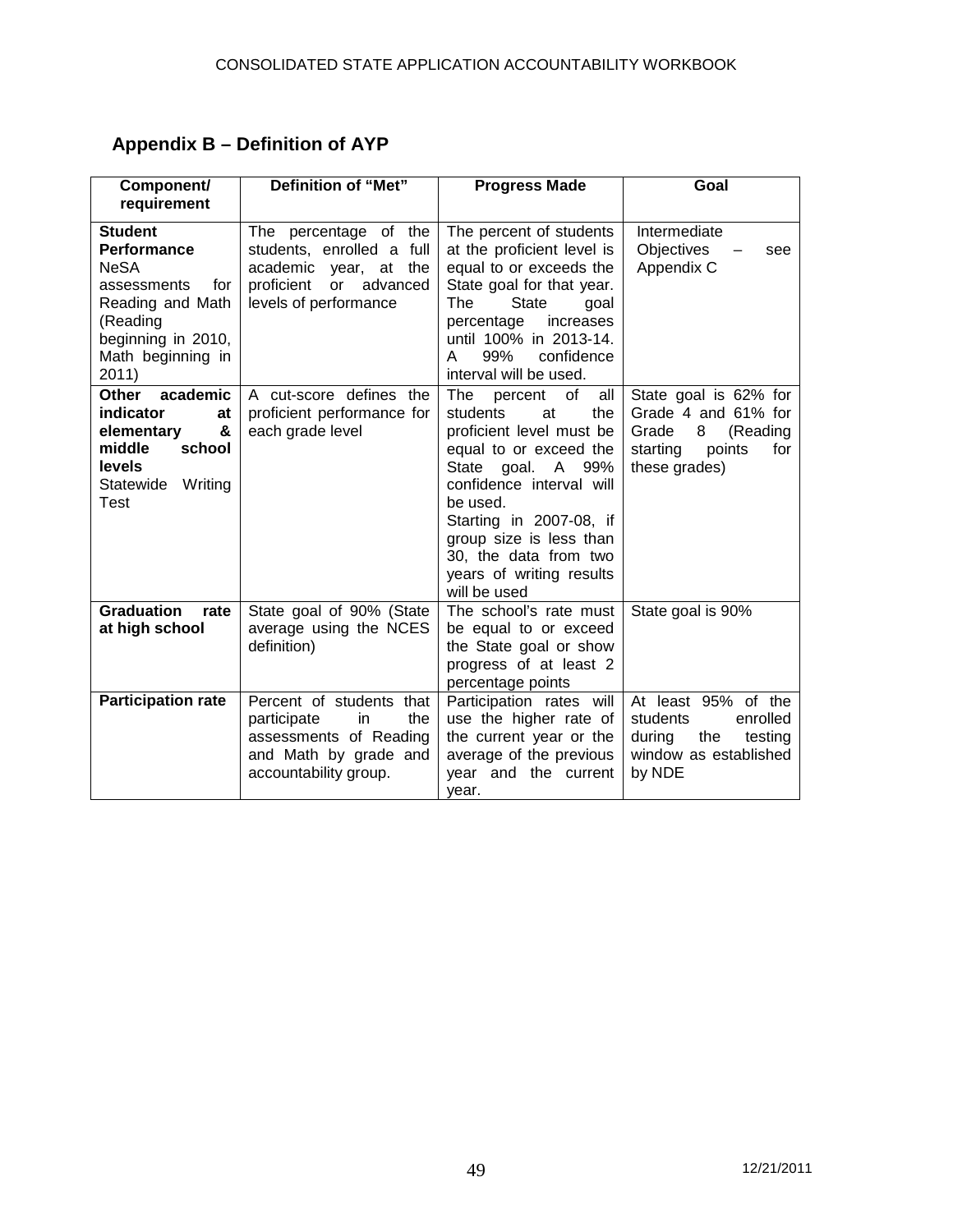# **Appendix C – Starting Points and Intermediate Goals**

#### **Update 2009-10 Reading for new NeSA Test Starting Points and Intermediate Goals for all schools and districts having at least one group of 30 (minimum n-size):**

To determine the Starting Points for the new Statewide test (NeSA - Reading), the percent proficient was determined for each grade span (elementary, middle school and high school) using the results of the NeSA – Reading and NeSA – Alternate Assessment Reading from the initial operational test in 2009-10. The schools in each grade span were ranked by the percent of students at the proficient level. The Starting Point was identified at the school at the 20<sup>th</sup> percentile enrollment. Using the same assessment results, a percent proficient was determined for each of the State level subgroups at the same grade spans. The Starting Point (baseline for 2009-10) selected was the highest percentage for each grade span.

The Intermediate goals were determined using equal intervals between the baseline and 100% proficient by 2013-14. (Table A below)

| Year                       | Reading<br>Elem | Year                | Reading<br><b>Middle</b> | Year                       | Reading<br>High<br>School |
|----------------------------|-----------------|---------------------|--------------------------|----------------------------|---------------------------|
|                            | Goal<br>(11.95) |                     | Goal<br>(10.00)          |                            | Goal<br>(10.67)           |
| <b>Baseline</b><br>2009-10 | 56              | Baseline<br>2009-10 | 60                       | <b>Baseline</b><br>2009-10 | 57                        |
| 2010-11                    | 67              | 2010-11             | 70                       | 2010-11                    | 68                        |
| 2011-12                    | 78              | 2011-12             | 80                       | 2011-12                    | 79                        |
| 2012-13                    | 89              | 2012-13             | 90                       | 2012-13                    | 89                        |
| 2013-14                    | 100             | 2013-14             | 100                      | 2013-14                    | 100                       |

#### **Table A – Reading Goals**

#### **Very small schools and grade spans having no groups of 30 (minimum n-size):**

Very small schools are districts without multiple buildings at any grade span that have any grade span or school with no groups meeting the minimum group size of 30 students. To ensure that every small school and grade span has an AYP decision, data will be aggregated across all grade spans. The NeSA AYP goal of the grade span contributing the greatest number of students to the aggregated data will be used to make the AYP decision and that decision will be applied to all the grade spans. The 99% confidence interval will be used with all very small schools and grade spans. (Also see Critical Element 4.1.)

Districts with multiple small schools at the same grade span will receive the district level AYP decision for that grade span in all the small schools.

Update 2010-11 **Mathematics**

#### **NeSA Math Test**

**Starting Points and Intermediate Goals for all schools and districts having at least one group of 30 (minimum n-size):**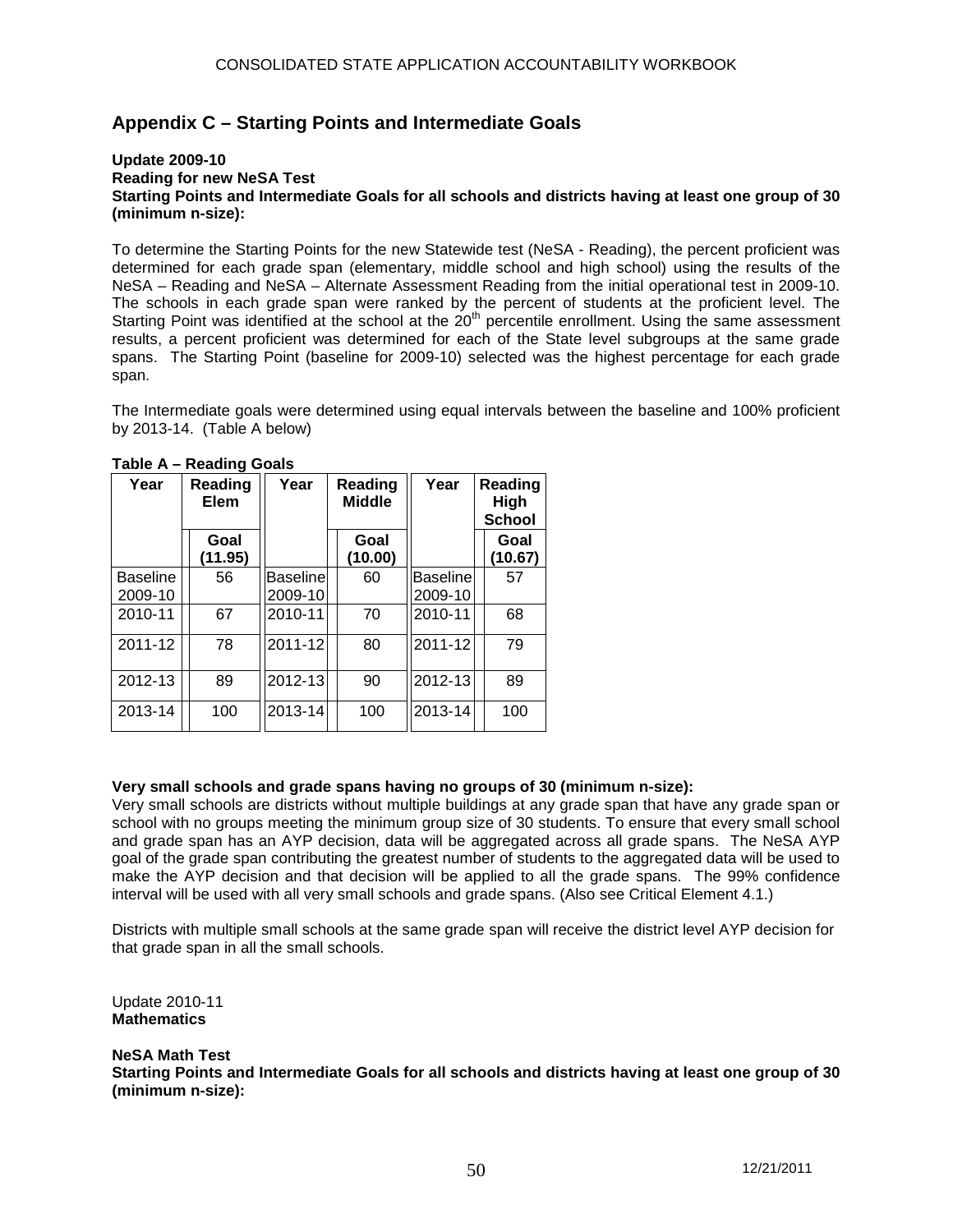#### CONSOLIDATED STATE APPLICATION ACCOUNTABILITY WORKBOOK

To determine the Starting Points for the new Statewide test (NeSA - Math), the percent proficient was determined for each grade span (elementary, middle school and high school) using the results of the NeSA – Math and NeSA – Alternate Assessment Math from the initial operational test in 2010-11. The schools in each grade span were ranked by the percent of students at the proficient level. The Starting Point was identified at the school at the 20<sup>th</sup> percentile enrollment. Using the same assessment results, a percent proficient was determined for each of the State level subgroups at the same grade spans. The Starting Point (baseline for 2010-11) selected was the highest percentage for each grade span.

The Intermediate goals were determined using equal intervals between the baseline and 100% proficient by 2013-14. (Table A below)

| Year                       | Math<br>Elem | Year    | <b>Math</b><br><b>Middle</b> | Year    | <b>Math</b><br>High<br><b>School</b> |
|----------------------------|--------------|---------|------------------------------|---------|--------------------------------------|
|                            | Goal<br>(16) |         | Goal<br>(17)                 |         | Goal<br>(20)                         |
| <b>Baseline</b><br>2010-11 | 51%          | 2010-11 | 50%                          | 2010-11 | 41%                                  |
| 2011-12                    | 67%          | 2011-12 | 67%                          | 2011-12 | 61%                                  |
| 2012-13                    | 84%          | 2012-13 | 83%                          | 2012-13 | 80%                                  |
| 2013-14                    | 100%         | 2013-14 | 100%                         | 2013-14 | 100%                                 |

**Table A – Math Goals**